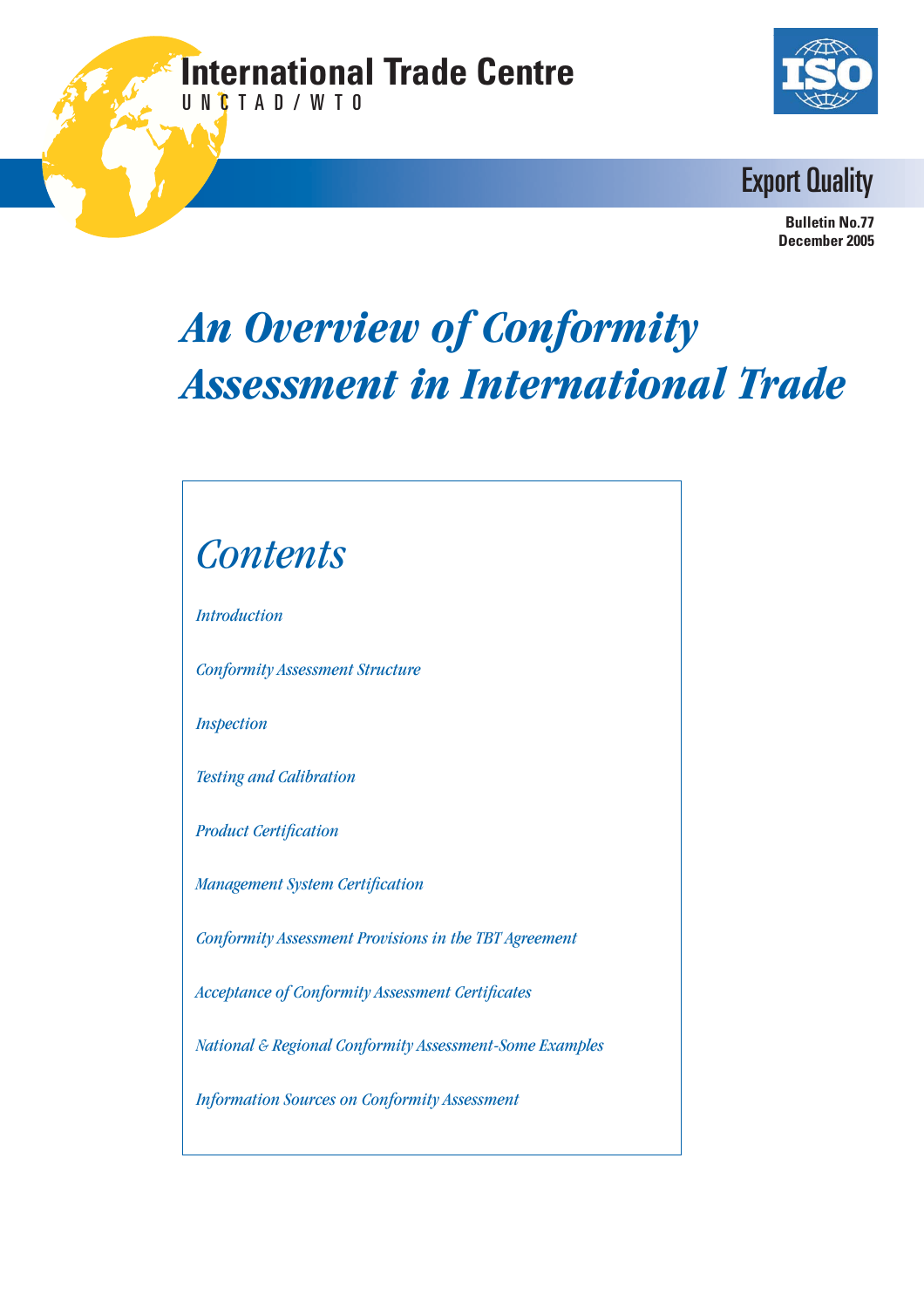This joint ITC/ISO bulletin has been prepared, without formal editing, by S.C. Arora, Principal Consultant, Quality Forum of the Federation of Indian Chambers of Commerce and Industry and reviewed by G. Drake, former Head Conformity Assessment, ISO/CASCO, under the guidance of S.K. Gujadhur, Senior Adviser on Standards and Quality Management, Business Advisory Services Section, Division of Trade Support Services, International Trade Centre.

International Trade Centre UNCTAD/WTO, 54-56 rue de Montbrillant, CH 1202 Geneva, Switzerland. Tel.+4122 730 03 96; Fax +4122 730 05 76 Internet: http://www.intracen.org; Postal address: ITC, Palais des Nations, 1211 Geneva 10, Switzerland Contact: gujadhur@intracen.org

International Organization for Standardization (ISO) 1, rue de Varembé, Case postale 56 CH-1211 Geneva 20, Switzerland Telephone +41 22 749 01 11; Fax +41 22 733 34 30 Contact: casco@iso.org Internet: http:// www.iso.org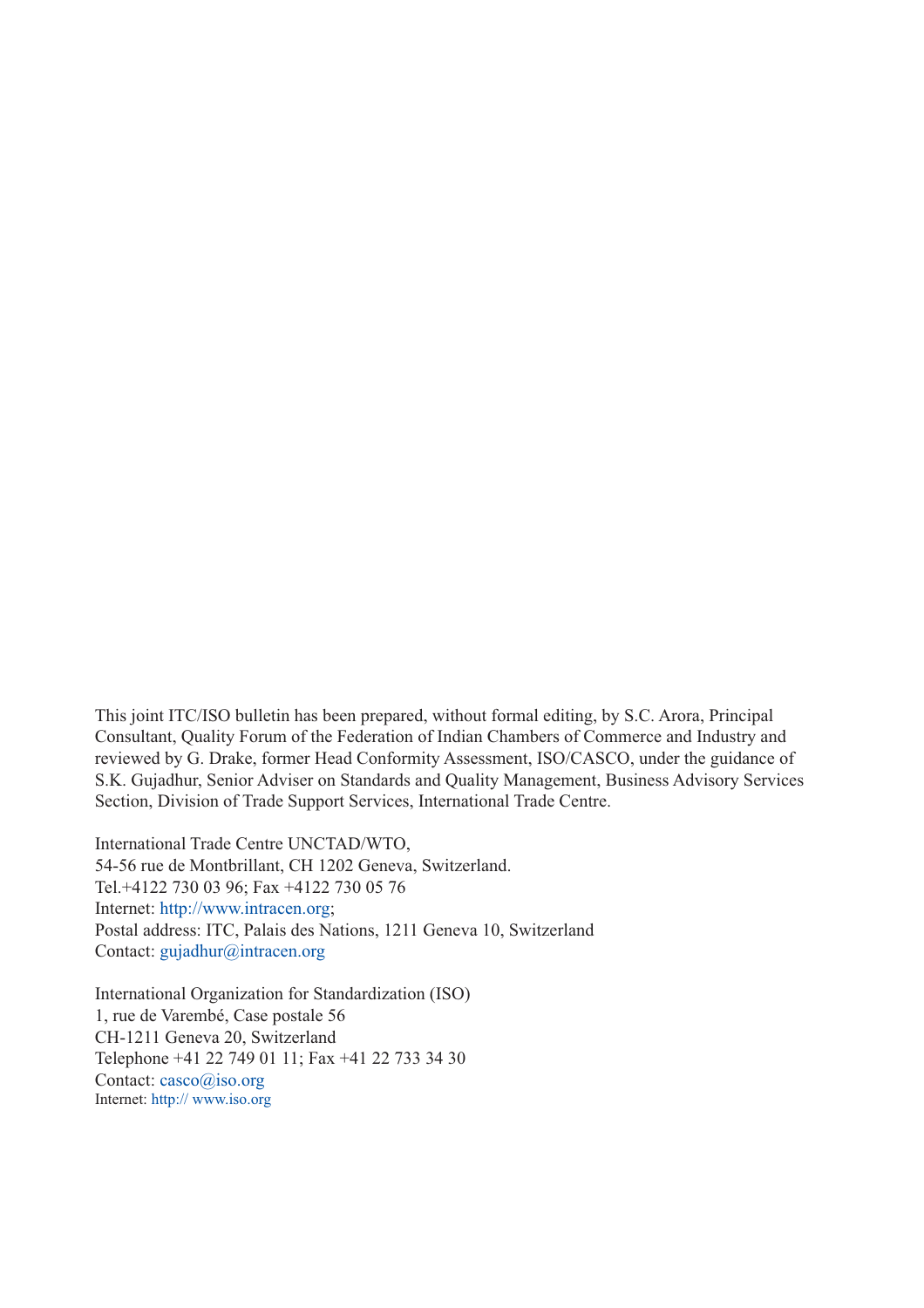# **Table of Contents**

| 1.               |                                                                |  |
|------------------|----------------------------------------------------------------|--|
| 2.               |                                                                |  |
| 3.               | $\bf INSPECTION. \label{thm:1} {\bf IN SPECTION.}$             |  |
| $\overline{4}$ . |                                                                |  |
|                  |                                                                |  |
| 5 <sub>1</sub>   |                                                                |  |
|                  |                                                                |  |
| 6.               |                                                                |  |
| 7.               | CONFORMITY ASSESSMENT PROVISIONS IN THE TBT AGREEMENT 21       |  |
| 8.               |                                                                |  |
| 9.               | NATIONAL AND REGIONAL CONFORMITY ASSESSMENT - SOME EXAMPLES 29 |  |
|                  |                                                                |  |
|                  |                                                                |  |
|                  |                                                                |  |
|                  |                                                                |  |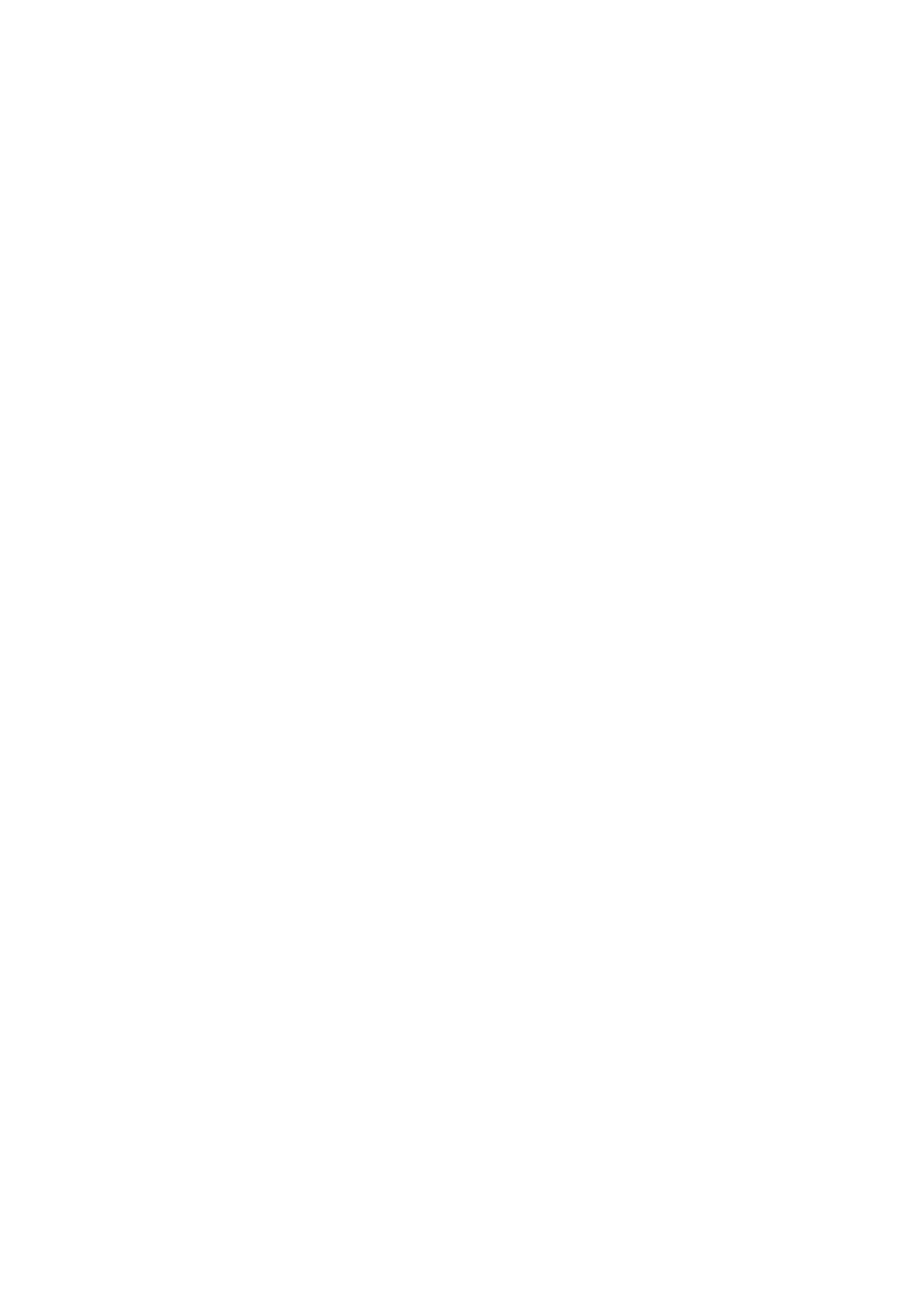### **AN OVERVIEW OF CONFORMITY ASSESSMENT IN INTERNATIONAL TRADE**

#### **1. INTRODUCTION**

A supply chain primarily comprises of a **'**buyer**'** (who could be a consumer, a trader, a manufacturer, an organization, a government agency, etc) and a **'**supplier**'** (who could be a producer, a retailer, a stockist, a service provider, etc).

Buyers while contracting with suppliers inform them about the requirements of the products demanded by them. These requirements may also make reference to national, regional or international standards applicable for the product/service and to the method of checking conformity of the product.

In addition to the above mutually accepted product requirements, the regulatory requirements of the importing country for reasons of safeguarding the health and safety of citizens and for protecting the environment will also have to be complied with by suppliers.

It is a natural expectation of the 'buyer' that the products contracted with the 'supplier' would meet the requirements as per the contract and also the statutory requirements as applicable and the 'supplier' would have to demonstrate compliance with these requirements. For this purpose the easiest and cheapest method, if acceptable to the buyer, would be the supplier's own declaration of conformity supported by his own technical data (e.g. design data, inspection report, test report, instrument calibration report, in-process quality control data, quality system assessment report, etc.). However, for products, which may affect the health and safety of persons, for consumer protection, for environmental protection, an independent verification (independent from both the supplier and the buyer) would be necessary. This independent verification could be either at the place of manufacture/sale or at the point of receipt/use. At times these independent checks create delays and may be a hindrance to smooth trade.

The term 'Conformity assessment' covers all such activities, which are performed either at the supplier's end or at the buyer's end or by regulators to check whether the product meets the requirements of the interested parties. "Conformity assessment" is defined in the WTO Agreement on TBT as "any procedure used, directly and indirectly, to determine that relevant requirements in technical regulations or standards are fulfilled"; these include, *inter alia*:

- Procedures for sampling, testing and inspection;
- Evaluation, verification and assurance of conformity;
- Registration, accreditation and approval as well as their combinations**.**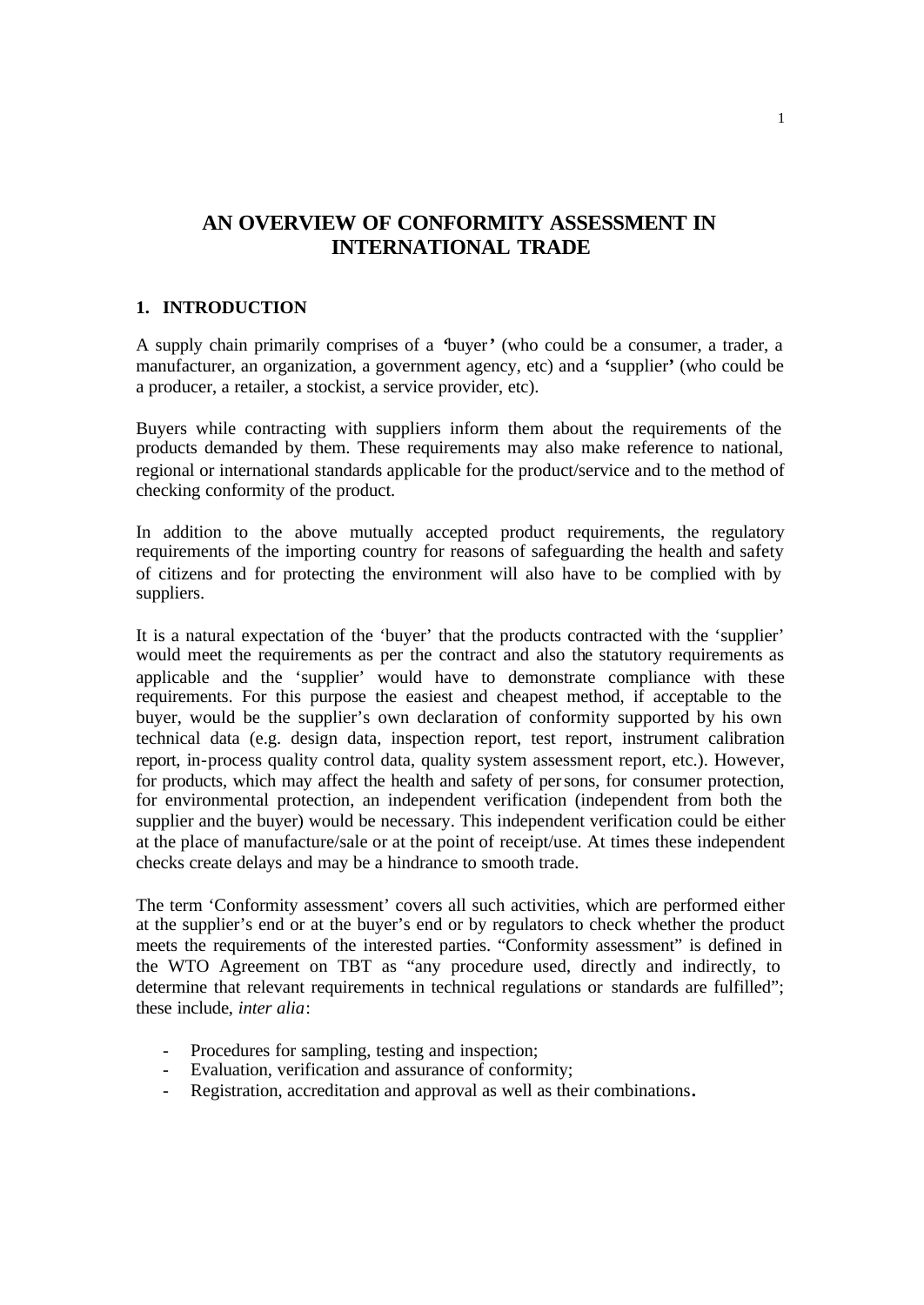ISO/IEC 17000:2004, *Conformity assessment - Vocabulary and general principles,* defines conformity assessment as "demonstration that specified requirements relating to a product, process, system, person or body are fulfilled." Thus conformity assessment is a demonstration where a product, service, process, system, person or body is evaluated against a standard or other requirement.

The objectives of product conformity assessment are:

- To verify that a product meets a given level of quality or safety;
- To provide the user with explicit or implicit information about characteristics, and/or performance of the product;
- To increase the buyer's confidence and the regulator's confidence in the product;
- To help to substantiate a company's advertising and labelling claims regarding the product.

It is important for buyers, sellers, and other interested parties to understand and agree upon the conformity assessment procedures to avoid delays and the need to repeat inspection/testing or certification of products.

#### **2. CONFORMITY ASSESSMENT STRUCTURE**

The evolution of the global market place has made buyers and regulators increasingly dependent not only on standards but also on the methods used to ensure that products comply with requirements of those standards. Furthermore, for successfully competing in export markets, it is necessary to create confidence among potential buyers that the products they buy would meet the relevant specifications and would fulfil the intended purpose. Customers also want products to be safe and not to cause injury. Assurance is generally provided through one or more of the following:

- By furnishing test reports for products tested in the manufacturer's own laboratory or in an independent laboratory (such demand for test data and other technical information is increasing in the interest of community health, e.g. toxicity of drugs, safety of food additives, measurement of environmental pollution, etc.).
- By furnishing inspection reports for each consignment conducted at the supplier's end by an inspection agent of the buyer or by an independent third party inspection agency nominated by the buyer.
- Inspection/testing of product at the buyer's end.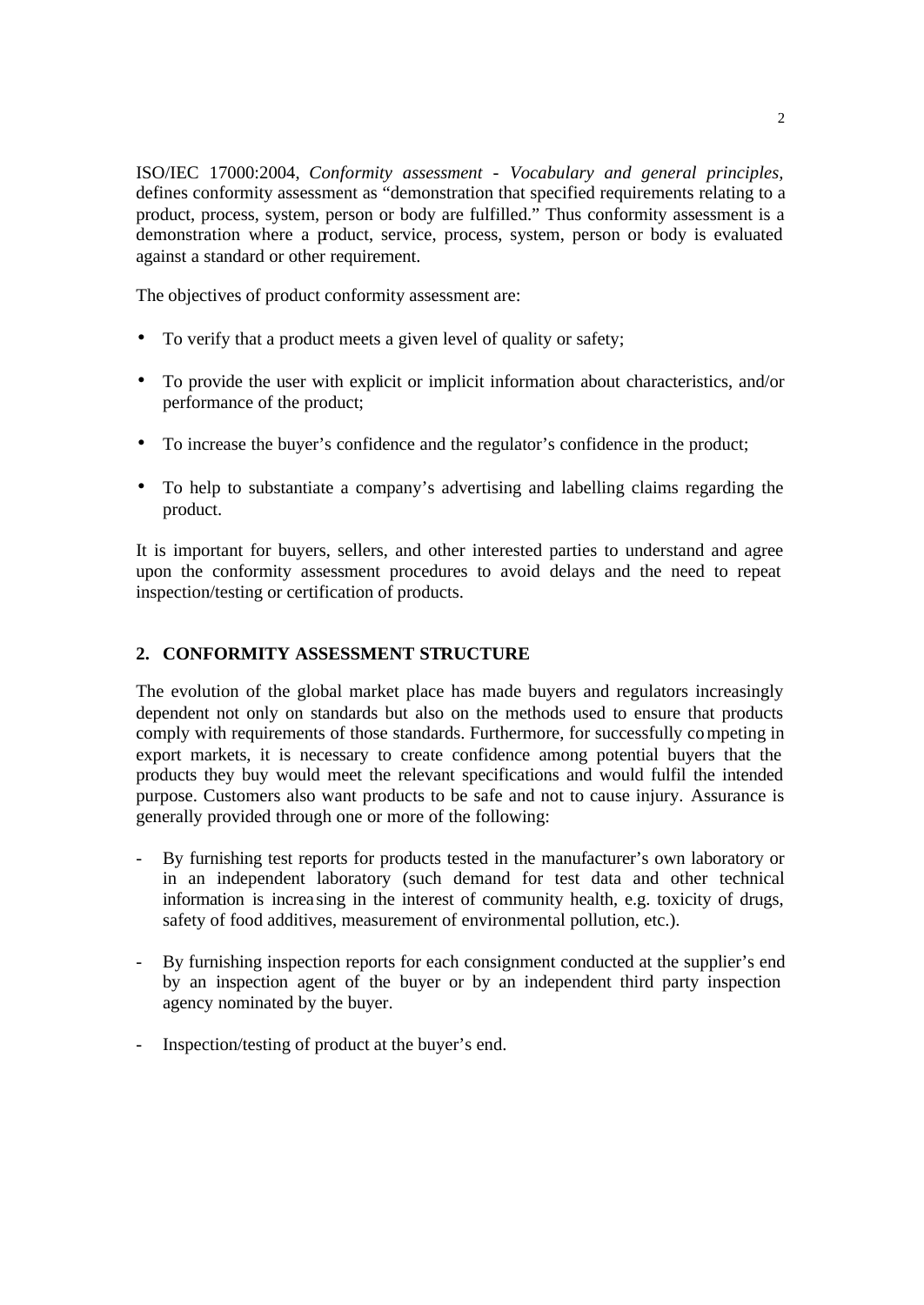- Compulsory pre-shipment inspection by an inspection agency nominated by the regulatory authority for such products, which are subject to such inspection through governmental regulation of the exporting country.
- Compulsory import inspection by a nominated agency or the regulatory body on arrival of goods in the importing country, especially for checking compliance with the regulations of the importing country concerning safety and health.
- Through a product certification mark awarded by a national body or by a nominated body of the importing country.
- Demonstration of a quality management system conforming to the buyer's own requirements or requirements given in international standards either by selfdeclaration or verified by auditors nominated by the foreign buyer or through thirdparty certification.
- Demonstration of other management systems such as HACCP (Hazard Analysis Critical Control Point) system, environmental management system or other industry specific management systems.

#### **Types of Conformity Assessment**

Conformity assessment may be performed in one of the ways detailed below.

*First-party assessment:* This is the technical term used when conformity assessment to a standard, a specification or a regulation is carried out by the supplier's organization itself. Usually it is in the form of a supplier's declaration of conformity or self-assessment and is widely used in commercial transactions. This type of assessment generally proves to be efficient, in terms of time and cost, and does not require a producer to disclose information considered as commercially sensitive.

*Second-party assessment*: This indicates that conformity assessment is carried out by a customer or by his appointed inspectors/auditors on the supplier. This assessment provides a more reliable indication, particularly in technically complex areas, of a product being manufactured in accordance with the customer's specified requirements, e.g. an automobile manufacturer carrying out assessment of its components' suppliers.

*Third-party assessment*: In this case, conformity assessment is performed by a body that is independent of both supplier and customer e.g. ISO 9001 certification where an organization's quality management system is assessed by an independent certification or registration body against the requirements of ISO 9001. Another example is third-party product certification. Such third-party assessment may be required in certain industry sectors by governmental regulations such as compulsory certification of certain products involving human health and safety.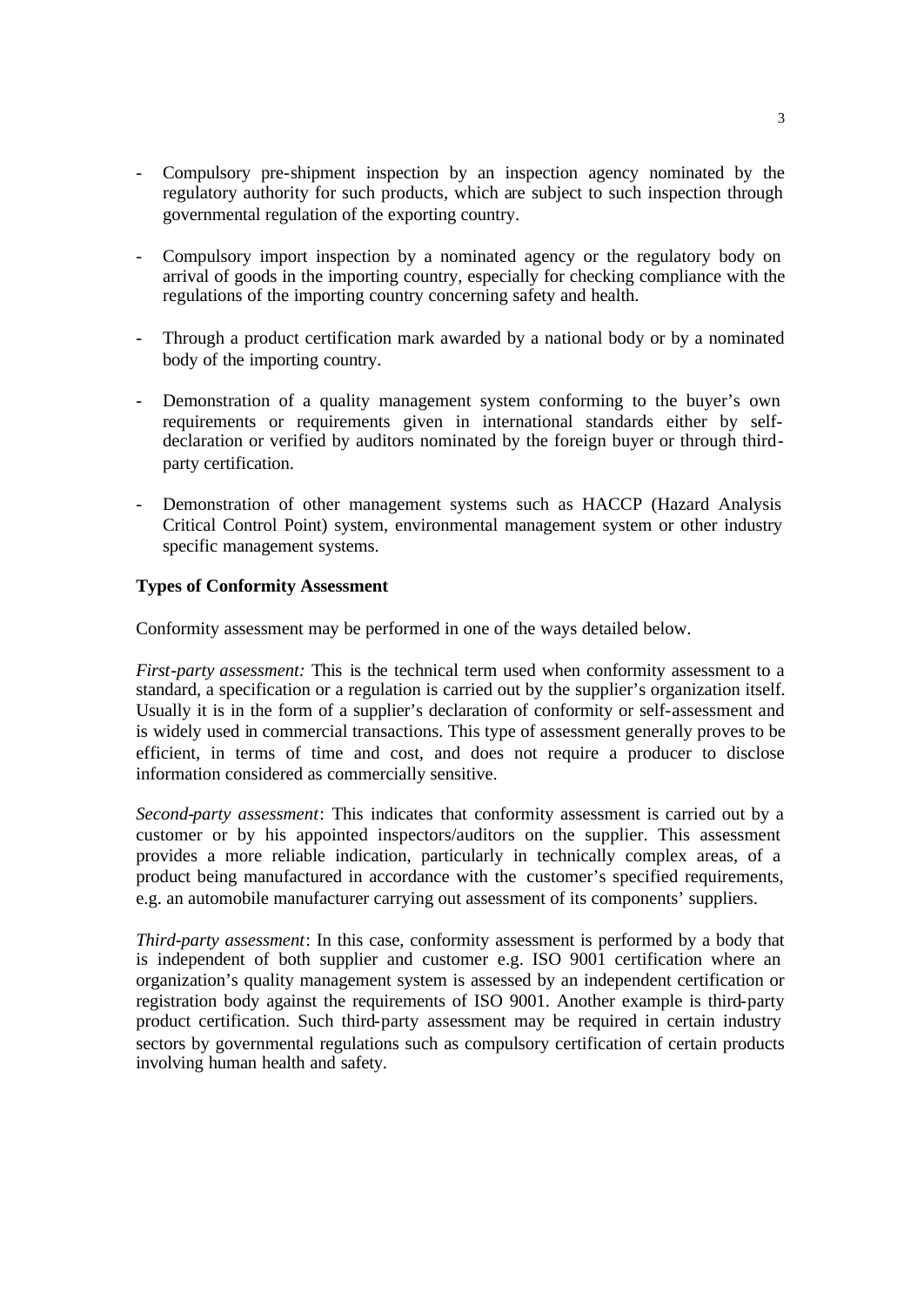The reliability of the conformity assessment information depends on many factors such as the impartially and competence of the assessment body; the types of assessment activities included in the scheme; and the adequacy and appropriateness of the standards against which the product is evaluated.

#### **Conformity Assessment Activities**

Conformity assessment generally comprises the following activities as shown in Figure 1.

- Inspection
- Testing and calibration
- Product certification
- System certification

Although each of the above activities is a distinct operation, they are closely interrelated. The inclusion or absence of any of these activities, as well as the quality with which any one of them is performed, can have a significant effect on the confidence and reliance that can be placed on the results of the entire conformity assessment process.

There are many conformity assessment players in the market (certification body, inspection body, testing laboratory, etc.); therefore, there is also a need for a mechanism to check their competence, integrity and impartiality. Bodies that assess whether testing, inspection or certification is being done correctly are called Accreditation Bodies. Accreditation provides a level playing field for conformity assessment bodies and generates confidence among buyers and authorities to accept the results of accredited conformity assessment bodies with confidence.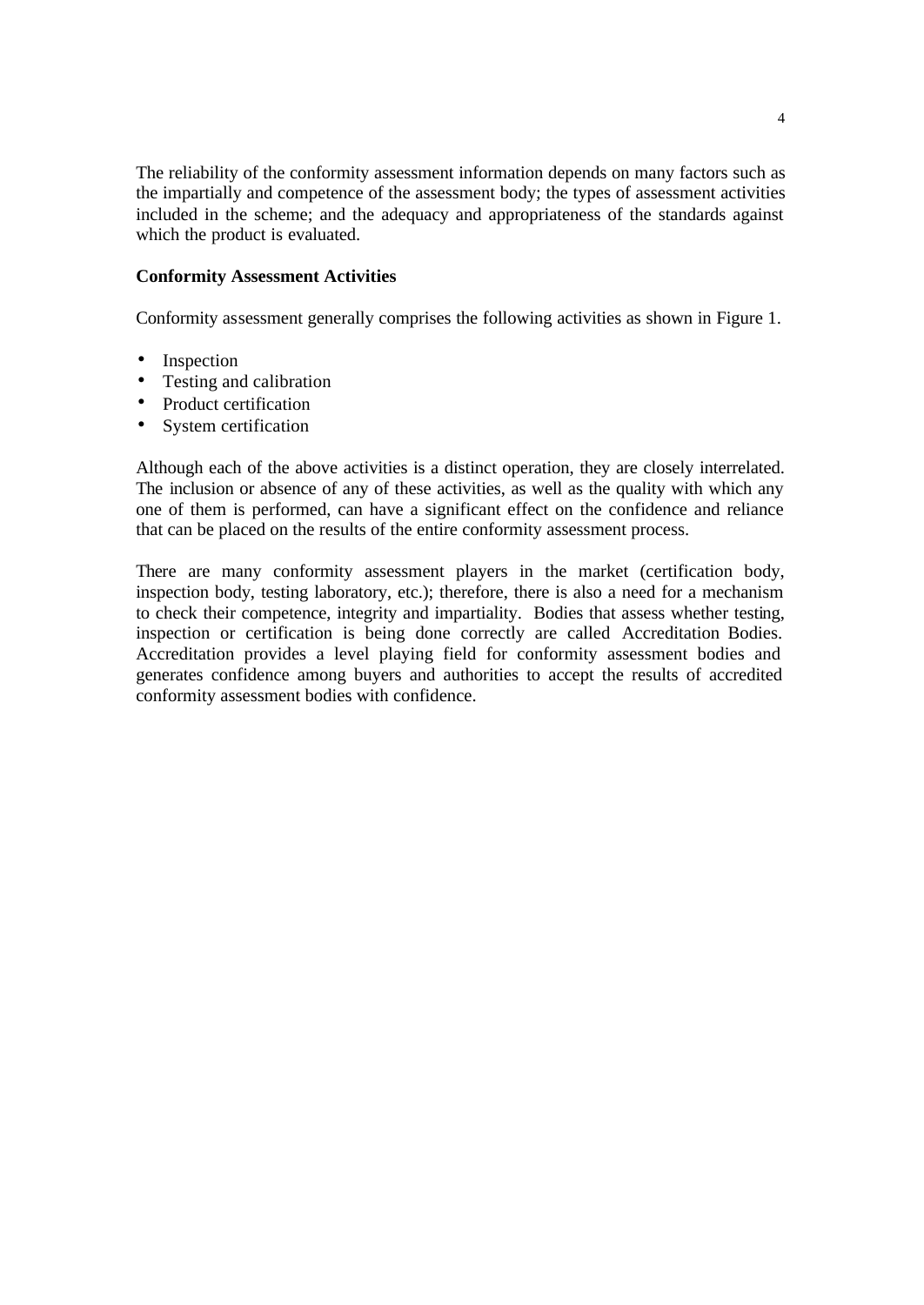

Figure 1 - Conformity assessment structure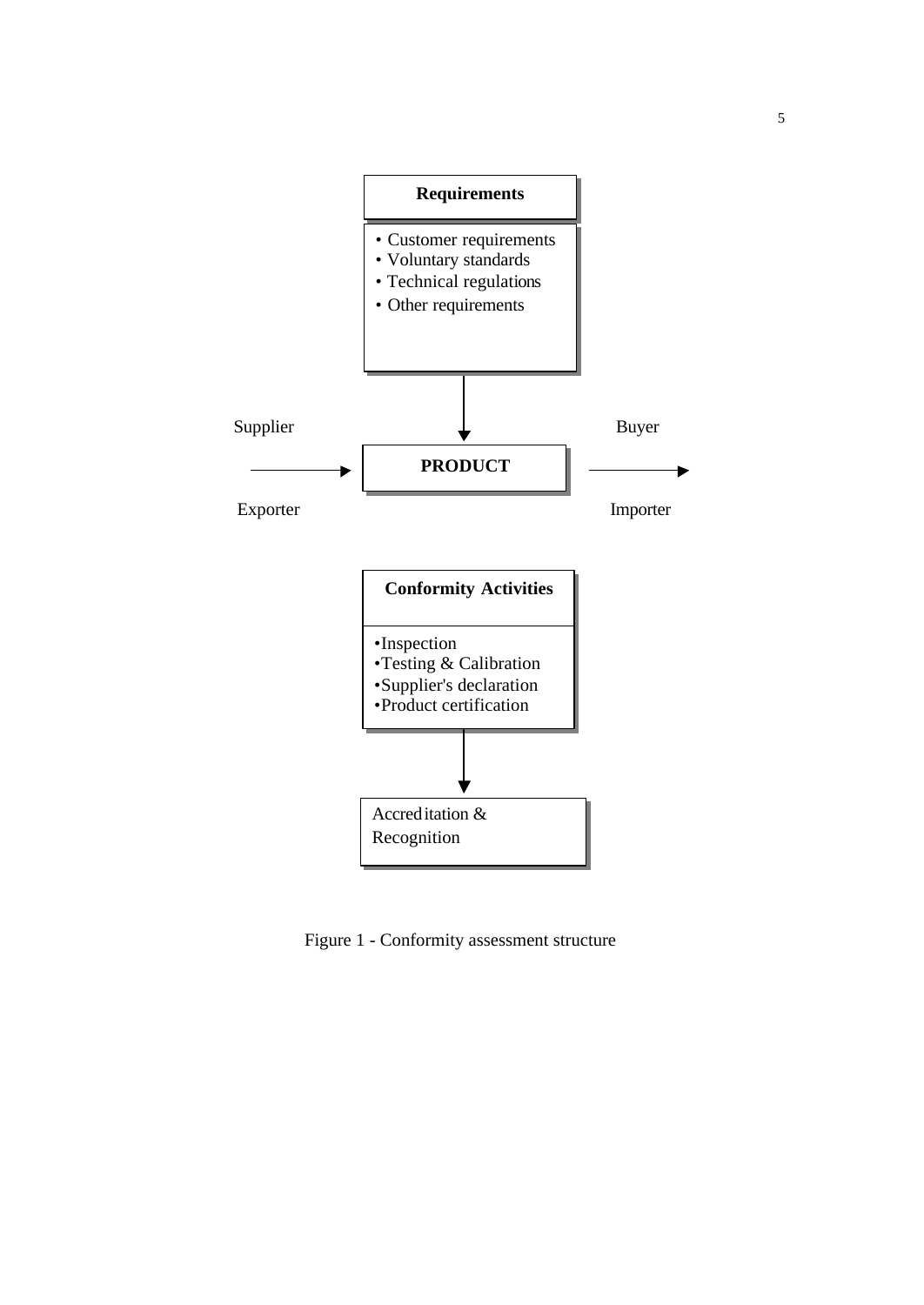#### **3. INSPECTION**

Inspection is defined in ISO/IEC 17020, *General criteria for operation of various types of bodies performing inspection*, as "examination of a product design, product, service, process or plant, and determination of their conformity with specific requirements, or on the basis of professional judgement, general requirements".

Inspection is generally used for visual examination of products, services and installations. Simple instruments, tools and gauges are used during inspection. For example, bulk commodities like iron ores, food grains, rice, spices, etc, normally undergo inspection and their acceptance is based both on the inspection report and other evidence of conformity such as a laboratory test report on the product samples drawn during inspection.

With the growth of world trade and increasing trade liberalization as well as the rapid development of new manufacturing and distribution technologies, many third-party national and multinational inspection bodies have come up. These organizations are nominated by buyers to examine a wide range of products, materials, installations, plants, processes, work procedures and services, in the private sector as well as the public sector, and report on parameters such as quality, fitness for use, continuing safety in operation, etc. The overall aim is to reduce risk to the buyer, user or consumer, of the item being purchased.

Many countries use regulatory Inspectorates to authorize, either or both, exports and imports of specific products. On the export side, this might apply particularly to products where there are sensitive export markets that a government might wish to protect by ensuring that no non-conforming product is actually shipped. Such markets might include foodstuffs to Europe, Japan, the United States, etc. For example, compulsory preshipment inspection of certain specified commodities like food products before export to EU, USA, Japan and any other destination is carried out in India as a regulatory requirement on exports from India.

In the private sector also, inspection is an important part of any overall conformity assessment or quality assurance process. In-process inspection and in-use inspection are integral elements of quality management and plant safety management. Inspection before release of product to customers is an integral part of the quality assurance of almost all manufacturers. Goods for export are also almost always subject to some form of inspection either by the manufacturer or a nominated commercial inspection body prior to shipment.

During the past decade, standards have been developed for the operation of inspection bodies leading to the development of ISO/IEC 17020*, General criteria for the operation of various types of bodies performing inspection,* and ISO/IEC 17011, *Conformity assessment - General requirements for accreditation bodies accrediting conformity assessment bodies.*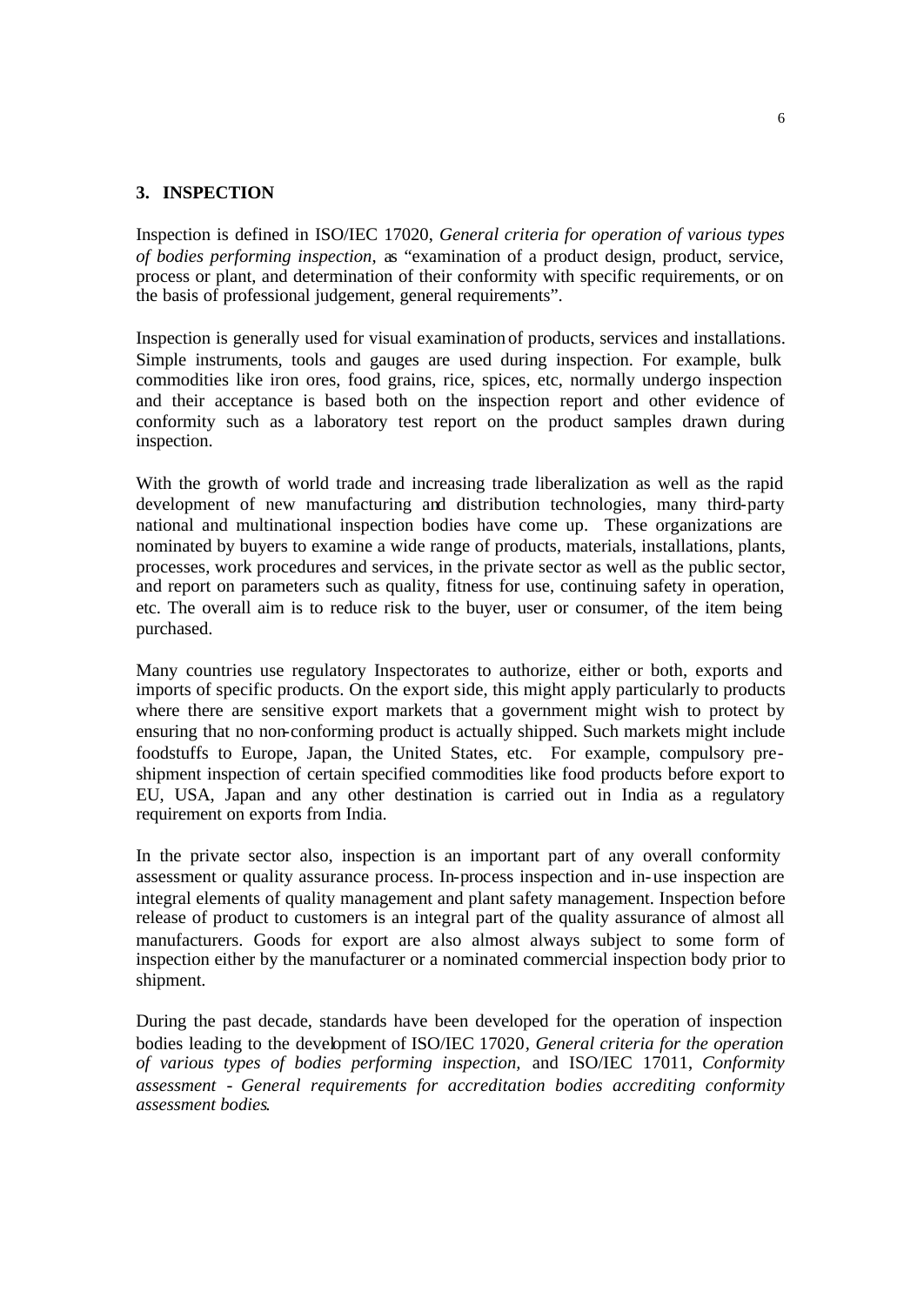*Features:* Broad range of applications, most economical for some functions but labour intensive in many cases.

*Limitations:* Relies on skills, judgement and experience of inspectors, usually subjective and not a highly standardized activity and therefore prone to considerable variation in outcome.

#### **4. TESTING AND CALIBRATION**

#### **4.1 Testing**

Testing is defined by ISO/IEC 17000 as a "determination of one or more characteristics of an object of conformity assessment, according to a procedure".

The term 'test' is usually associated with performing a technical measurement or examination, from which a competent person can draw a conclusion as to whether or not a product or service meets the requirements specified by regulatory authorities or buyers. Typical tests involve measurement of dimensions, chemical composition, microbiological purity, strength or other physical characteristics of materials or structures. Testing also includes assessment of electrical safety, freedom from physical flaws such as cracks, and other defects that may cause failure.

A prudent manufacturer will always ensure that a non-conforming product is not shipped and would have had the product designed and tested to comply with the requirements of the foreign market prior to shipment. This is important, as any failure on testing the product at the buyer's end would involve additional cost to the manufacturer for sorting/reprocessing of the consignment. If the testing in the country of export is carried out competently, this greatly reduces the need for any retesting.

Gradually manufactured goods are becoming technically sophisticated and the demands of the market are becoming more stringent. In this scenario testing will become an increasingly important part of trade protocols. Further the move to freer trade will demand greater recognition of testing carried out in the country of origin, but this can only happen if end users have confidence in the competence of the laboratories conducting the tests.

Where it is required to submit test data for a product b a regulatory authority for approval before sale in a particular market, it is necessary that the authorities recognize the laboratory that has performed the tests. In many cases, this may be a laboratory operated by the authority itself or such laboratory as designated by the authority. Sometimes the authority may accept test data from a reputed laboratory. However, authorities are increasingly accepting data only from accredited laboratories.

Accreditation of laboratories is carried out by authorized na tional bodies in various countries by examining the competence of laboratories with respect to the requirements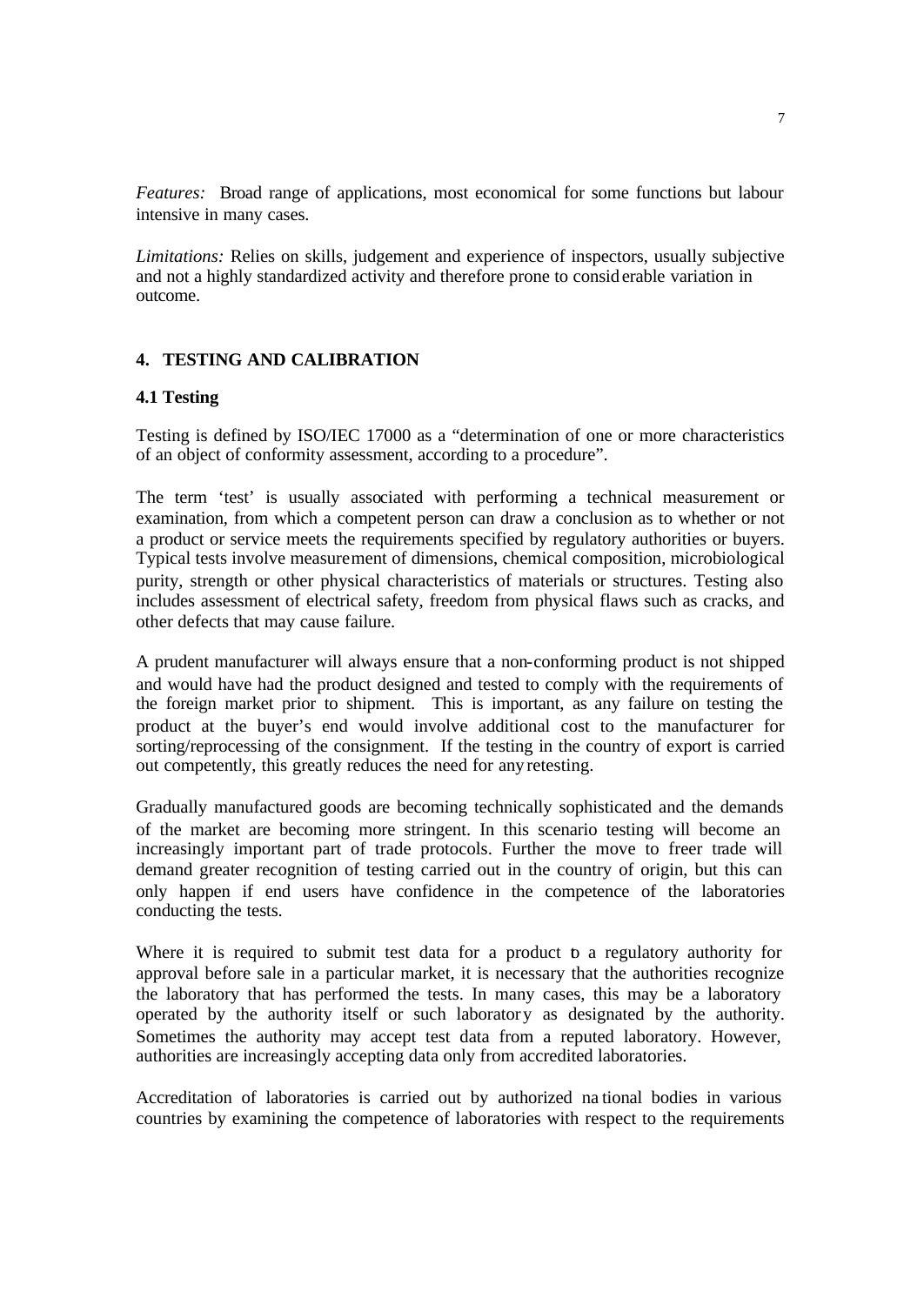given in ISO/IEC 17025, *General requirements for the competence of calibration and testing laboratories*. The compliance of a laboratory with ISO/IEC 17025 provides assurance of the competence of that laboratory.

Lack of acceptance or recognition of foreign test reports is cited by WTO as a very serious barrier to trade. Whether the test report furnished by an exporter/manufacturer will be accepted overseas is a market-by-market, and indeed regulator-by-regulator, question that must be answered by the exporter/manufacturer prior to seeking entry to a particular market.

*Features:* Often provides the only positive and objective measure of compliance of a product with specifications, largely objective and standardized for multiple users; for technical products it is also an integral part of the manufacturing control process.

*Limitations:* Often expensive, but an essential extra cost, usually requires qualified and highly trained staff, applies only to the sample tested, unless statistically valid for a consignment.

#### **4.2 Calibration**

For establishing the authenticity of test results obtained either from laboratories of manufacturers or from other private or public laboratories, it is, inter alia, necessary that the instruments/equipment used by these laboratories for performing measurements/tests be calibrated.

The International Vocabulary of Basic and General Terms in Metrology (VIM) defines calibratio n as 'the set of operations that establish, under specified conditions, the relationship between values of quantities indicated by a measuring instrument or measuring system, or values represented by a material measure or a reference material and the corresponding value realized by standards'.

The primary reason for calibration is to know the accuracy of measurements. Instruments may get damaged during handling and it is also possible that the readings given by the instrument may drift with the use of the instrument or because of its age. If a faulty instrument carries out measurements, then conformity of the product to the specification itself becomes questionable. Instruments should therefore be calibrated at the time of purchase and thereafter at regular intervals depending upon their use. There are some instruments, which need to be calibrated every time before use.

Instruments should preferably be calibrated from laboratories, which are accredited by national accreditation bodies having signed the ILAC Arrangement. Where access to an accredited calibration laboratory is not possible, then it should be ensured that the calibrating laboratory has its calibration standards traceable to national or international measurement standards and the laboratory fulfils the requirements of ISO/IEC 17025:2005, *General requirements for the competence of testing and calibration laboratories*. Furthermore, the cost of and time for calibration, shipment and customs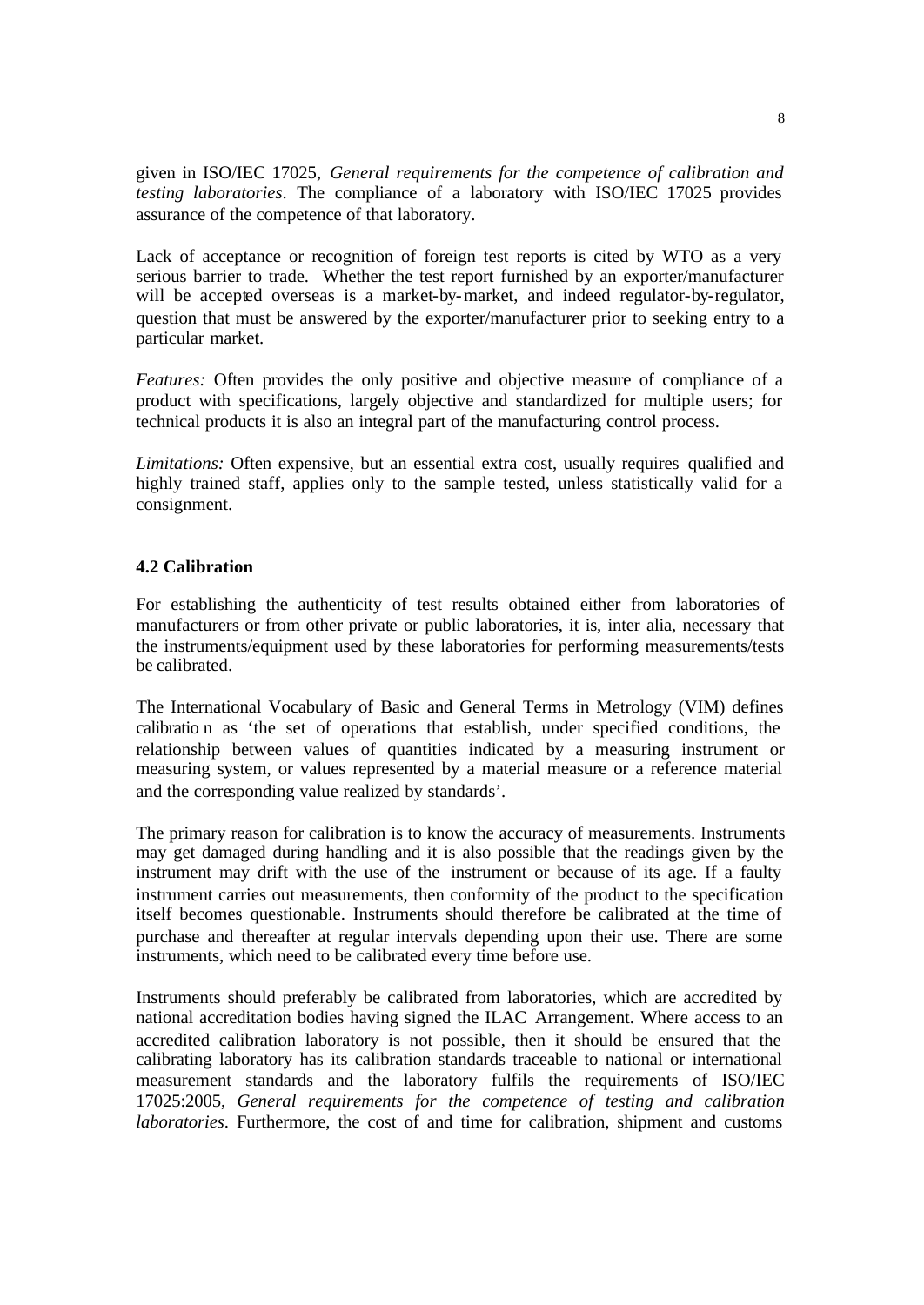clearance for instruments sent outside the country for calibration should also be kept in view.

*Features:* An essential prerequisite for reliable testing; traceability of calibration standards to national/international standards is necessary; the interval between two calibrations depends on the frequency of usage of the equipment/instrument; safe handling and storage of equipment is required.

*Limitations:* Expensive but essential; requires qualified and trained staff; requires a controlled environment (temperature and humidity)

#### **5. PRODUCT CERTIFICATION**

#### **5.1 General**

Certification, the most common type of third-party conformity assessment, is defined in ISO/IEC 17000 as a "third-party attestation related to products, processes, systems or persons ". Product certification involves the issue of a certificate or mark (or both) by a third party to demonstrate that a specific product meets a defined set of requirements such as safety, fitness for use and/or interchangeability characteristics for that product, usually specified in a standard.

 The product certification mark is normally found on the product or its packaging and may also appear on a certificate issued by the product certification body. The mark carries a reference to the number or name of the relevant product standard against which the product has been certified.

A need for product certification may arise from one or more of the following reasons:

- Sellers are anxious to build their reputation, expand their market, improve competitiveness, promote new products, etc.
- Purchasers (individuals, stockists, manufacturers, public procurement officials, importers, etc.) want a guarantee of the quality of products they buy.
- Regulatory authorities require products to carry a certification mark to protect the health and safety of consumers. For example:
	- Some electric /electronic products cannot be marketed in Canada unless they bear the Canadian Standards Association (CSA) mark; and
	- In India, food colours, liquefied petroleum gas (LPG) cylinders, cement, infant foods, etc., are required to bear the certification mark of the Bureau of Indian Standards (BIS) before they can be offered for sale.

Product certification carried out by third-party certification bodies (i.e. independent of consumer, seller or buyer) is most acceptable to purchasers, importers and regulatory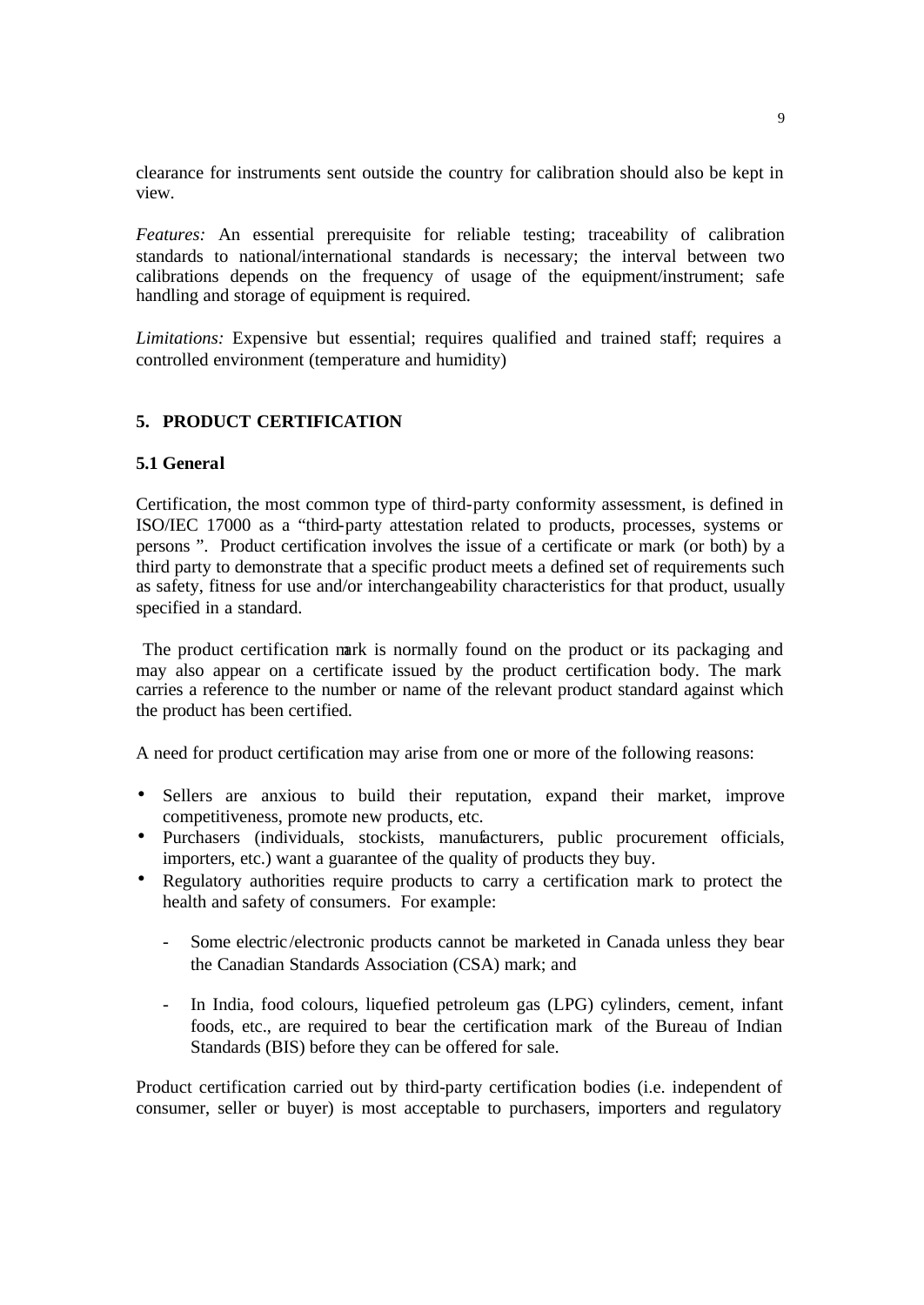authorities. Many national standards bodies (NSBs), especially in developing countries*,* provide third-party product certification services, which include placing their certification mark on the product, along with the reference number of the standard used as the criterion for testing the product. In some countries, product certification is also carried out by trade or industry associations, government institutions, or private certification bodies, e.g. product certification of electrical items by KEMA, a company in the Netherlands; certification of lubricants by the Lubricant Manufacturers Association in the United States; and certification of raw agricultural produce (AGMARK) by the Directorate of Marketing and Inspection, a government organization in India.

Another example is the UL Mark awarded by Underwriters Laboratories Inc., which was founded in 1894 and is an independent, not-for-profit safety testing and certification organization in USA. The UL mark on a product is a voluntary mark and has become a recognized symbol of safety against fire, electrical and other hazards. UL's testing and certification services involve a wide variety of product categories, including marine products and life-saving devices, fire suppression, fire containment, fire growth and control equipment as well as analysis of chemical vapours and industrial, mechanical and automotive equipment. As at 31 December 2003 there were 876 UL Standards and 127 UL inspection centres in the world and UL customers are found in 99 countries. Some 68,700 manufacturers produce UL-certified products in the world.

All certification systems are subject to certain practical limitations. One of the most common limitations is that total item-by-item compliance with the specification is not attainable. However, a properly devised certification system can provide optimum assurance that goods have been produced under the best practicable conditions of manufacture, consistent with the commercial, legal and social situation prevailing at the time, and it can thus minimize the chance or risk of the buyer obtaining substandard products.

It is obvious that the certification system will vary according to the type of product involved, the manufacturing techniques available to the producer, the differing needs of the purchaser, and the legislative requirements in the place of sale. To accommodate the varying circumstances, various systems of certification have been developed, and some examples are included in ISO/IEC Guide 67: 2004 *Conformity assessment – Fundamentals of product certification.* A brief description of these systems is given below and further details are included in Annex A.

System 1a – This system includes testing; samples of the product are assessed for conformity. The sampling may or may not be statistically significant of the entire population of product.

System 1b – This system includes testing; samples of the product are assessed for conformity. The sampling covers the entire population of product. A certificate of conformity is given to each product represented by the sample.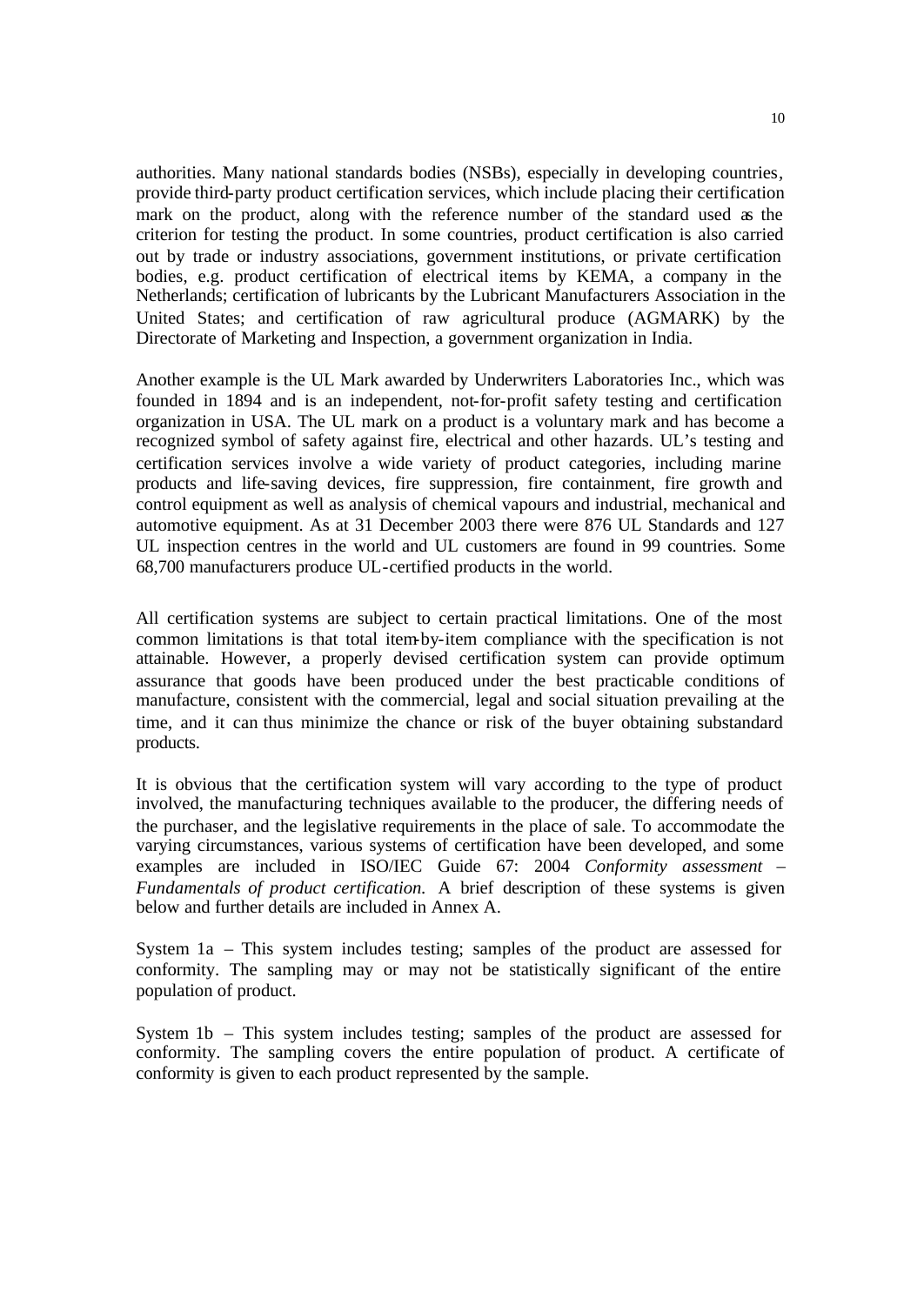System 2 – This system includes testing and market surveillance. Market surveillance is conducted and samples of the product from the market are assessed for ongoing conformity.

System 3 – This system includes testing and factory surveillance. Factory surveillance is conducted and samples of the product from the point of production are assessed for ongoing conformity.

System 4 – This system includes testing and surveillance of samples from the factory, the open market, or both.

System 5 – This system includes testing and assessment of the quality system involved. Surveillance of the quality system is conducted and samples of the product may be taken from either the market or the point of production, or both, and are assessed for ongoing conformity.

System 6 – This system addresses especially certification of processes and services.

The above examples do not necessarily represent all possible forms of product certification systems. They may be used with many types of requirements and may utilise a wide variety of mechanisms of conformity identification.

All the above certification systems except System 6, involve an element of testing as a necessary means of proving compliance with the specification. It is, therefore, fundamental to the integrity of any of these systems that the testing laboratories be competent. System 5 above is the most comprehensive system and is generally used by national standards bodies, especially in developing countries, for the grant of licence to use product certification marks.

In selecting a system for a particular product, care must be taken to choose the system, which best meets the practical and economic requirements in that particular case. Another important consideration is that different certification systems for the same product can give rise to trade barriers, even where the technical content of the specification is the same. The requirements of other countries should, therefore, be taken into consideration for international trade.

*Features:* Very specific to particular products; widely used for products where safety is a serious concern; third-party oversight gives a perception that manufacturers are under strict surveillance and will not misuse the mark.

*Limitations:* Manufacturers may abrogate their quality responsibilities by over-reliance on the certification body to sentence the product; certification bodies do not accept liabilities for failure of certified products despite the perception generally created by these bodies when marketing their services; often certification is only for the safety features of a product, not its performance, which is not understood in the market place.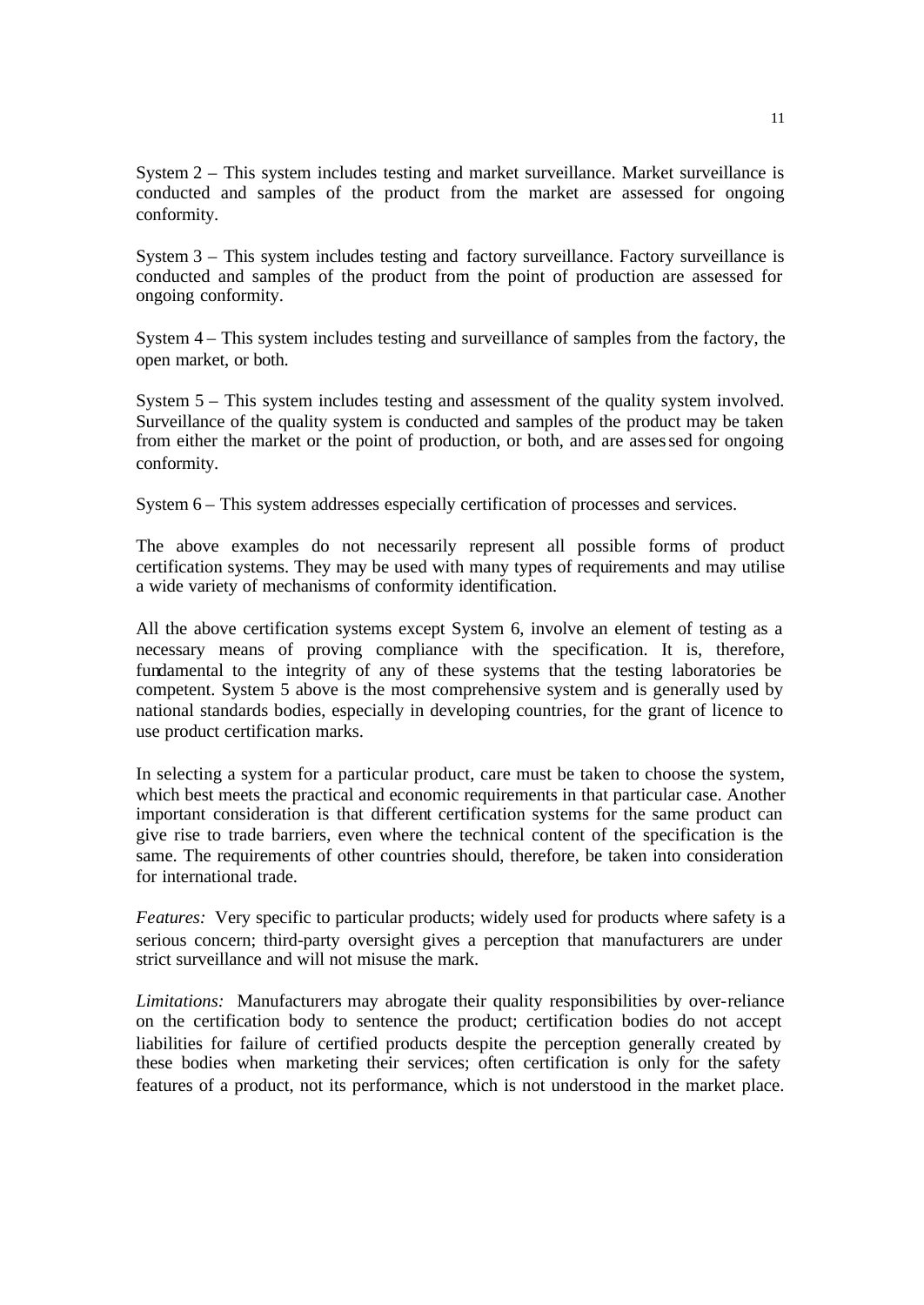Certification processes used in different countries are not always 'transparent' to manufacturers and therefore often cause technical barriers to trade.

#### **5.2 International Product Certification**

While national product certification is popular and widely used as a means of generating confidence among domestic buyers about the conformity of a product with quality and/or safety requirements, a product bearing a national product certification mark when exported may not generate the same confidence to the customer in the importing country as customers in these countries are more familiar with their own national product certification marks.

Furthermore, in some countries certain products can only be sold when they bear their national product certification mark. This may be due to regulatory requirements or the customers' preferences to buy products with national product certification marks. In such cases exporters will have to obtain the national product certification mark of the importing country by complying with the requirements of the relevant product certification scheme of the importing country. This process at times is expensive and time consuming and becomes a barrier to trade. It would have been ideal if international product certification schemes were available to overcome such barriers.

For these reasons there are international guides for product certification systems, and for the bodies that operates these systems. They include:

- ISO/IEC Guide 67:2004, *Conformity assessment Fundamentals of product certification*;
- ISO/IEC Guide 28:2004, *Conformity assessment Guidance on a third-party certification system for products*; and
- ISO/IEC Guide 53:2005, *Conformity assessment - An approach to the utilization of a supplier's quality system in third-party product certification*.

and for the product certification bodies themselves:

• ISO/IEC Guide 65:1996, *General requirements for bodies operating product certification systems*.

The International Electrotechnical Commission (IEC) is operating international product certification schemes for certain electrical and electronic products, and the International Orga nization of Legal Metrology (OIML) is operating a certification scheme for some measuring instruments.

IEC is the leading global organization that prepares and publishes international standards for all electrical, electronic and related technologies. IEC standards, like ISO standards, serve as a basis for developing national standards either by adopting IEC standards or preparing national standards with IEC standards as a basis.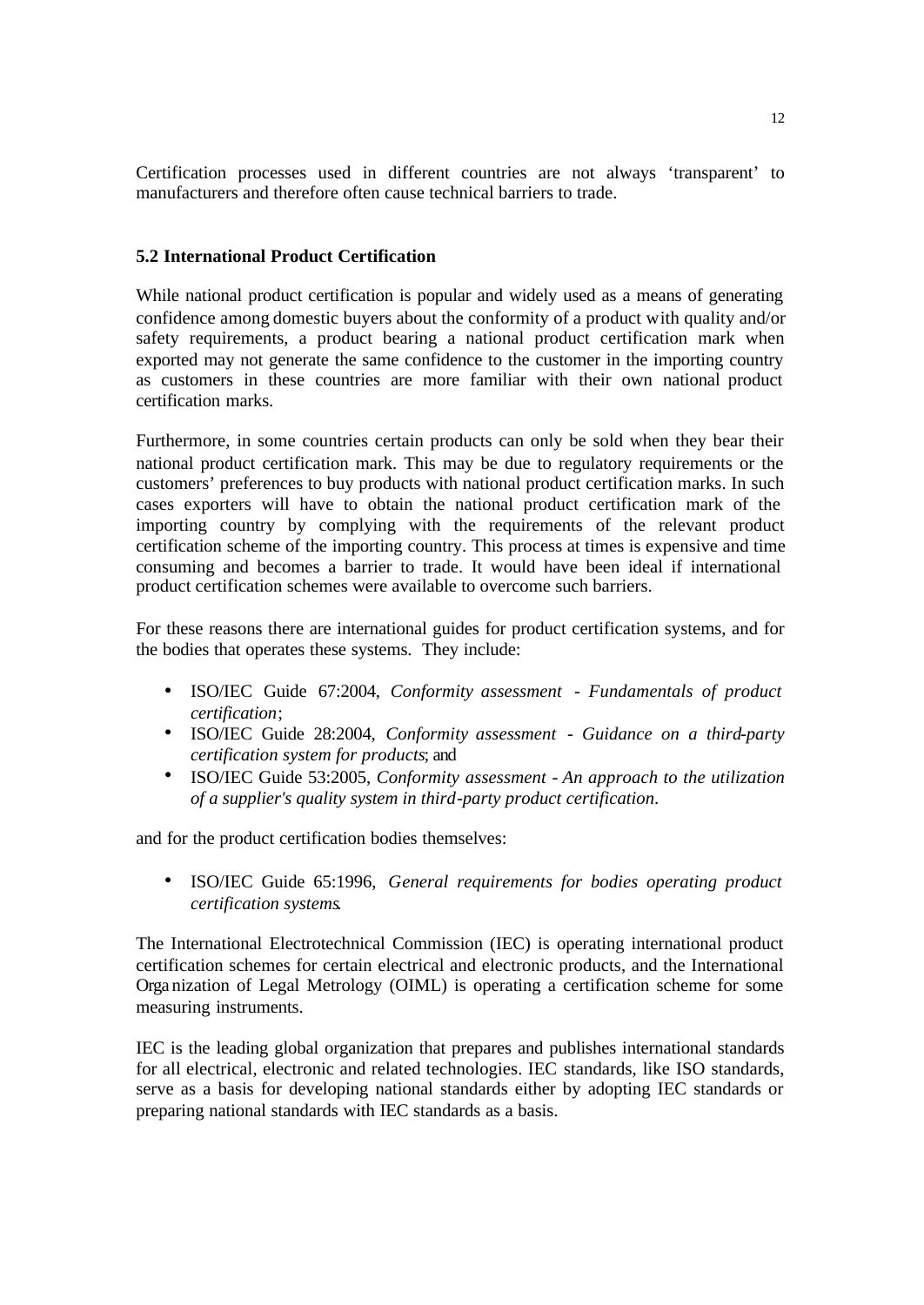IEC's international conformity assessment schemes, based upon IEC internationa l standards are truly global in concept and practice. These schemes are designed to help reduce trade barriers caused by different certification criteria for electrical and electronic equipment in various countries. These schemes can remove delays and costs associated with multiple testing and certification. The IEC conformity assessment schemes are available to manufacturers/exporters.

 OIML (International Organization of Legal Metrology or OIML, from the French name, *Organisation internationale de métrologie légale*) was established in 1955 as an intergovernmental body dedicated to harmonizing the national metrology regulations of its members. These regulations concern measurements that require verified measuring instruments, measurement units, tolerances for error limits, etc. OIML's main task is to furnish its members with models for establishing harmonized legal metrology requirements and practices.

#### 1. *IECEE Scheme for conformity testing and certification of electrical equipment*

*(a) CB Scheme*

IECEE scheme which is known as 'CB Scheme' is the first truly international system for acceptance of test reports dealing with safety of electrical and electronic products intended for use in homes, offices, workshops, healthcare facilities and similar locations (presently 16 product areas are covered). It is a multilateral agreement among participating countries (currently 43 member countries) and certification organizations called National Certification Bodies – NCBs (presently 59 in number). A manufacturer utilizing CB test reports from CB testing laboratories (presently 180) can obtain national certification in other member countries of the CB scheme. In all 34,111 test certificates were issued in 2003 and over 100,000 certificates are still valid. The scheme is based on the use of IEC standards related to the product under certification. If a member's national standards are not yet harmonized to IEC standards, then national differences are permitted and declared in the CB Bulletin published by the IECEE secretariat. A periodically updated list of all NCBs and scope of their recognition is available from the following website:

**www.iecee.org/cbscheme**

*(b) The CB-FCS Scheme*

The CB-FCS (Full Certification Scheme) builds to the foundation established in the CB Scheme. It is a full certification system (refer to System 5 above) which in addition to product type testing requires an initial assessment of the manufacturer's quality assurance system and follow-up surveillance, which may include quality system audits and testing of factory samples and samples drawn from the market as required. The scheme is structured to take into account national deviations from System 5 and also provides for NCBs to reach mutual agreements on conduct of the necessary on-going factory and market surveillance.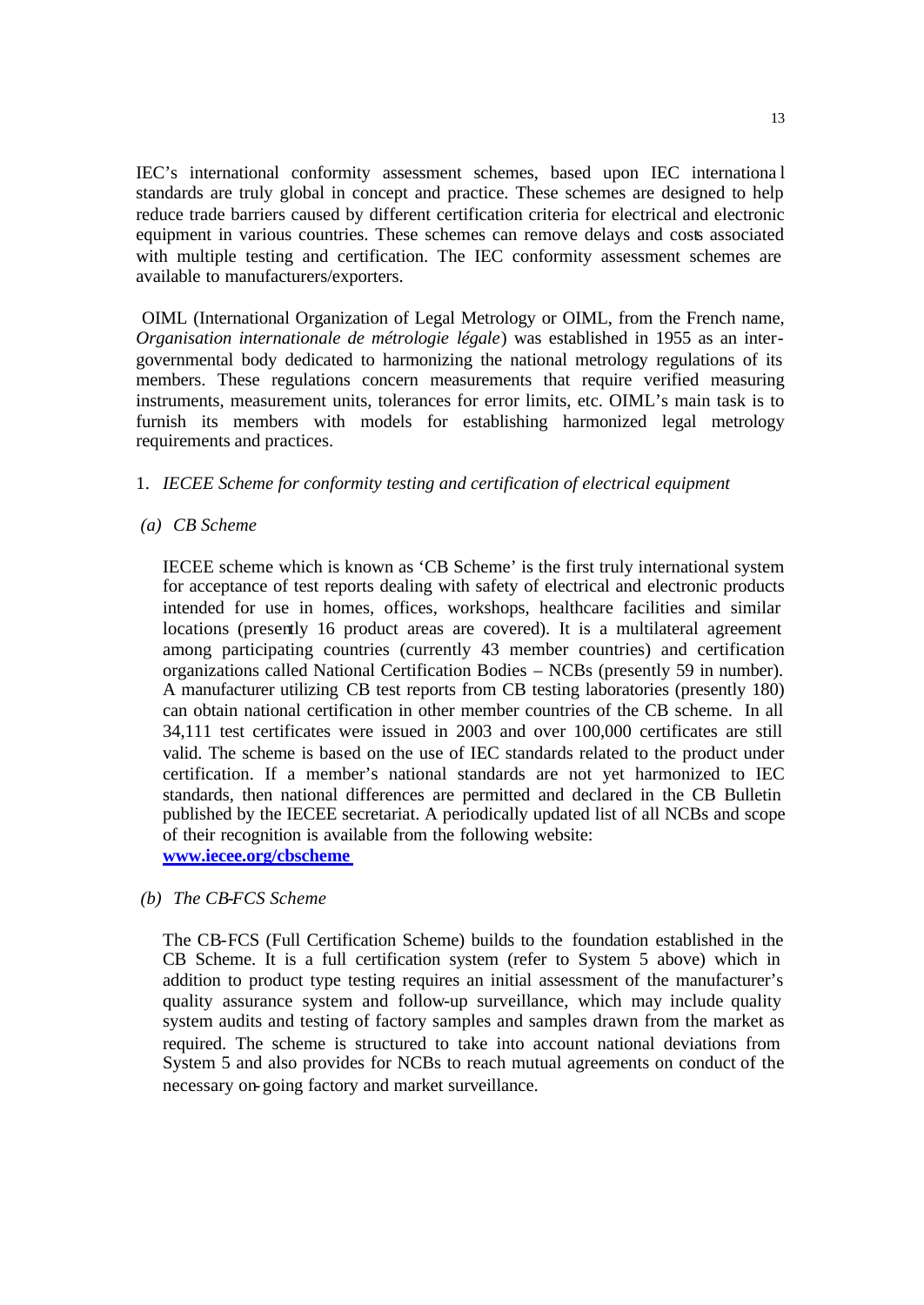The CB-FCS Scheme currently has 16 participants (Canada, Germany (2), the Netherlands, Sweden, Finland, Italy, Norway, Switzerland, France, Japan (2), Singapore, UK, Slovenia and USA) signed on to its multilateral agreement and certificates of conformity are currently available in a limited range of IT products but will rapidly be extended to a wider product range.

More information about the CB scheme and the CB-FCS scheme are available at **www.iecee.org/cb-fsc**

2. *IEC Quality Assessment System for Electronic Components (IECQ)*

It is a comprehensive approval and certification programme that assesses electronic components to quality requirements. Supplier's declaration of conformity, under third-party supervision is an essential element of the system. The IEC mark can be used for components certified under this scheme, which provides assurance that those electronic components, related materials and processes meet the conformity requirements of buyer-seller specifications. Details of this scheme can be obtained from **www.iecq-cecc.org**

*3. The IEC Scheme for Certification to Standards for Electrical Equipment for use in Explosive Atmospheres (IECEx Scheme)*

The IECEx Scheme provides the means for manufacturers of 'Ex equipment' (Electrical Equipment intended for use in explosive atmospheres) to obtain certificates of conformity that will be accepted at national level in all pa rticipating countries. The certificate issued by an Ex Certification Body (ExCB) will attest that the equipment design conforms to the relevant IEC Standard(s) and that the product is manufactured under a quality plan assessed by an ExCB. Manufacturers that hold certificates of conformity may affix IECEx Marks of Conformity to the equipment. The details of the scheme can be obtained from **www.iecex.com**

In addition to the above IEC schemes the following international certification scheme is available for approval of pattern of instruments used for legal metrology.

*4. OIML Certificate System*

The OIML has established a certification scheme for measuring instruments. An OIML certificate may be issued for categories of measuring instruments that correspond to OIML Recommendations, containing metrological requirements (e.g. accuracy classes of measuring instruments, error limits, units of measurement, environmental conditions for the operation of measuring instruments, requirements for scales and other indicating devices) for the instrument concerned; the test methods to be used; and a format for reporting test results. Certificates may be obtained on request from the manufacturer or from an issuing authority, which may be either the national Member of the International Committee or a body assigned for such purpose.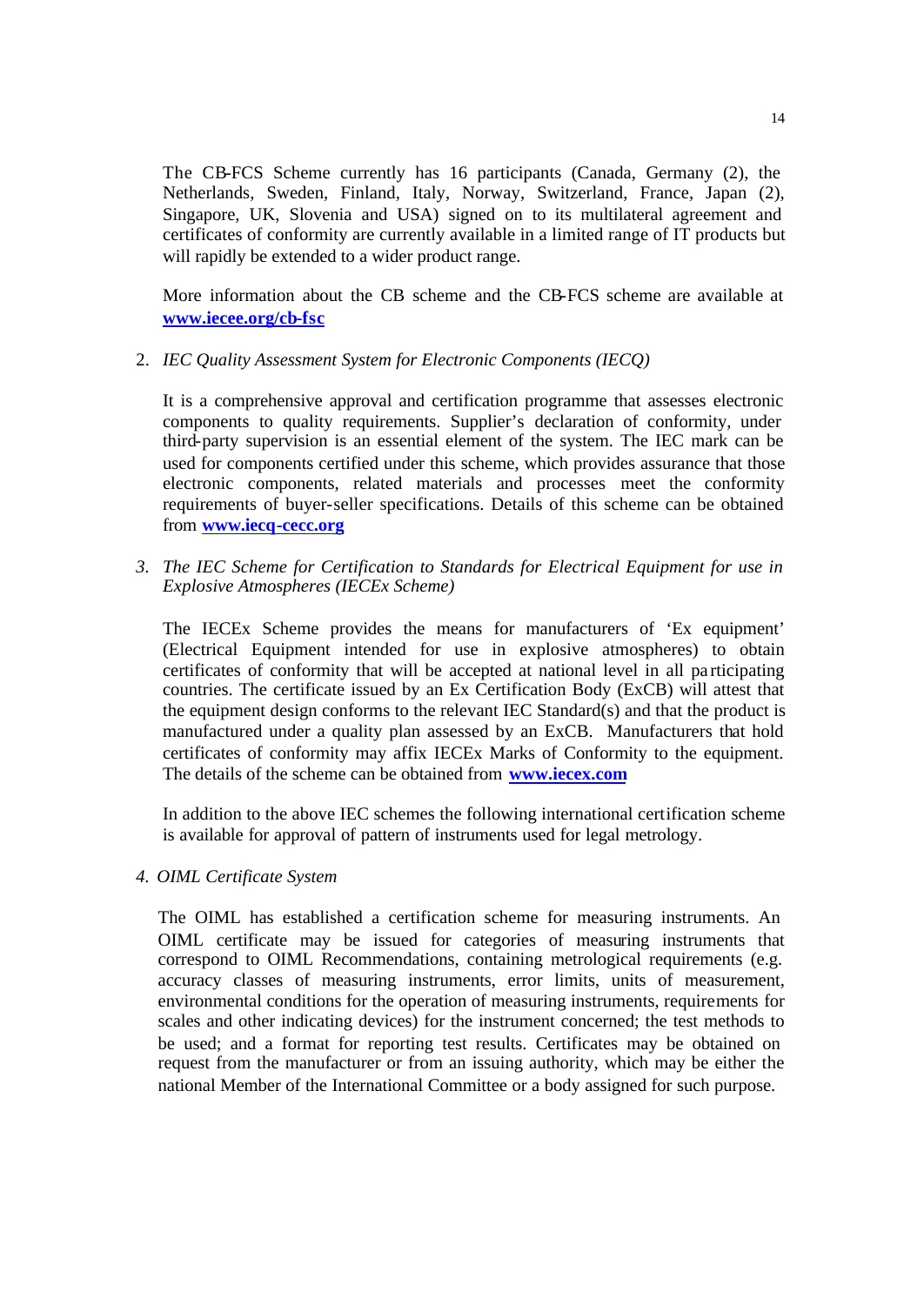The certificate, together with the test report, indicates that a given instrument pattern (type) complies with the requirements of relevant OIML International Recommendations. OIML certificates are accepted by national legal metrology services on a voluntary basis.

The OIML certification scheme leads to a simplification of pattern approval of instruments. Instead of repeating tests the test reports issued under the OIML certification scheme can be used as a basis for pattern approval. By this procedure, costly and time-consuming duplication of tests can be avoided – a great advantage, especially for small enterprises. As at 31 December 2004, 1331 OIML certificates have been issued covering 15 patterns of instruments. Further details of the scheme can be obtained from **www.oiml.org**

#### **6. MANAGEMENT SYSTEM CERTIFICATION**

#### *(i) General*

Buyers require to be assured and need to be satisfied that products or services for which they are paying will meet their specifications and will perform as intended or as ordered. Inspection and testing during manufacture, assembly, packaging, shipping, installation and commissioning are traditional methods by which assurance is conveyed to the buyer either through self-declaration by manufacturers/exporters or through inspections carried out by experts nominated by the buyers or through third-party independent inspection bodies nominated by buyers. Final inspection of a product is not usually a reliable way of assuring that the product will give the desired performance and/or satisfaction. It is a well-known fact that the required level of quality can only be built into the product through management of processes. A properly established Quality Management System will help reduce costs, improve the conformance of the product to the buyers' requirements and create an image of being a reliable supplier.

#### *(ii) ISO 9000 Quality Management System*

Quality Management System standards are the earliest international standards on management systems published by ISO in 1987 and they have been accepted internationally as voluntary standards for conformity assessment. In addition to the two main standards ISO 9001 and ISO 9004, there are several other standards in the series, which is popularly called the ISO 9000 series of standards.

The ISO 9001 quality management system is generic in nature i.e. it is applicable to all sectors of industry, including manufacturing and service, and to organizations of all sizes, small or large. It is not a product standard but a system for ensuring conformity of product to customer and regulatory requirements. ISO 9001 specifies what is required to be done by an organization but does not indicate how it should be done, thus giving a lot of flexibility to run a business. ISO 9004 is a guidance document for improving the performance of an organization and is not a guide for implementation of ISO 9001.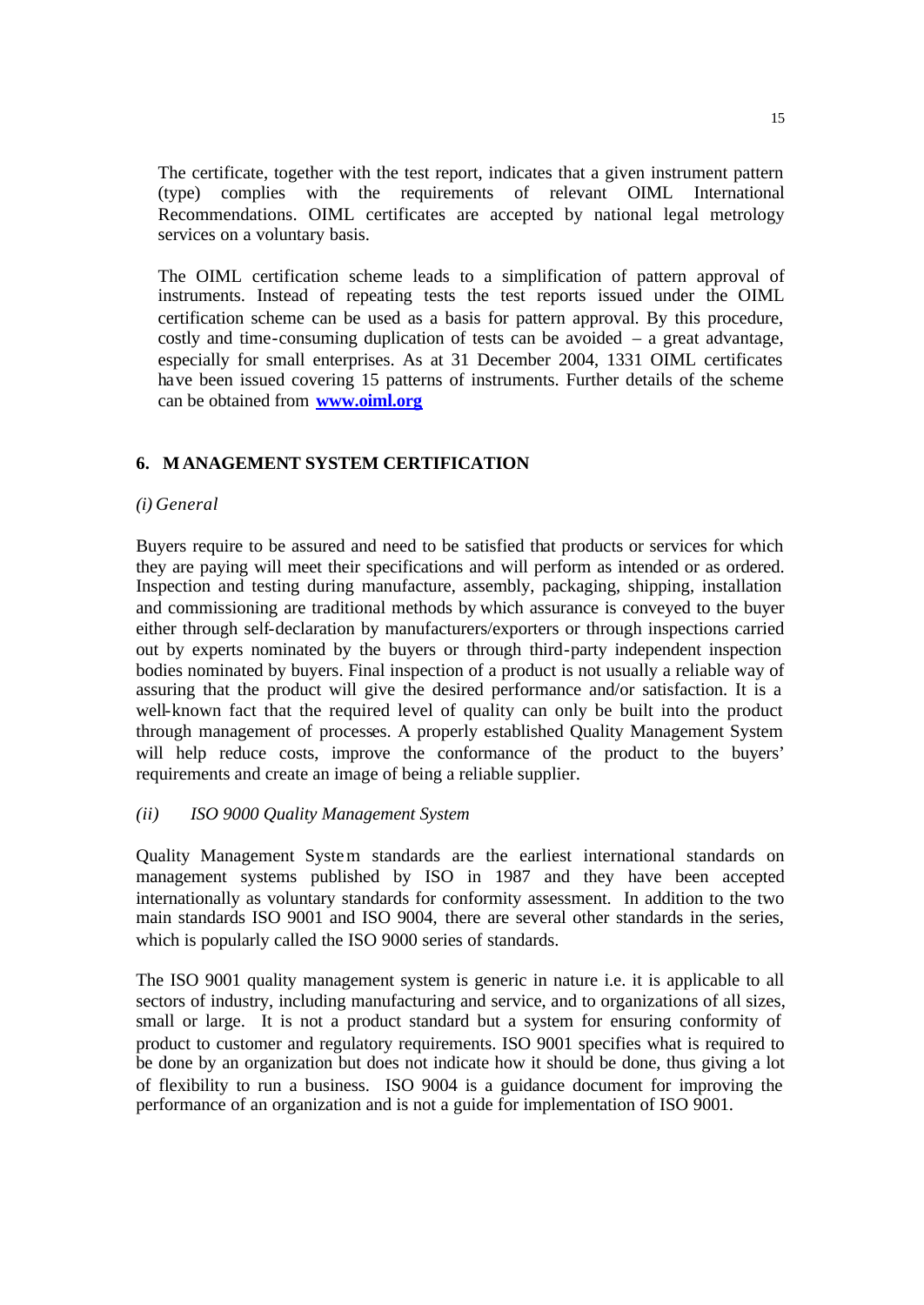At the national and international levels certification/registration to ISO 9001 has received wide acceptance as it demonstrates the existence of good manufacturing and business practices employed by suppliers. Certification here refers to issuing of written assurance by an independent external body that has audited the quality management system of an organization and verified that it conforms to the requirements specified in ISO 9001. This form of certification is different from product certification; under this system, the product cannot be marked with the system certification mark. System certification marks typically appear on letterheads, promotional brochures and product information documents/brochures of certified suppliers. Often these marks are accompanied by the mark of an accreditation body that has recognized the competence of the certification body to undertake quality management system certification.

ISO as the publisher of the ISO 9000 series of standards does not itself issue the certificates of conformity, which are issued by certification/registration bodies, which are independent of ISO and the businesses they certify. There are over 750 such certification/registration bodies operating in the world. As at 31 December 2004 more than 670,000 certificates in 154 countries were issued for quality management systems that comply with ISO 9001:2000<sup>1</sup> . The words 'certification' and 'registration' are used interchangeably and they both mean the same thing. One term is preferred over the other depending upon the country.

#### *(iii) Sector-specific QMS standards developed by ISO*

The ISO 9000 series of standards, being generic in nature, is applicable to any type of product or service and can be implemented by any industry. However, keeping in view the specific needs of various industries, the following sector-specific standards/specifications have been developed by ISO.

ISO/TS 16949:2002*, Quality management systems – Particular requirements for the application of ISO 9001:2000 for automotive production and relevant service part organizations*

This technical specification (TS) was issued in 1999 by ISO for provisional application in the automotive sector to gather information and experience in its use. Subsequently this standard was revised in 2002 as a certifiable specification. It is expected that TS 16949: 2002 will eliminate the need for multiple certification like QS 9000. A common global certification scheme has been developed by the International Automotive Task Force (IATF) for certification of automotive suppliers to participating IATF OEMs. All participating IATF original equipment manufacturers (OEMs) have customer-specific requirements in addition to the requirements given in this technical specification.

j

<sup>1</sup> Source: *The ISO Survey - 2004*, ISO.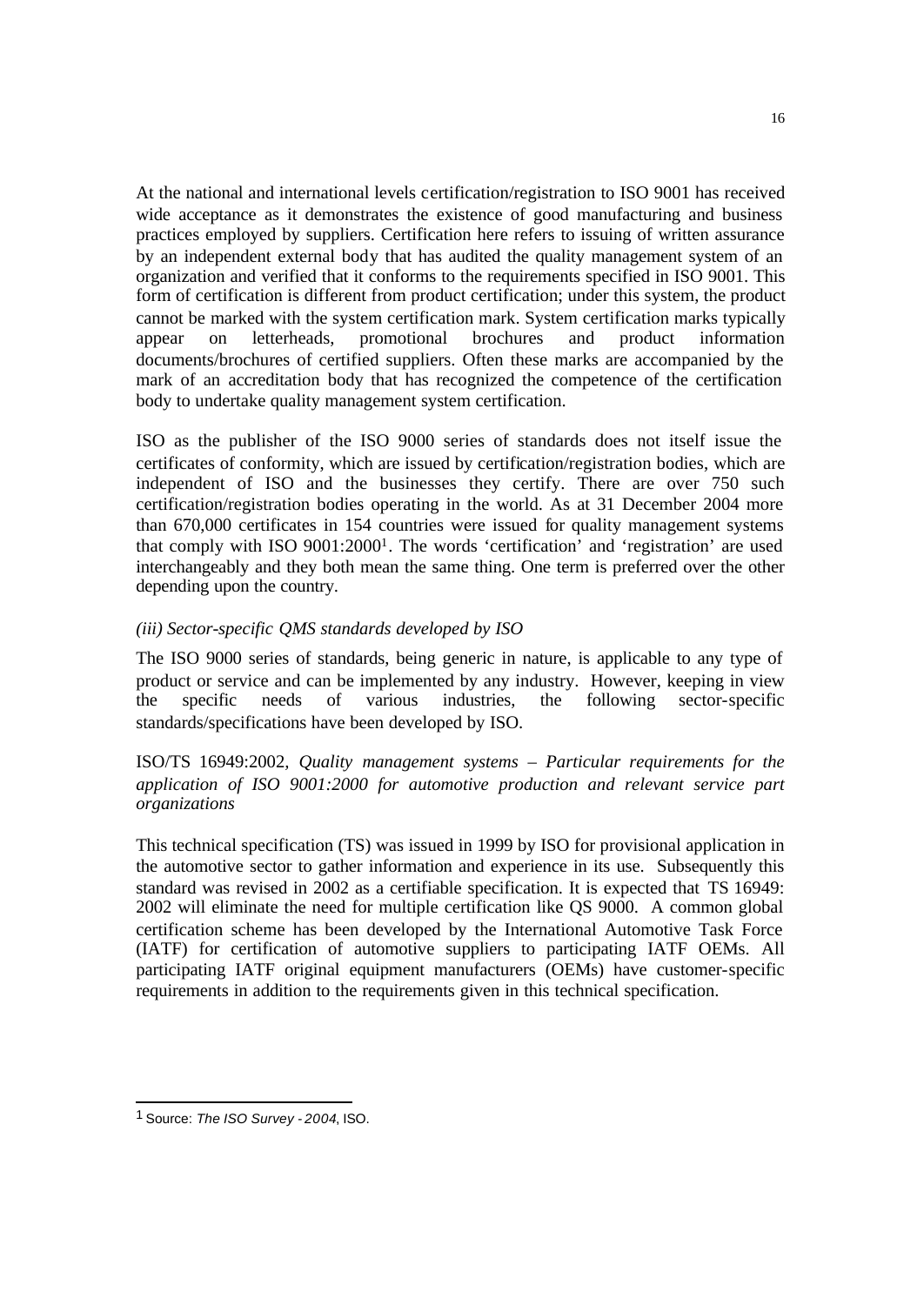#### ISO 13485:2003*, Medical devices - Quality management systems – Requirements for regulatory purposes*

This standard is based on worldwide medical device regulations as well as the requirements of ISO 9001:2000. The standard contains a side-by-side, section-by-section comparison of the two standards. The medical device standard is intended for use by organizations involved in the design, production, installation and servicing of medical devices as well as in the design, development and provision of related services and can be used for third-party certification. It replaces the 1996 version of ISO 13485 for which a transition period of three years has been provided and during this period both versions will exist side by side.

#### ISO/TS 29001:2003 *Petroleum, petrochemical and natural gas industries- sector specific quality management systems – Requirements for product and service supply organizations.*

This technical specification provides QMS requirements for product and service supply organizations relating to petroleum, chemical and natural gas industries based on ISO 9001:2000. This specification is available for use by manufacturers of oil and gas industry equipment and materials; service providers to the oil and gas industry; purchasers of equipment, materials and services. The standard can also be used for thirdparty certification.

More details about ISO 9000 and the above sector specific standards can be obtained from the ISO website **www.iso.org**

#### (iv) *Sector - specific standards developed by other organizations*

*TL 9000* is a set of telecommunicatio ns-specific quality management system requirements, published by QUEST (The Quality Excellence for Suppliers of Telecommunications) Forum USA. This Forum provides its members with a set of performance-based documents useful for determining the "best in class" for every product or service provided by the suppliers. TL 9000 was revised in March 2001 to align it with ISO 9001:2000.

#### **Website www.questforum.org**

*AS 9000* is the aerospace version of ISO 9000. The Society of Automotive Engineers, USA, has released its aerospace standard AS 9100. This standard includes the aerospace unique requirements and ISO 9001:2000. The quality system requirements specified in this standard are complementary to the contractual and applicable legislative and regulatory requirements for the aerospace industry. AS 9100 contains approximately 80 unique requirements and 18 amplifications of the ISO 9001 requirements.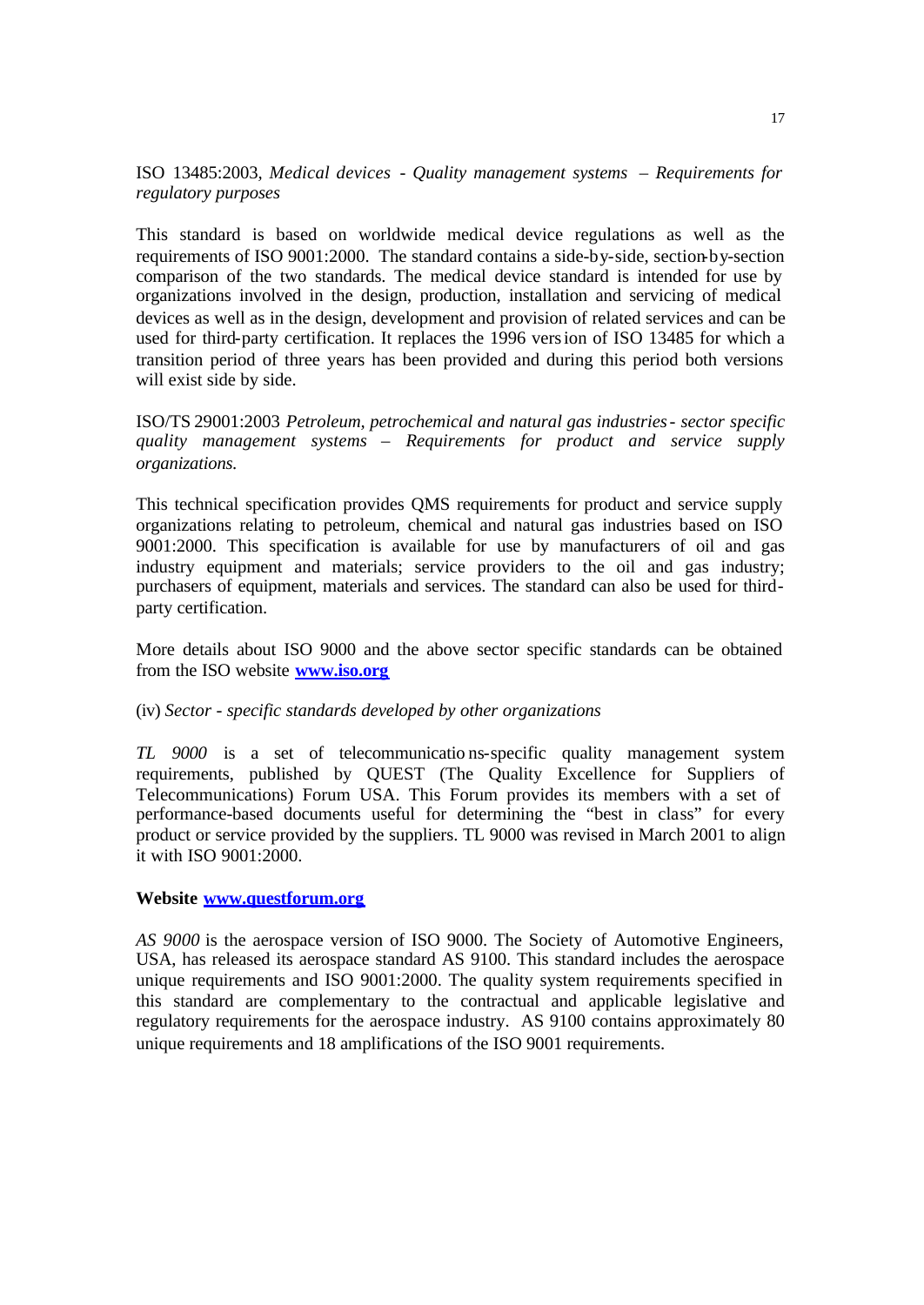#### **Website www.sae.org**

*Tick IT* is a guide to software quality systems. Tick IT was designed by the United Kingdom information technology industry for use in areas such as software production and services. It can only be used in combination with ISO 9001. Tick IT covers the assessment and certification of an organization's software quality management system to ISO 9001.

#### **Website www.bsi-global.com**

Third-party certification by accredited certification bodies is available for all the above standards.

#### *(v) ISO 14000 Environmental Management System*

In addition to price and quality considerations, purchasing organizations and consumers are increasingly making decisions on the purchase of goods or services based on environmental considerations. Many buyers expect their suppliers to adopt a more environmentally responsible attitude. This new business ethos has led suppliers, in many cases, to demonstrate that they have implemented an environmental management system (EMS) and have obtained certification to ISO 14001. In other words, organizations are waking up to the fact that sound environmental management is simply sound business management.

An EMS provides a framework to help organizations to identify those aspects of their business that have a significant impact on the environment and to then meet environmental objectives and targets to minimize these impacts. ISO 14001:1996, Environmental Management systems—Specification with guidance for use was revised in 2004, the revised version of this International Standard published as ISO 14001:2004, inter alia, includes an entirely new section on evaluating an organization's compliance with environmental regulatory requirements. This will lead to a more aggressive compliance audit procedure prior to achieving certification. Further ISO 14001:2004 is more compatible with ISO 9001:2000 which will facilitate integrating ISO 14001 EMS with ISO 9001 QMS.

Third-party certification of ISO 14001 EMS is facilitating international trade as it provides evidence of the existence of a system to prevent pollution and continual improvement of environmental performance. As at 31 December 2004, more than 90,500 organizations had achieved third party certification to ISO 14001 in 127 countries<sup>2</sup>.

#### *(vi) Other Management System Standards/Guidelines*

Detailed below are some other management systems used by industry and for which third-party certification by accredited certification bodies are being provided.

j

<sup>2</sup> *Ibid* 1.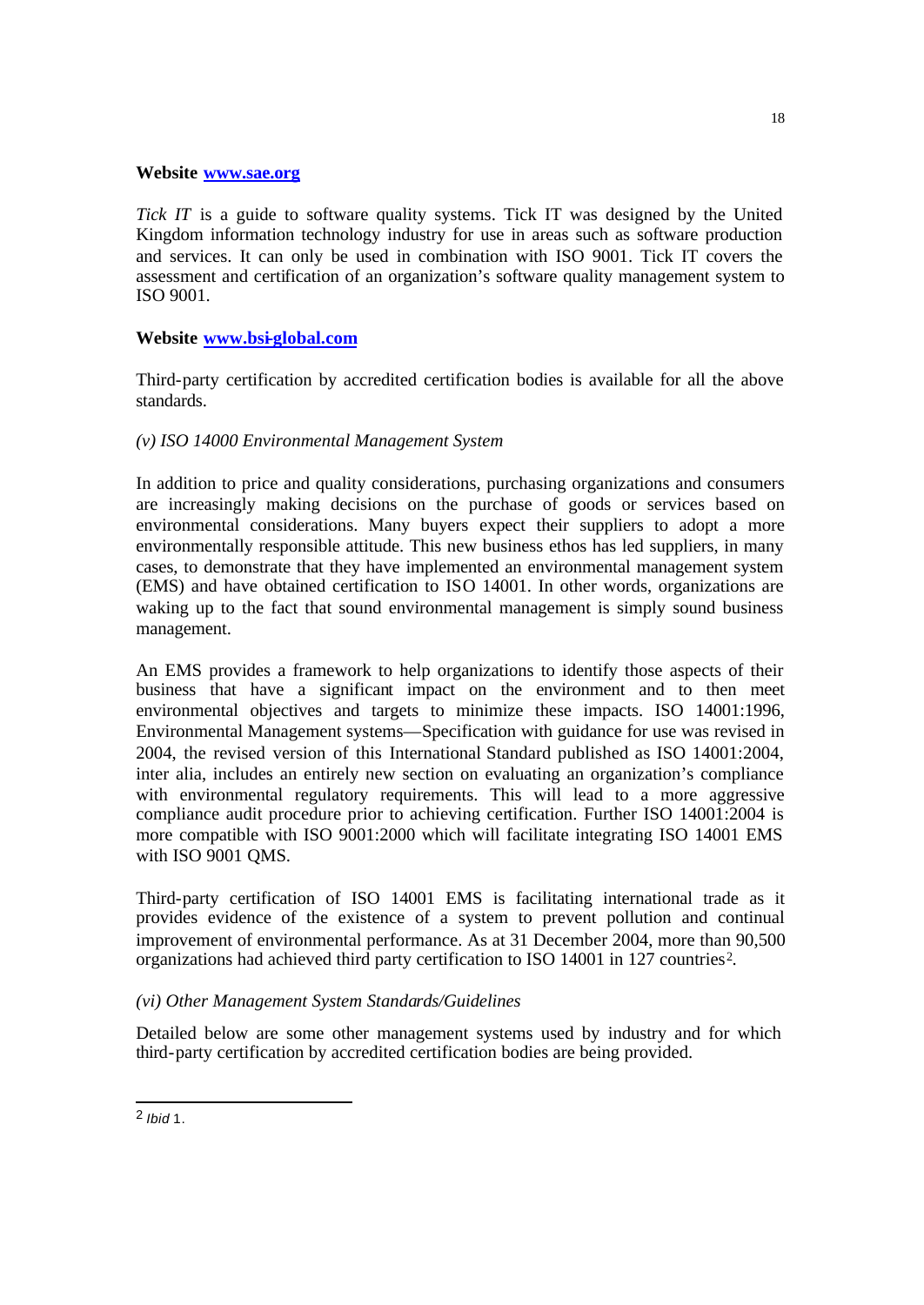#### *Occupational health and safety (OHSAS)*

OHSAS 18001:1999, *Specification for occupational health and safety management systems.* This standard has been developed jointly by three national standards bodies (Ireland, the United Kingdom and South Africa) and 10 certification bodies. The standard gives requirements for establishing a system for workman occupational health and for workplace safety. The requirements of this standard can also be integrated with ISO 9001 and/or ISO 14001.

#### **Website www.bsi-global.com**

#### *Social accountability (SA)*

The Council of Economic Priorities Accreditation Agency (CEPAA) now known as Social Accountability International, published SA 8000 in October 1997 to address and eliminate unfair and inhumane labour practices. SA 8000 revised in 2001 is a voluntary standard, and can be applied to – or by – any size of organization or business across all industries. The standard requires, inter alia, that companies respect the Convention of the International Labour Organization (ILO), the Universal Declaration of Human Rights and the United Nations Convention on the Rights of the Child.

#### **Website www.sa-intl.org**

#### *Safety at Sea (ISM)*

The ISM Code, International Safety Management (ISM), was published in 1994 by the International Maritime Organization (IMO). Its objectives are to ensure safety at sea, prevention of human injury or loss of life, and avoidance of damage to the environment, particularly to the marine environment. Certification to the ISM Code is mandatory for shipping companies.

#### **Website www.imo.org**

#### *Food safety (HACCP)*

The Hazard Analysis Critical Control Point (HACCP) System and guidelines were developed in 1993 by the Codex Alimentarius Commission, an intergovernmental body under the joint sponsorship of the Food and Agriculture Organization (FAO) and the World Health Organization (WHO).

HACCP guidelines define the system requirements for ensuring the safety of food, and can be applied throughout the food chain, from the point of primary production to final consumption. HACCP is not a 'stand alone' system. It requires good hygiene practices and other prerequisites for food processing as well as management commitment. HACCP guidelines can be used alone or can be integrated with an ISO 9000 quality management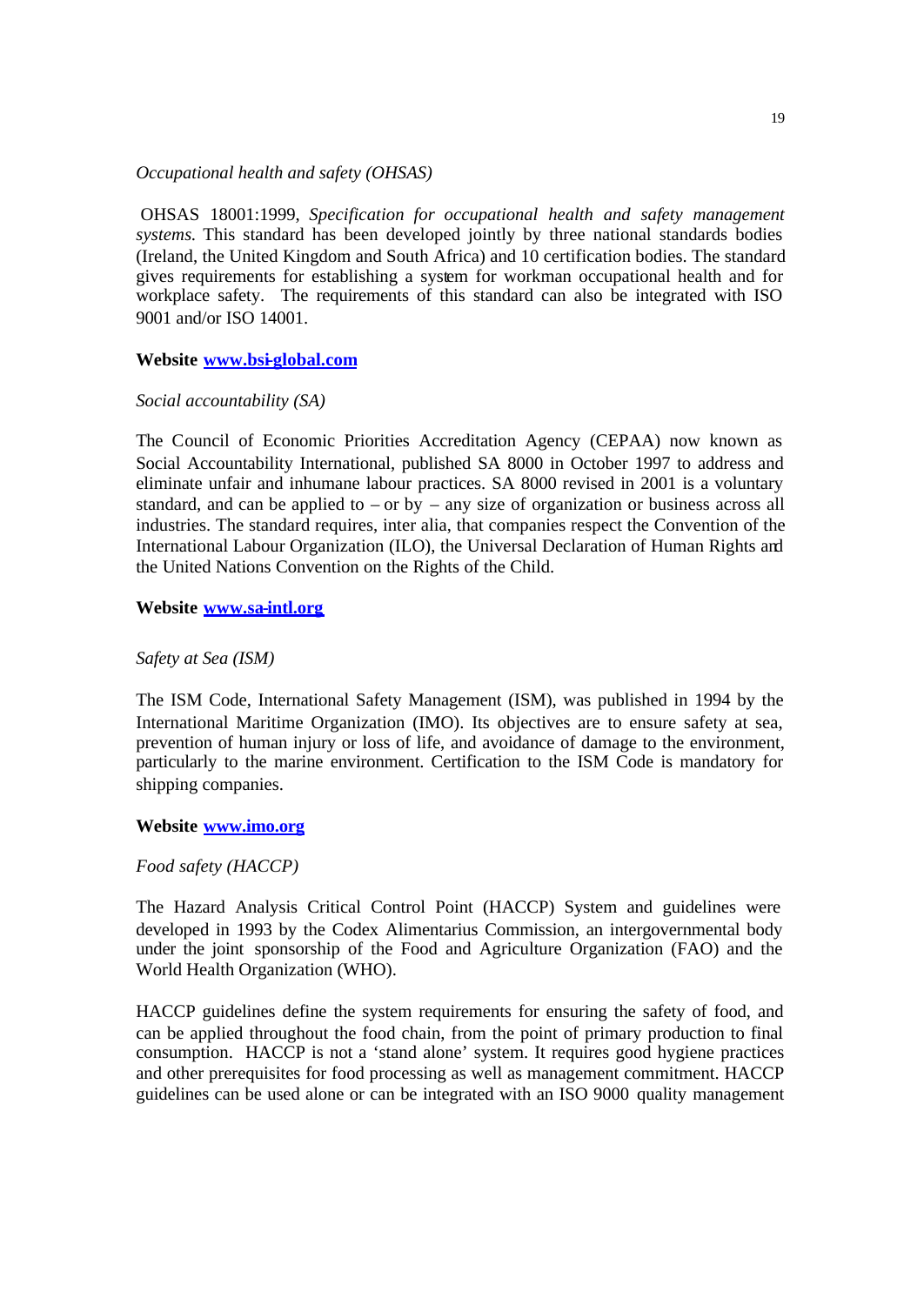system. Third-party certification can be obtained for the HACCP system alone or in combination with ISO 9000 certification.

Food regulatory authorities in many countries have adopted HACCP as part of their food regulations. For example in the UK, the Food Safety Act 1990 and the Food Hygiene Inspection Codes of Practice both include HACCP. The US Food and Drug Administration (FDA) has revised its Food Code in 1993, making it compatible with HACCP concepts. From December 1997 all fish and fishery products produced and marketed in USA have had to comply with HACCP requirements, which eventually applies for all import of such products to USA. The European Commission Decision of 20 May 1994 (94/356/EC) also requires HACCP system for production and sale (including imports) of fish and fishery products in EU countries.

#### **Website www.codexalimentarius.net**

#### *Food Safety Management System (ISO 22000)*

ISO 22000, *Food safety management system – Requirements for any organization in the food chain,* gives requirements for organizations throughout the food chain and was published in September 2005. The salient features of this standard are:

- The standard requires that all food safety hazards that may reasonably occur in the food chain, including hazards that may be associated with the type of process and facilities used, are identified, assessed and control.
- The standard integrates the principles of the Hazard Analysis and Critical Control Point (HACCP) system and application steps developed by Codex and combines it with pre-requisite programmes (PRPs) such as Good Manufacturing Practice.
- It requires the organization to incorporate any applicable food safety-related statutory and regulatory requirements into its FSMS.
- The standard requires that organizations identify, monitor, control and routinely update both PRPs and the HACCP plan.
- The standard takes due consideration of ISO 9001:2000 in order to enhance its compatibility to ISO 9001:2000.

ISO 22000 is an auditable standard, which means third-party certification of the food and safety management system of an organization is possible.

ISO 15161:2001*, Guidelines on the application of ISO 9001:2000 for the food and drink industry* is available as a guide to integrate HACCP with ISO 9001:2000 Quality Management System.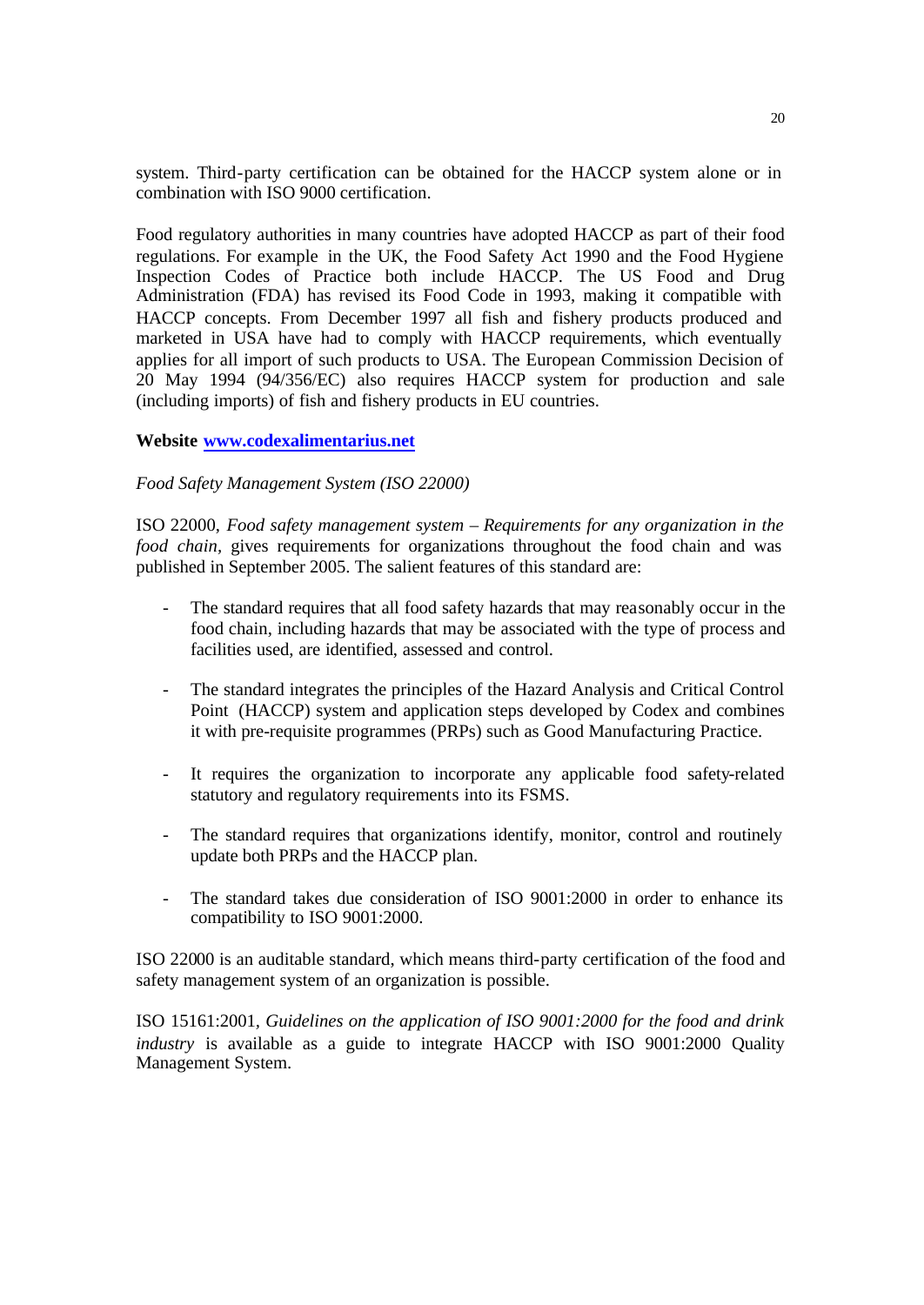#### *Forest Stewardship Council (FSC)*

The Forest Stewardship Council is an independent, non-profit, non-governmental organization that was founded in 1993 by a diverse group of representatives from environmental institutions, the timber trade, the forestry profession, indigenous peoples' organizations, community forestry groups and forest product certification organizations from 25 countries.

The goal of FSC is to promote environmentally responsible, socially beneficial and economically viable management of the world's forests, by establishing a worldwide standard of recognized and respected Principles of Forest Stewardships.

FSC has developed Principles and Criteria (P&C) for certification of forests. These criteria involve an assessment of relevant aspects such as forest inventory, management planning, silviculture, harvesting, road constructions and other related activities as well as environmental and economic impact of forest activities.

Over past 10 years, 48 million hectares in more than 60 countries have been certified according to FSC standards, while several thousand products are produced using FSC certified wood and carrying FSC trade mark. FSC operates through its network and National Initiatives in more than 34 countries.

Linked to these forestry management principles there is a system for tractability of wood products including paper and other produce of wood from "certified forestry". This is called the "Chain of Custody". Operations that have been independently verified for FSC Chain of Custody Certification are eligible to label their products with FSC logo.

The FSC labelling scheme is the preferred scheme for buyers' groups in the UK, the Netherlands, Belgium, Austria, Switzerland, Germany, Brazil, USA and Japan. These buyers' groups have committed themselves to selling only independently certified timber and timber products within three to five years.

#### **Website www.fsc.org**

#### **7. CONFORMITY ASSESSMENT PROVISIONS IN THE TBT AGREEMENT**

Accelerating trade, direct foreign investment, and global supply chains confront developing countries and economies in transition with a mix of challenges and opportunities. Formerly, the focus was on tariff reduction*.* Attention is now shifting to so-called technical or non-tariff barriers to trade, which are increasing rapidly. They include product specifications covering the buyer's requirements, national/regional/international standards, technical regulations of the importing country*,* packaging and labelling requirements, health and safety requirements, environmental requirements, procedures relating to assessment of product conformity, etc.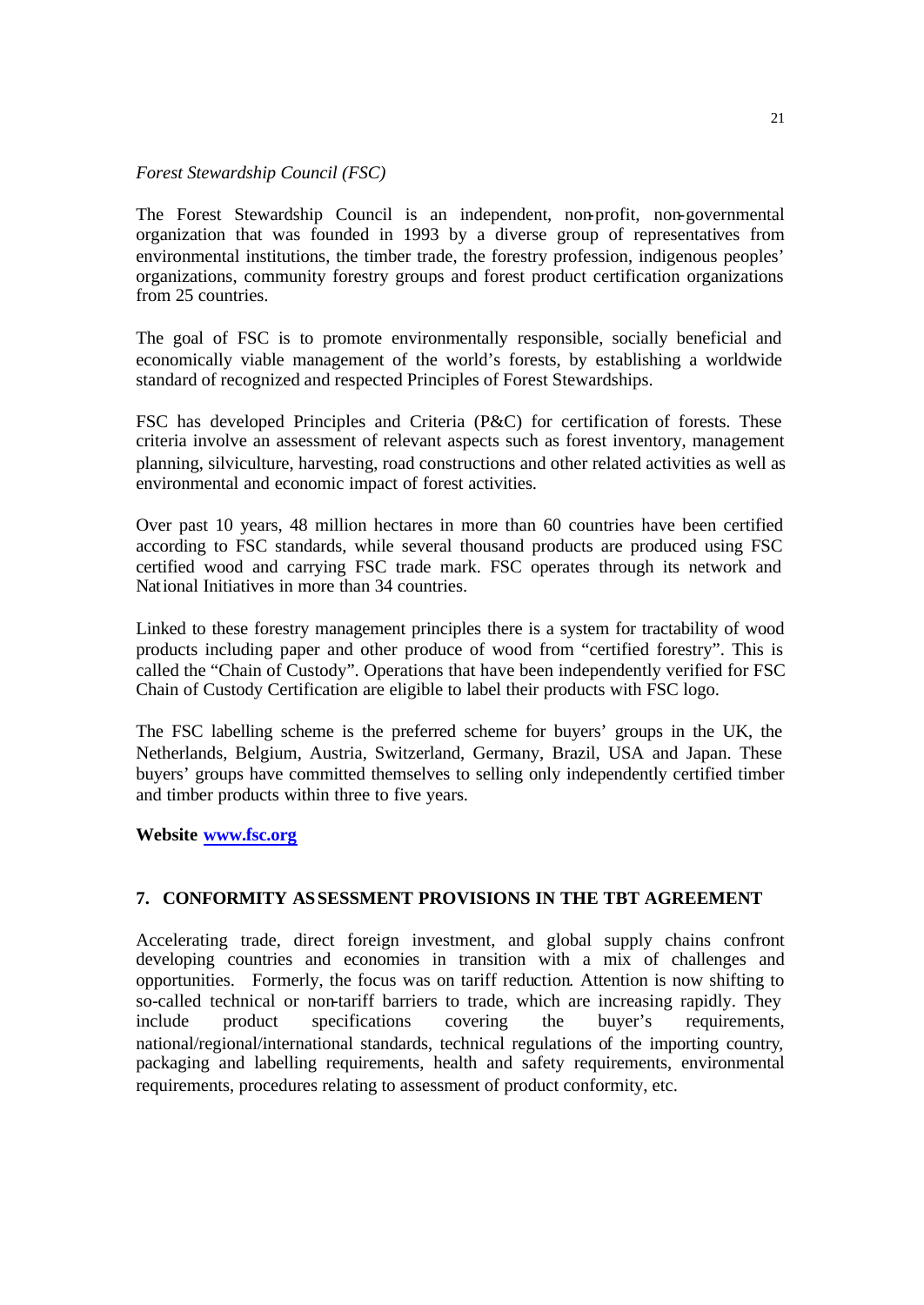Following are some examples of technical barriers with respect to conformity assessment techniques:

- Supplier's own declaration of conformity of product or quality system is not accepted by buyers;
- Repeat inspection and/or testing of the product at the buyer's end;
- Test report furnished by the supplier is not accepted;
- Suppliers are required to get their products tested in testing laboratories approved by the buyer or by the regulatory authority of the importing country;
- The product certification mark awarded under the national product certification mark scheme of the exporting country is not accepted as a means of product conformity in the importing country;
- The supplier in an exporting country is required to obtain the product certification mark of the importing country;
- Buyers nominate their own agent or appoint an international inspection body to conduct inspection and/or testing before shipment or upon arrival of goods;
- Compulsory import inspection for product conformity as a regulatory requirement of the importing country is carried out either at the point of shipment from the exporting country or on arrival in the importing country.

Duplicate testing and certification requirements represent a significant cost to manufacturers, consumers and society. In particular, we can mention the high cost and complexity involved in determining conformity to varying national technical regulations and also the cost involved for re-testing and re-certifying products that have already been tested for conformity to similar standards. By not recognizing the tests carried out elsewhere, and by demanding new tests, buyers and/or national regulators are often causing needless delays resulting in extra cost to exporters, thus making imports less competitive in comparison to domestic products.

#### **The WTO Agreement on TBT**

The World Trade Organization (WTO) was established in 1995 after the Uruguay Round of Negotiations, which took place from 1986 to 1994. It is the governments of countries that are members of WTO that agree by consensus on the rules and regulations that are to be applied multilaterally. The overriding objective of WTO is to help trade flow smoothly, freely, fairly and predictably.

The WTO Agreement on Technical Barriers to Trade (TBT) requires members to ensure that technical regulations, voluntary standards and conformity assessment procedures do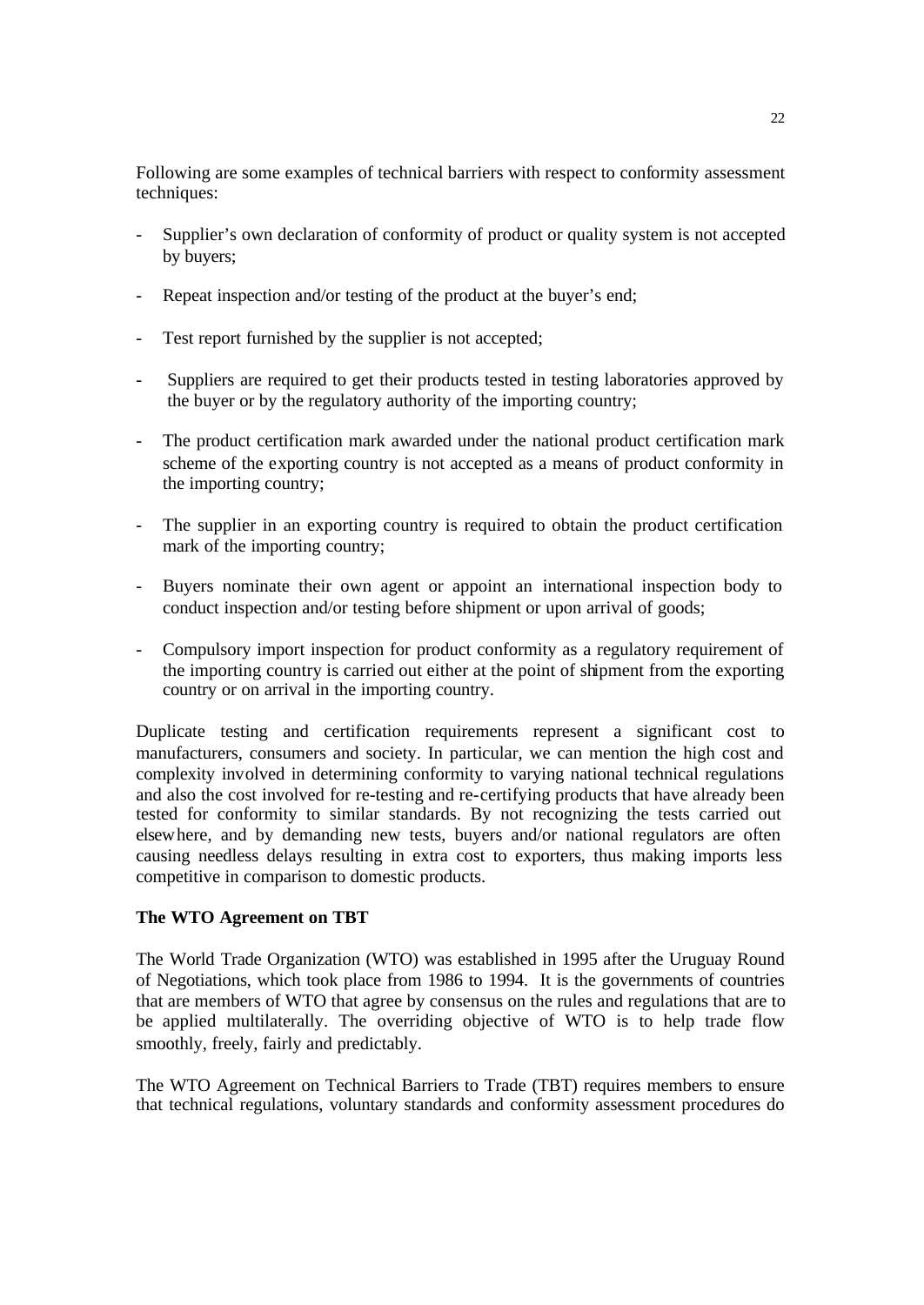not create unnecessary obstacles to trade. Following are the main features of Article 5 of the TBT Agreement concerning conformity assessment. The full text of the TBT Agreement is available on the WTO **website www.wto.org**

- WTO members need to ensure that suppliers of products from another WTO member country have access to conformity assessment procedures under conditions no less favourable than those accorded to domestic suppliers of like products or suppliers from any other member country. This means that there should be no discrimination between imported and domestic products.
- Members cannot establish conformity assessment procedures with a view to creating unnecessary obstacles to trade. These procedures should not be stricter or be applied more strictly than is necessary to give confidence that products conform to applicable technical regulations or standards.
- Members have to undertake conformity assessment procedures and complete them as quickly as possible for foreign products, in the same manner as for domestic products. The standard processing period for each conformity assessment procedure has to be published and information provided to applicants during the processing period, upon request.
- Information requirements are limited to what is necessary to assess conformity and determine fees.
- Confidentiality of information in respect of product conformity assessment procedures is respected to protect the legitimate commercial interests of exporters.
- The fees for conducting conformity assessment must be the same for both imported and domestic products, except for communication, transportation and other costs due to the difference in location of the facilities of the applicant and the conformity assessment body.
- The sitting (location) of facilities for conformity assessment and the selection of samples must not cause unnecessary inconvenience to applicants or their agents.
- When specifications of the product change, the conformity assessment procedure for the modified product must be limited to what is necessary to determine whether adequate confidence exists that the product still meets the technical regulations or standards concerned.
- Members have to establish a procedure to review complaints concerning the operation of the conformity assessment procedure and to take corrective action when they are justified.
- Members are generally required to base their conformity assessment procedures on standards, relevant guides and recommendations issued by international standardizing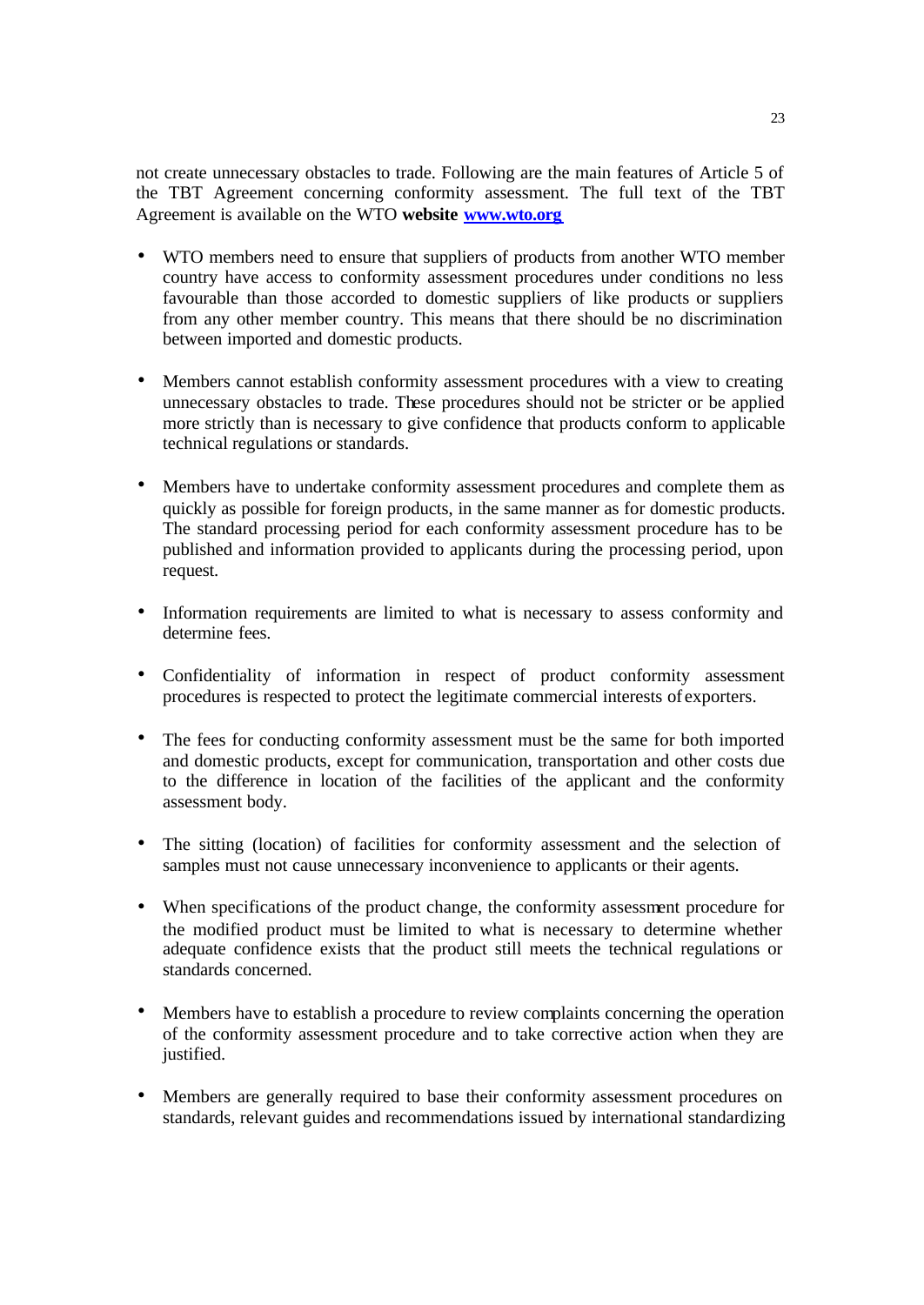bodies, except where they are inappropriate for specified reasons (such as national security requirements; the prevention of deceptive practices; the protection of human health or safety, animal or plant life or health, or the environment; fundamental climatic or other geographical factors; fundamental technological or infrastructural problems).

- If conformity assessment procedures are not based on international standards, guides or recommendations, and they can have a significant effect on trade, they should be notified to other WTO Members and information about these procedures provided upon request. In case of urgent problems of safety, health, environmental protection or national security, which require immediate attention, WTO Members may introduce such measures forthwith, provided that the rationale for doing so is notified and clarified to other Members through the Secretariat.
- Members are encouraged to participate in the preparation of international guides and recommendations for conformity assessment procedures with a view to harmonizing conformity assessment procedures on as wide a basis as possible.
- All conformity assessment procedures that are adopted have to be published promptly or made available to other Members to become acquainted with them. Members need to allow a reasonable time period for the implementation of the conformity assessment procedure by exporting countries to enable them to adapt their products or their production methods to the requirements of the importing country.

#### **8. ACCEPTANCE OF CONFORMITY ASSESSMENT CERTIFICATES**

A supplier always wishes that his product once inspected/tested/certified or his management system once assessed and certified should be accepted anywhere in the world. Realizing this need, Article 6.1 of the TBT Agreement provides that 'Members shall ensure, whenever possible, that results of conformity assessment procedures in other Members are accepted, even when those procedures differ from their own, provided they are satisfied that those procedures offer an assurance of conformity with applicable technical regulations or standards equivalent to their own procedures'. Article 6.3 of the Agreement states that 'Members are encouraged, at the request of other Members, to be willing to enter into negotiations for the conclusion of agreements for the mutual recognition of results of each other's conformity assessment procedures'.

In the Second Triennial Review of the Operation and Implementation of the TBT Agreement in November 2000, the existence of different mechanisms to facilitate the acceptance of the results of conformity assessment was recognized. An indicative list describing these different approaches to facilitate the acceptance of the results of conformity assessment is given below.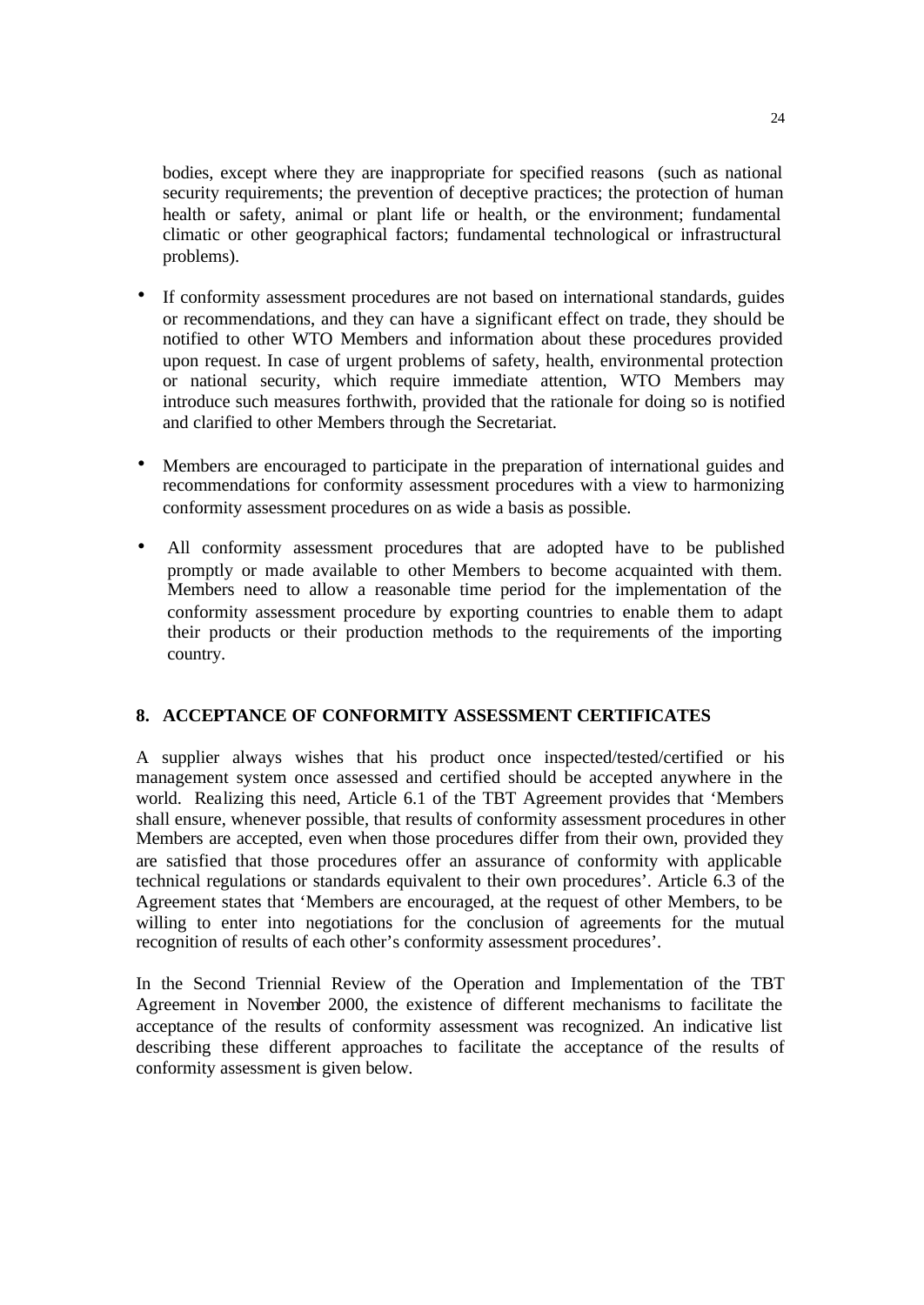- 1. Mutual recognition agreements (MRAs) for conformity assessment to specific regulations
- 2. Co-operative (voluntary) arrangements between domestic and foreign conformity assessment bodies
- 3. Use of accreditation to qualify conformity assessment bodies
- 4. Designation of conformity assessment bodies by governments
- 5. Unilateral recognition of results of foreign conformity assessment
- 6. Manufacturer's/supplier's declaration of conformity

Each of the above approaches is briefly described below.

1. *Mutual recognition agreements (MRAs*)

In the regulatory sector government-to-government MRAs are concerned with products covered by regulated requirements. Governments in various parts of the world have sought negotiations on MRAs for conformity assessment with their most important trading partners, particularly in those product sectors where trade volumes are significant, a sound regulatory infrastructure is available and the MRA will provide tangible economic benefits. For example,

- EU has negotiated MRAs with Australia, Canada, and USA covering product sectors in the areas of electromagnetic compatibility, medical devices and pharmaceuticals (Good Manufacturing Practice). There are additional sectors like electrical safety, recreational craft, telecommunication equipment etc, which are covered, in specific agreements. The MRA between EU and Switzerland covers large product areas including those for which EU Directives have been issued and other sectors like agriculture and forestry tractors, motor vehicles, etc.
- The Agreement between Thailand and Australia (June 1999) provides that the parties will mutually accept test reports for road vehicles, equipment and parts issued and/or certified by each party (via the Thai Industrial Standards Institute, Thailand, and the Federal Office of Road Safety, Australia) as demonstration of compliance to listed regulations.
- The Agreement between Japan and the Republic of Singapore (November 2002) provides that each party accepts the results of conformity assessment procedures conducted in accordance with the importing party's applicable legislation by the registered conformity assessment bodies of the other party, in the areas of telecommunications terminal equipment and radio equipment and electrical products.
- Agreements between Australia, the Republic of Iceland, the Principality of Liechtenstein and the Kingdom of Norway provides that each party will mutually recognize the results of conformity assessment activities for the regulated product areas covering automotive products, medical devices, telecommunications terminal equipment, low voltage electrical equipment machinery, pressure equipment, electromagnetic compatibility and pharmaceuticals (Good Manufacturing Practice).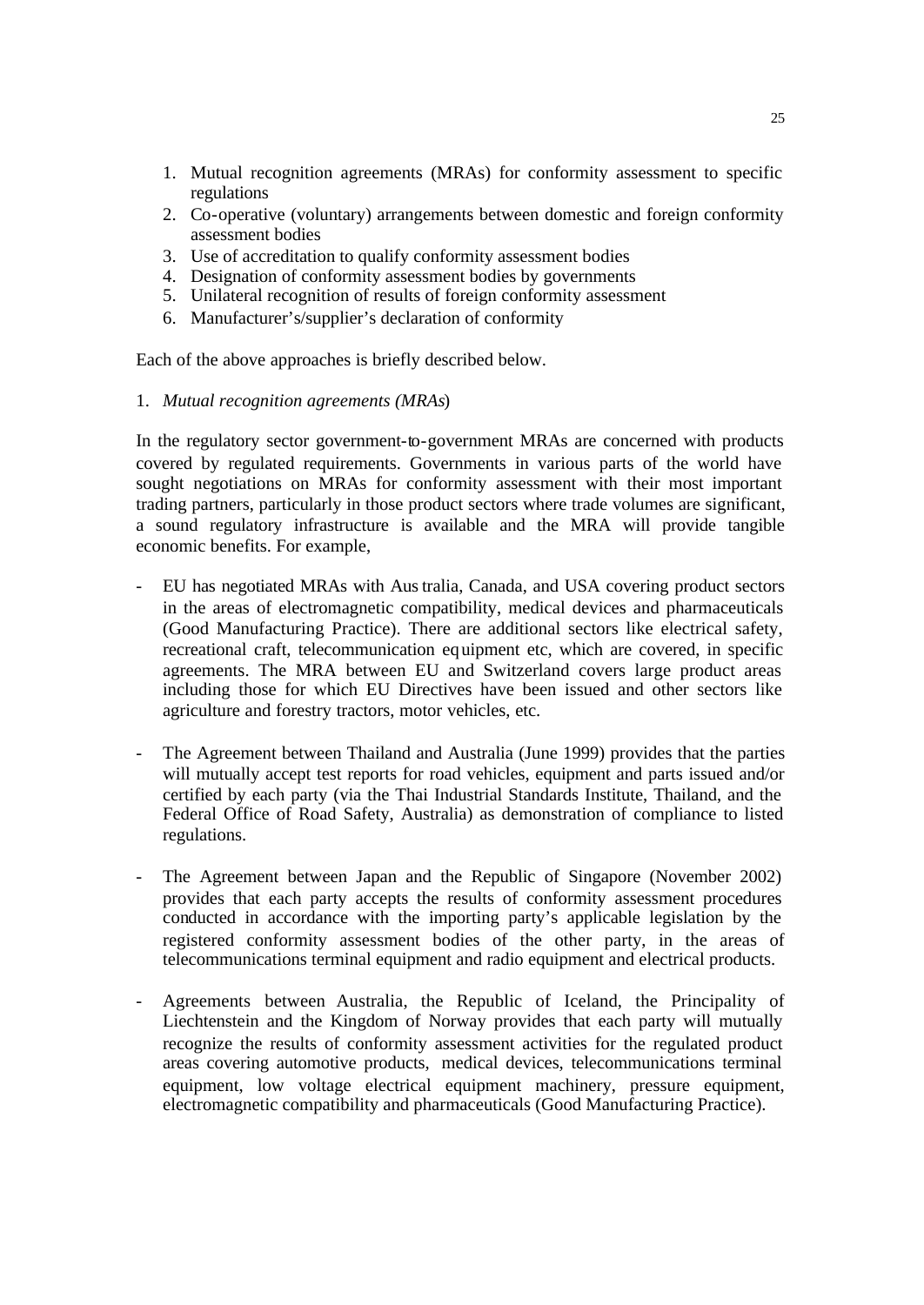Government-to-government agreements reached both at bilateral and multilateral levels on issues related to technical regulations, standards and conformity assessment can be accessed on the WTO website **(www.wto.org)** (refer to Clause 10 for reaching the databases on the WTO website).

#### *2. Co-operative (Voluntary Sector) arrangements*

This includes arrangements among accreditation bodies, between individual laboratories, between certification bodies and between inspection bodies. Such agreements have been common for many years and have been developed for the commercial advantage of the participants. Examples of arrangements between certification bodies and between laboratories are given below.

*IQNet MLA*: The International Certification Network (IQNet) consists mainly of nonprofit certification bodies in various countries. The IQNet certificate is based on regular peer evaluations and on permanent worldwide cooperation between all IQNet members, which have signed the IONet Multilateral Agreement (MLA). Under this agreement, members recognize the ISO 9001 and ISO 14001 certificates of all other IQNet members as equivalent to their own.

*CIPM MRA:* With a view to providing Governments and other parties with secure technical foundations for wider agreements related to international trade, commerce and regulatory affairs the CIPM (Comité International des Poids et Mesures- International Committee of Weights and Measures) has drawn up on MRA under the authority given to it in the Metre Convention. The objectives of the MRA are:

- To establish the degree of equivalence of national measurement standards maintained by National Metrology Institutes (NMIs)
- To provide the mutual recognition of calibration and measurement certificates issued by NMIs

As at 30 May 2005, CIPM MRA has been signed by the representatives of 64 National Metrology Institutes (NMI) from 45 Member States of the Meter Conversion, 17 associates of CGPM (Conférence Générale des Poids et Mesures and 2 international organizations – and covers a further 96 institutes designated by the statutory bodies.

BIPM (Bureau International des Poids et Mesures) was set up under the Metre Convention and carries out measurement related research. It operates under the exclusive supervision of the CIPM. It takes part in, and organizes, international comparisons of national measurement standards, and it carries out calibrations for Member States.

**Website www.bipm.org**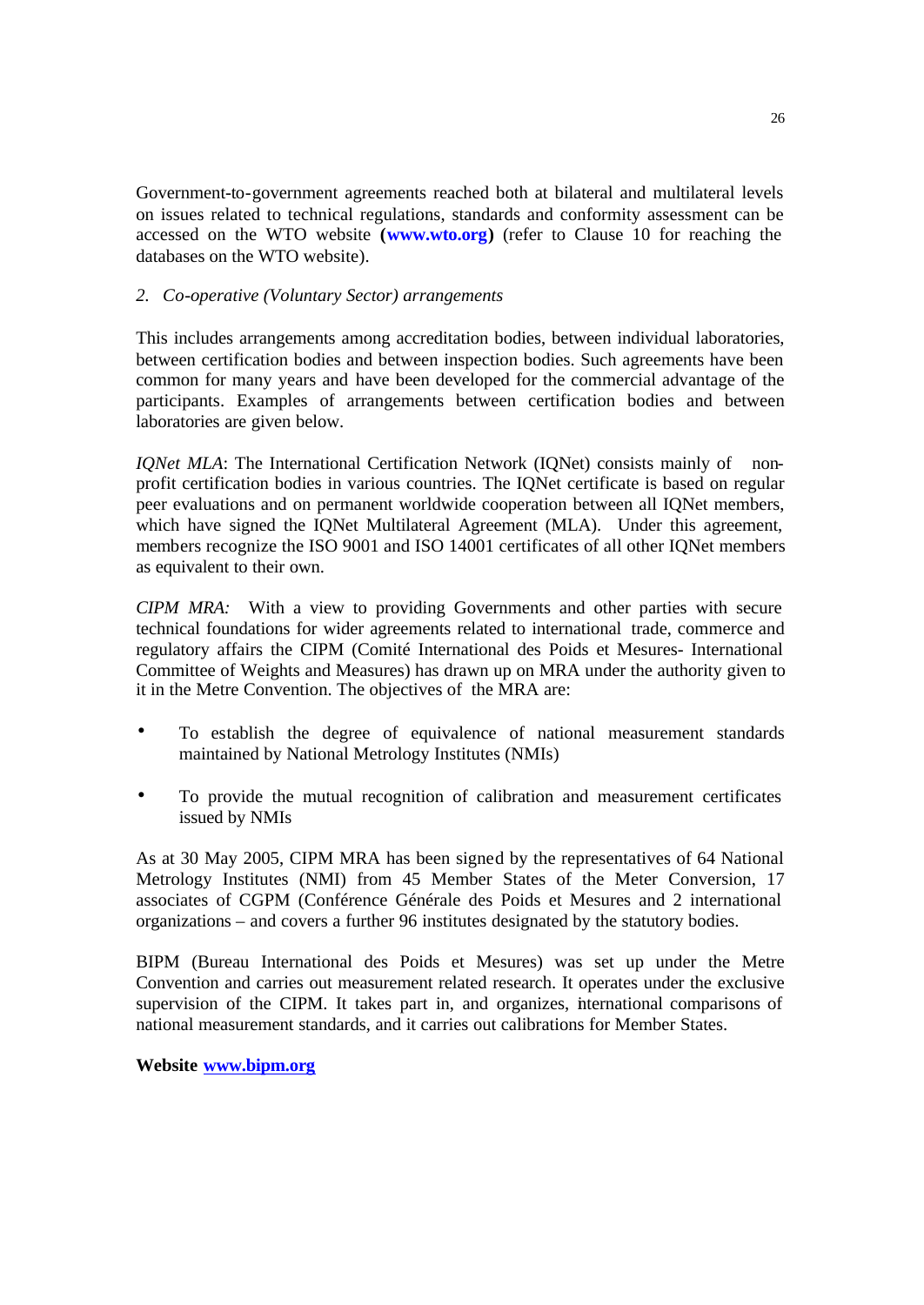#### *3. Use of Accreditation*

The word 'Accreditation' originates from the Latin word 'credere' meaning 'to believe' or 'to be confident in'. Accreditation therefore means 'to give confidence'. Accreditation provides recognition that a conformity assessment body (laboratory, inspection body, product certification body or system certification body, etc.) is capable to provide its services in a professional, reliable and efficient manner.

Accreditation of conformity assessment bodies is granted by national accreditation bodies which are either governmental bodies or private bodies, recognized by go vernment with their own governing boards with membership from government, certification bodies, experts, institutions, industry associations, etc.

In the Third Triennial Review for the Implementation and Operation of the TBT Agreement (2003), the Committee on TBT agreed that, when operated according to relevant international standards, guides and recommendations, accreditation offers a mechanism, which could promote confidence in the acceptance of the result of conformity assessment. Furthermore, accredita tion could reduce trade barriers when governmental regulatory authorities accept the results of accredited bodies.

Accreditation bodies use criteria given in ISO/IEC International Standards and Guides (Refer to Annexes B and C) to evaluate the competence of conformity assessment bodies for grant of accreditation. An accredited certificate provides greater confidence to the user of the services of a conformity assessment body.

Accreditation bodies have been working towards harmonization of international practices for accreditation of conformity assessment bodies. This has resulted in the development of global networks to facilitate recognition and acceptance of results of conformity assessment. This network has taken the form of MLAs (Multilateral recognition arrangements). Each member of the MLA recognizes the accreditation issued by the other party as being equivalent to that granted by itself. Some examples of international recognition arrangements are described below.

*ILAC Arrangement:* ILAC is an international cooperation between various laboratory accreditation schemes operated throughout the world. ILAC operates the LAC Mutual Recognition Arrangement between ILAC member bodies. ILAC has merged the work of EA (European cooperation for Accreditation) and APLAC (Asia Pacific Laboratory Accreditation Cooperation) to establish a single arrangement involving all the members of the EA MLA and the APLAC MRA, plus accreditation bodies in countries such as Brazil and South Africa where such regional arrangements did not exist. MRAs continue to operate at regional level (EA and APLAC) and at international level (ILAC).

The ILAC Arrangement enhances and facilitates the international acceptance of test and calibration data and the elimination of technical barriers to trade. Goods tested in one country by a laboratory accredited by a signatory to the Agreement in that country should be accepted by signatories in other countries.

#### **Website www.ilac.org**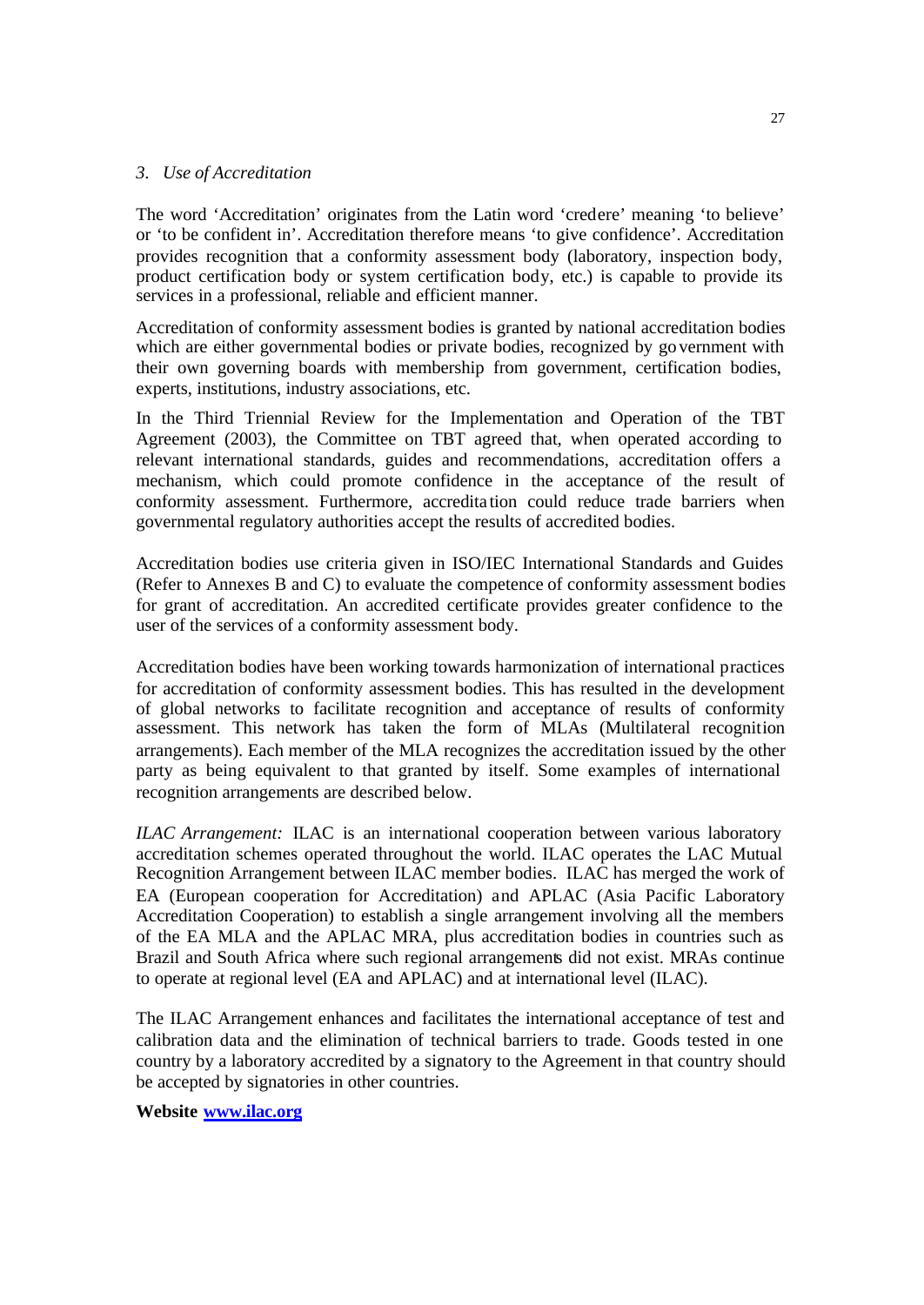*IAF MLA:* IAF is an international association of accreditation bodies for management system certification and product certification and of interested parties including accredited certification/registration bodies and industry representatives. IAF operates the IAF Multilateral Recognition Arrangement (MLA) whose member accreditation bodies recognize the results of each other's accreditation as equivalent. The MLA currently covers ISO 9000 QMS certification/registration, ISO 14000 EMS certification/registration and product certification.

#### **Website: www.iaf.nu**

#### *4. Designation of conformity assessment bodies by governments*

Under this approach governments may designate specific conformity assessment bodies, including bodies located outside their territories, to undertake conformity assessment. One such example is recognition by EU of approval given by Export Inspection Agencies (of Government of India) to the fish and fishery-processing units for being eligible for export to EU countries. Another example is the designation of laboratories of the South African Bureau of Standards (SABS) to undertake the necessary testing and certification activities for export of fish and fishery products from South Africa to the EU.

#### *5. Unilateral recognition of results of foreign conformity assessment*

Under this approach a government may unilaterally recognize the results of foreign conformity assessment procedures. The conformity assessment body may be either accredited abroad under regional or international accreditation systems or if not the conformity assessment body may prove its competence by other means. On the basis of equivalent competence of the conformity assessment body, foreign test reports and certificates are recognized unilaterally.

This issue was further discussed in the Third Triennial Review of the Operation and Implementation of the TBT Agreement held in November 2003. The Committee on TBT reiterated the importance of paragraph 1 of Article 6 of the Agreement which calls on Members to accept unilaterally the results of conformity assessment procedures in other Members, whenever possible.

Many regulators accept test results coming from foreign organizations. No specific examples are provided due to the fact that such recognition is generally not published.

#### *6. Manufacturer's/supplier's declaration of conformity (SDoC)*:

*SDoC* is a procedure by which a supplier provides written assurance of conformity to the specified requirements. The declaration identifies the party responsible for making the declaration of conformity and for the conformity of the product/process/service itself. Under this approach, the manufacturer/supplier, rather than the regulatory authority, takes on the responsibility for ensuring that products entering a market comply with the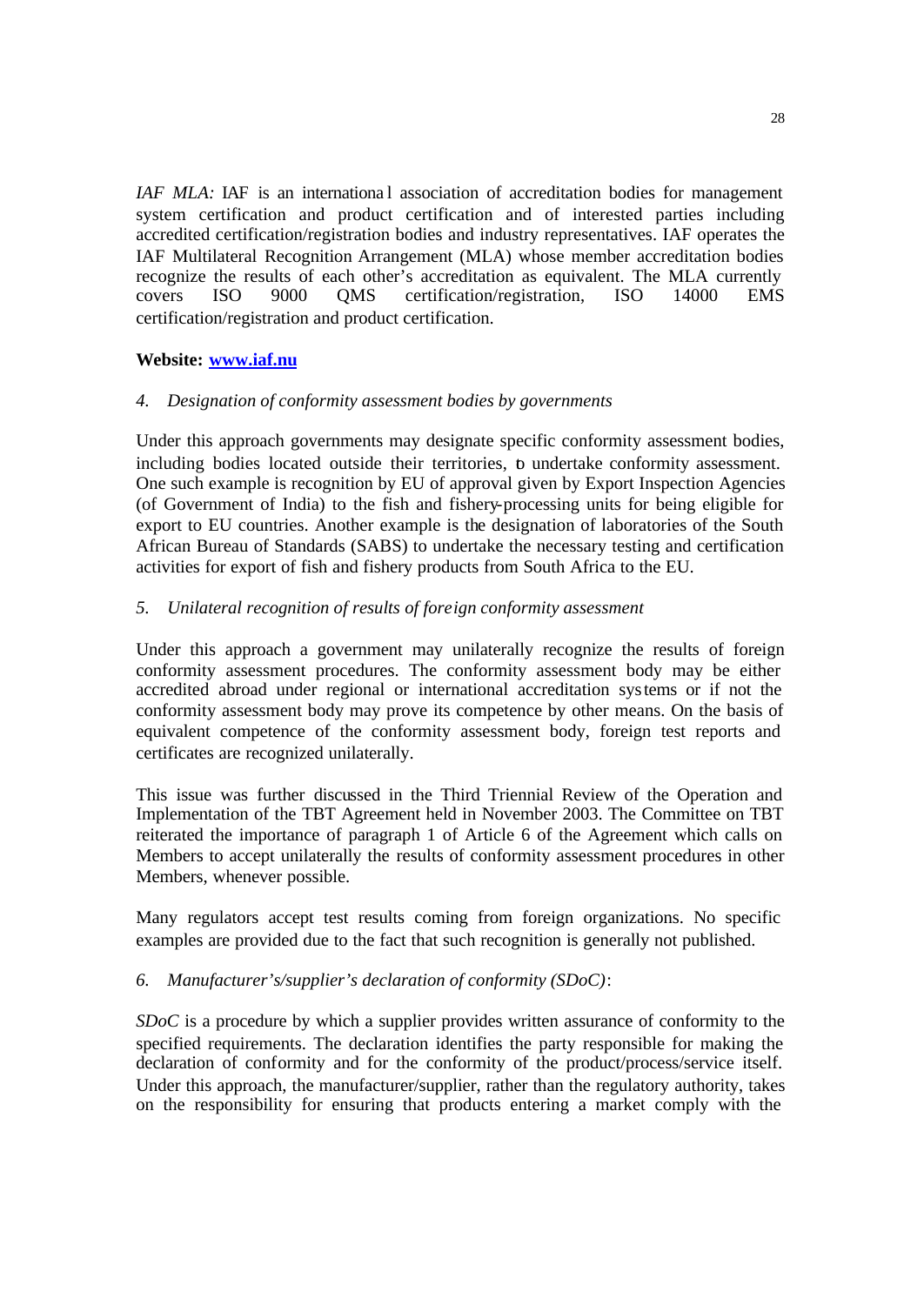mandatory technical regulations. Assessment may be undertaken either by the supplier's own internal test facility or by an independent test facility selected by the supplier.

The above procedure as listed in the Second Triennial Review (November 2000) by the Committee on TBT was further supported by the committee in its Third Triennial Review (November 2003). The committee noted that the use of relevant international standards, guides or recommendations can provide transparency to the SDoC process and can support its value and usability. The committee also noted that, in order to be effective, SDoC should be combined with:

- Effective product liability laws;
- Well developed market surveillance systems with appropriate resources and enforcement powers;
- Penalties for false/misleading declarations;
- Appropriate incentives to encourage producers'/suppliers' compliance;
- Customer redress system.

SDoC offers suppliers, customers and regulators an easy option that reduces cost and speeds up the availability of products to customers. Suppliers are free to choose the conformity assessment method (including third-party testing/certification) that is most responsive to specific regulatory, customer and market requirements.

SDoC is already an accepted conformity assessment procedure in some cases. For example, SDoC is an accepted means of proving conformity to the safety of electrical apparatus under the 'Low Voltage Directive' in the EU since 1973.

In response to inputs from the information technology industry in the US, the Federal Communications Commission (FCC) agreed to streamline their equipment approval process in 1999 to allow a variety of conformity assessment options, including SDoC. This greatly reduced the burden on FCC laboratories and facilitated bringing cuttingedge products to the US consumers faster.

#### **9. NATIONAL AND REGIONAL CONFORMITY ASSESSMENT – SOME EXAMPLES**

#### **9.1 Conformity assessment arrangements in India**

*Standardization:* The Bureau of Indian Standards (BIS), formerly known as the Indian Standards Institution (ISI) was established in 1947 and has so far developed about 17900 national standards. The Ministry of Commerce, Government of India, has designated BIS as the national enquiry point under the WTO/TBT Agreement for providing information on proposed/new/revised standards, technical regulations and conformity assessment procedures.

*Product certification*: BIS is operating third-party product certification mark schemes. Presently more than 17000 licences for use of the ISI mark are in operation covering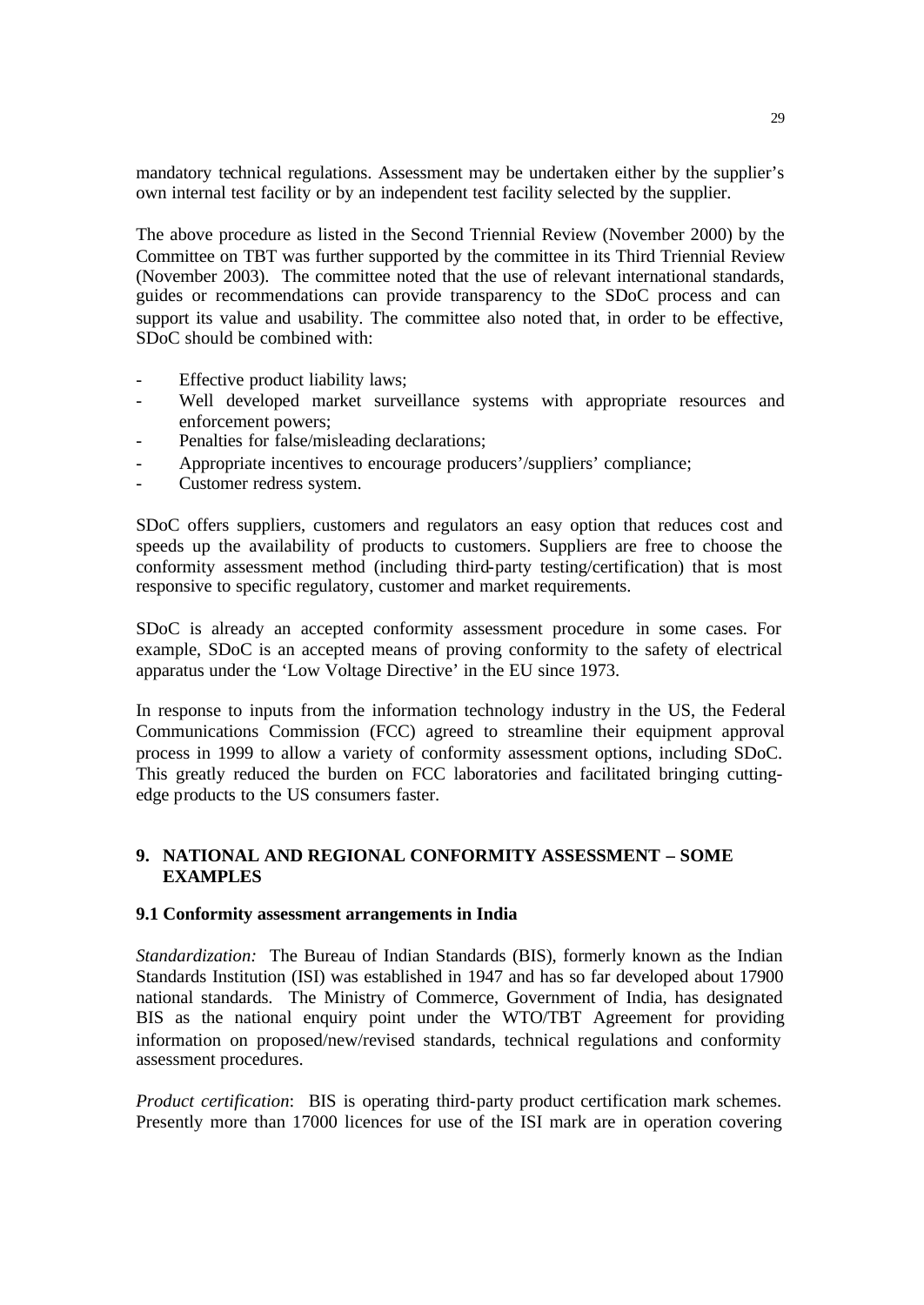about 1100 products**.** To support its certification mark schemes, BIS has a network of laboratory facilities of its own and also uses private, institutional and governmental testing facilities.

Though the provisions of various Central Government regulations such as the Prevention of Food Adulteration Act, the Essential Commodities Act, the Coal Mines Regulation, the Indian Explosive Act, the BIS Act etc, 109 products are under compulsory certification. Such products include food colours, food additives, milk products, bottled water, oil pressure stoves, cement, electrical products, dry cell batteries, LPG cylinders, plastic infant feeding bottles, etc.

For facilitating the import of such products, BIS is operating a special certification procedure for Indian importers. Under this scheme the importing unit is treated as an Indian manufacturer. The importer may use his own routine testing facilities or outside facilities acceptable to BIS. Furthermore, if deemed necessary, BIS may also pay a visit to the original manufacturer in the exporting country for assessing its in-process quality control, etc. Under this scheme one licence has been awarded for spark ignition engines.

BIS also provides product certification to Indian Standards to foreign manufacturers under certain conditions. This facility provides easy access to foreign manufacturers to the Indian market for such products, which may be under compulsory certification or for such products for which there is demand in the Indian market with BIS product certification.

Besides the BIS product certification schemes, there are other product certification marks such as 'Hallmarking' of gold jewellery operated by BIS, 'AGMARK' for primary raw agricultural produce, FPO (Fruits Products Order) registration mark for products made out of fruits and vegetables, such as pickles, marmalades, jams, ketchups, juices, aerated drinks etc.

#### **BIS website www.bis.org.in AGMARK website www.agmarknet.nic.net FPO website www.mofpi.nic.in**

*Pre-shipment Inspection (PSI) for exports:* The Government of India under the Export (Quality Council and Inspection) Act set up the Export Inspection Council (EIC) in 1964, for ensuring sound development of export trade of India through Quality Control and Inspection and for matters connected thereof. Under the said Act the Ministry of Commerce is empowered to:

- Notify commodities which will be subject to quality control and/or inspection prior to export
- Establish standards of quality for such notified commodities, and
- Specify the type of quality control and/or inspection to be applied to such commodities.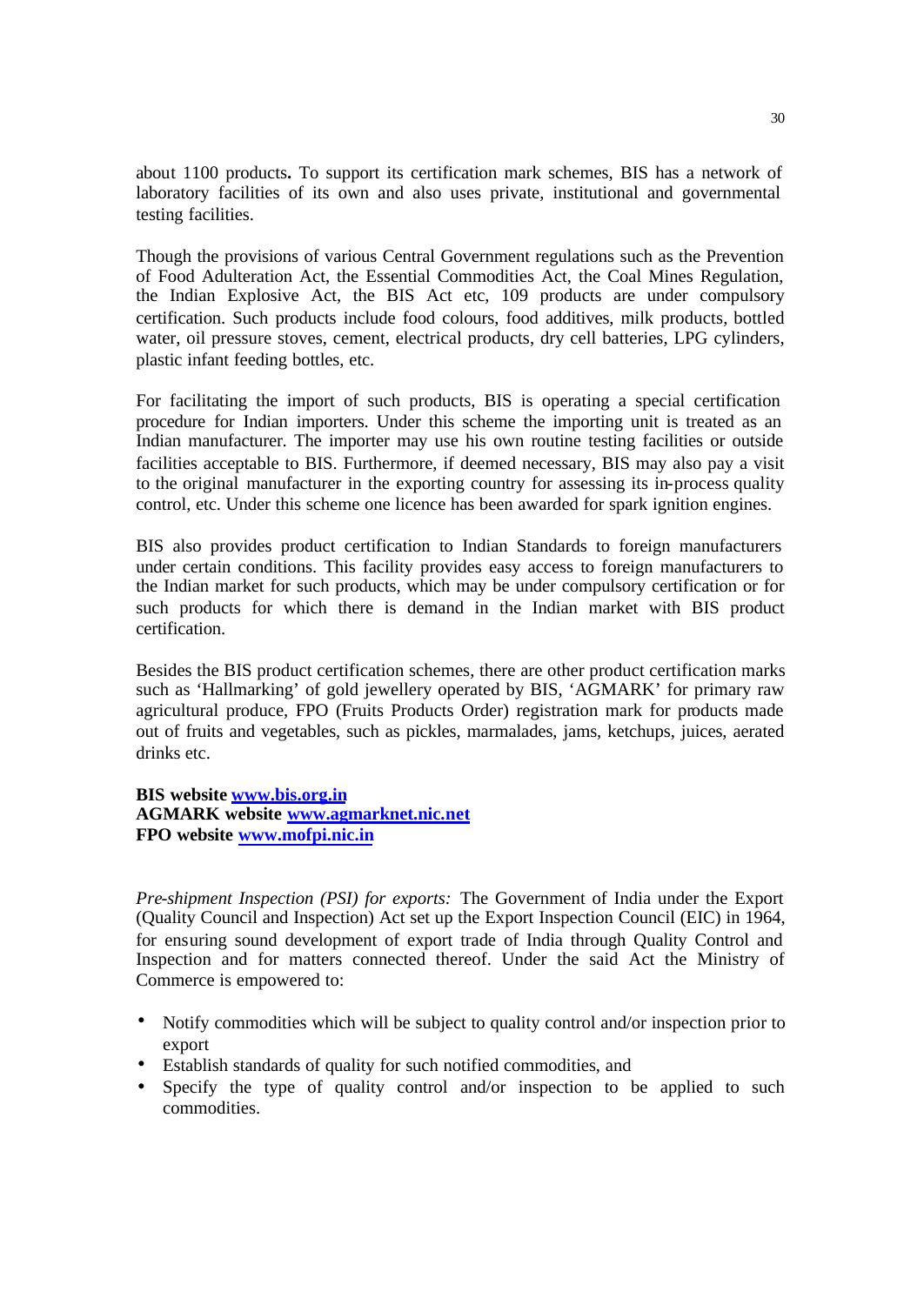The Export Inspection Council (EIC), either directly or through its Export Inspection Agencies (EIAs), its field organizations, renders services in the areas of:

- Certification for quality of export commodities by examining quality assurance systems (In-process Quality Control and Self-Certification) in the exporting units as well as consignment inspection.
- Certification for quality of food items for export by examining Food Safety Management Systems in the food processing units.

Over a period of time procedures for compulsory preshipment inspection (PSI) have been simplified to the following extent:

- Star trading houses (Export houses with large turnovers) and other Export houses as well as industrial units in Export Processing Zones and 100% Export-Oriented Units have been exempted from compulsory PSI.
- Items which were hitherto subjected to compulsory PSI have been exempted from the same, provided the exporter has a firm letter from the overseas buyer stating that the latter does not require preshipment inspection from any official Indian inspection agency.

Presently, EIA's certification is recognized by the following organizations as part of the importing countries' import control system for the commodities mentioned below:

- Basmati Rice by the European Commission (for Certificates of Authenticity);
- Black Pepper by the United States Food and Drug Administration (USFDA) (any consignment of black pepper from India, not accompanied by EIA's certificate, is detained on arrival in the USA);
- Fish and Fishery Products by the European Commission (the processing units are specifically approved for export to the European Union and the names of approved units sent to the European Commission for formal notification, after which the Indian approved units can export to EU countries);
- Fish and Fishery Products by the Australian Quarantine and Inspection Service (AQIS), Australia's official import control agency (seafood consignments from India accompanied by EIA's certificates undergo only random verification sampling not exceeding 5% of the consignments and health certificates issued by EIAs are accepted).

For details refer to **website www.eicindia.org**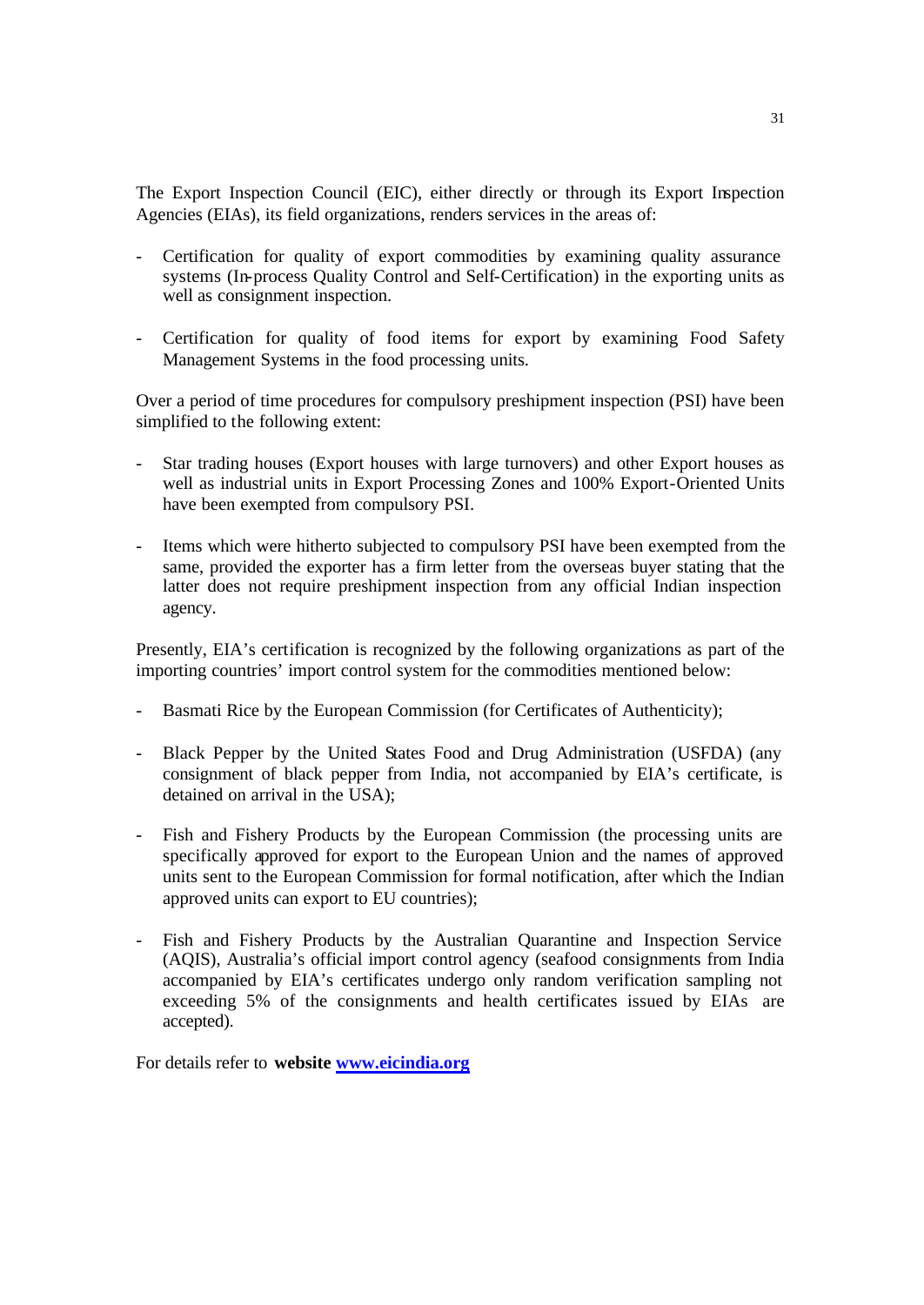*System Certification:* In India more than 50 multinational and Indian certification bodies including the Bureau of Indian Standards, are providing services for certification of management systems (ISO 9000 and ISO 14000). These certification bodies are operating in India, either through accreditation from their national accreditation bodies or through the National Accreditation Board for Certification Bodies (NABCB) of the Quality Council of India. More than 10000 organizations have obtained certification for ISO 9000 and about 500 companies have obtained ISO 14000 certification. Other types of system certification being availed by the industry in India are for OHSAS 18000, HACCP, SA 8000, Information Security Systems, QS 9000, ISO/TS 16949,etc.

*Accreditation:* In 1998 the Quality Council of India (QCI) was established as a nonprofit autonomous society following a joint initiative of premier industry associa tions ASSOCHEM (Associated Chambers), CII (Confederation of Indian Industries) and FICCI (Federation of Indian Chambers of Commerce and Industry) and the Government of India. The three Boards detailed below are functioning under the supervision of QCI.

*National Accreditation Board for Certification Bodies (NABCB):* This board is an IAF MLA and PAC (Pacific Accreditation Cooperation) MLA member and has so far accredited 11 certification bodies for QMS out of which three are also accredited for EMS as per internationally accepted criteria.

*National Registration Board for Personnel and Training (NRBPT):* NRBPT is a member of the International Personnel Certification Association (IPC). This board provides registration to training organizations providing auditor courses for QMS and/or EMS. This board also registers auditors for QMS and/or EMS as per the auditor registration criteria. More than 110 auditors have registered with NRBPT. This Board is also providing registration of QMS, EMS and Occupational Health and Safety Management Systems (OH&SMS) consultants and 22 QMS Consultants have obtained registration with NRBPT as at 31 December 2004.

*National Accreditation Board for Testing and Calibration Laboratories (NABL):* This laboratory accreditation scheme was started in India in 1982 initially as a national scheme of DST (the Department of Science and Technology, Government of India) and subsequently in 1992 NABL was established. NABL is an MLA member of APLAC (Asia Pacific Laboratory Accreditation Cooperation) and ILAC. As at 31 December 2004 817 testing laboratories and/or calibration laboratories were accredited by NABL*.* 

**Website www.qcin.org & www.nabl-india.org**

#### **9.2 Conformity Assessment in the European Union (New Approach and Global Approach)**

One of the goals of the European Union is the free movement of products, and the EU's efforts to harmonize standards, technical regulations and conformity assessment procedures are meant to facilitate the achievement of that goal.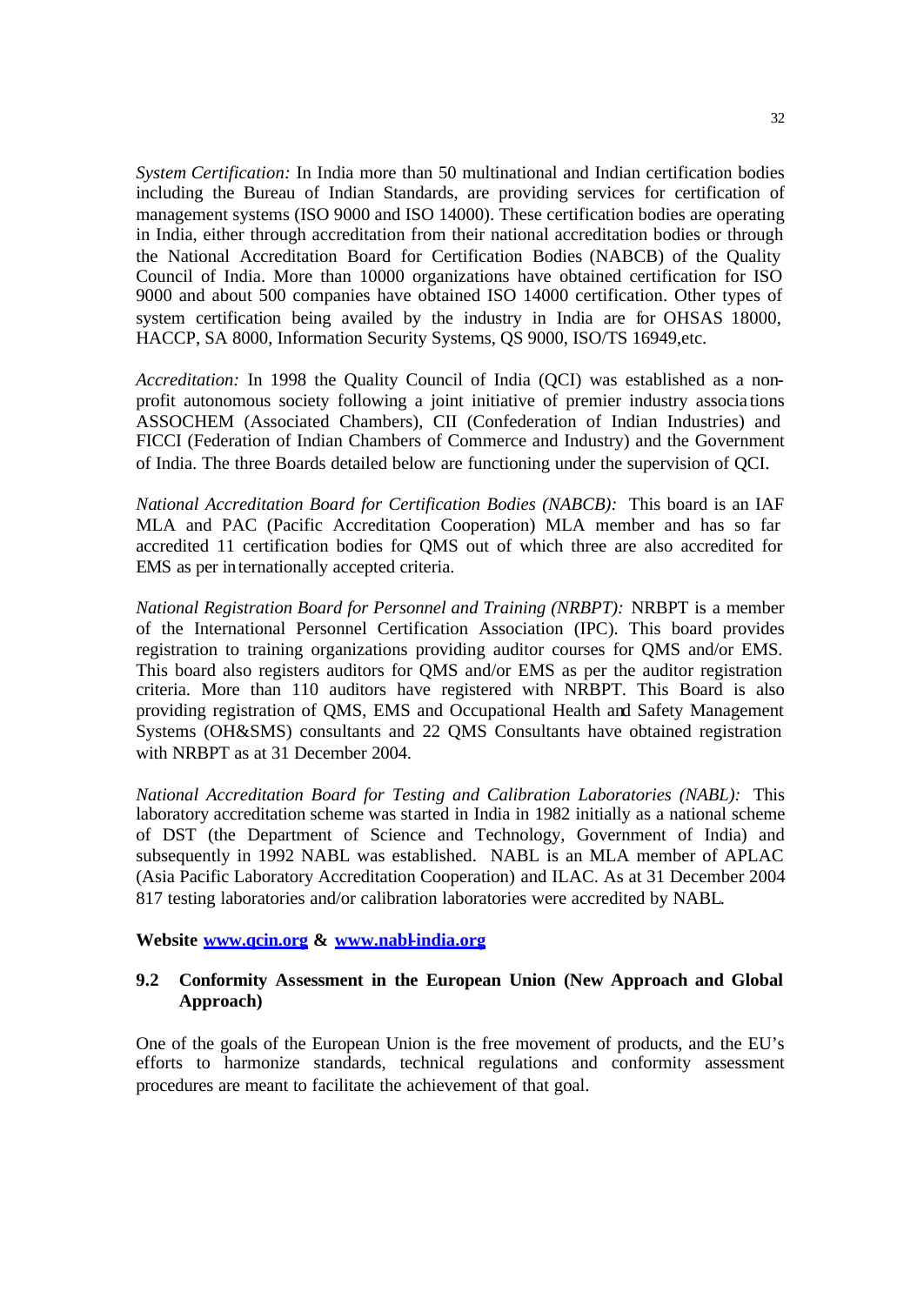The free flow of goods had been hampered within the European Union by divergent national standards and technical regulations. Restrictions to the free flow of goods could be avoided by harmonizing technical regulations, but this was time-consuming, as there was a need to reach agreement on many technical characteristics of the products concerned.

Two judgements pronounced by the European Court of Justice gave the European Commission some interpretative guidance on the application of rules on the free movement of goods:

- In the *Cassis de Dijon case* (1979), the Court affirmed that products legally manufactured or marketed in one country should in principle move freely throughout the European Community; and
- In the *Biological Products case,* the Court declared that national public authorities are not entitled to require tests to be carried out unnecessarily that have already been performed in another Member State.

The EU developed the New Approach to product regulation and the Global Approach to conformity assessment to facilitate the free movement of goods in the EU.

#### *New Approach*

In May 1985, the Council of the European Communities adopted a resolution on the New Approach to technical harmonization and standardization to ensure that only safe products get to the market, whether they originate inside or outside the EU. It is based on the following principles:

- Legislative harmonization is limited to the essential requirements for products to be placed on the EU market.
- European standardization bodies lay down technical specifications governing the production and marketing of products meeting essential requirements in harmo nized European Standards.
- While the implementation of European Standards remains voluntary, it indicates a presumption of conformity with essential requirements.
- Manufacturers may continue to apply technical specifications other than those laid down in harmonized standards.

#### *Global Approach*

Another important development in the EU is the introduction of the Global Approach to Conformity Assessment by Council Resolution of 21 December 1989. The Global Approach aims to provide a homogeneous, transparent and credible technical environment within which public operators, economic operators and users should be able to have confidence in products put on the market. This confidence must be based on the technical competence of manufacturers, test laboratories, quality audit bodies,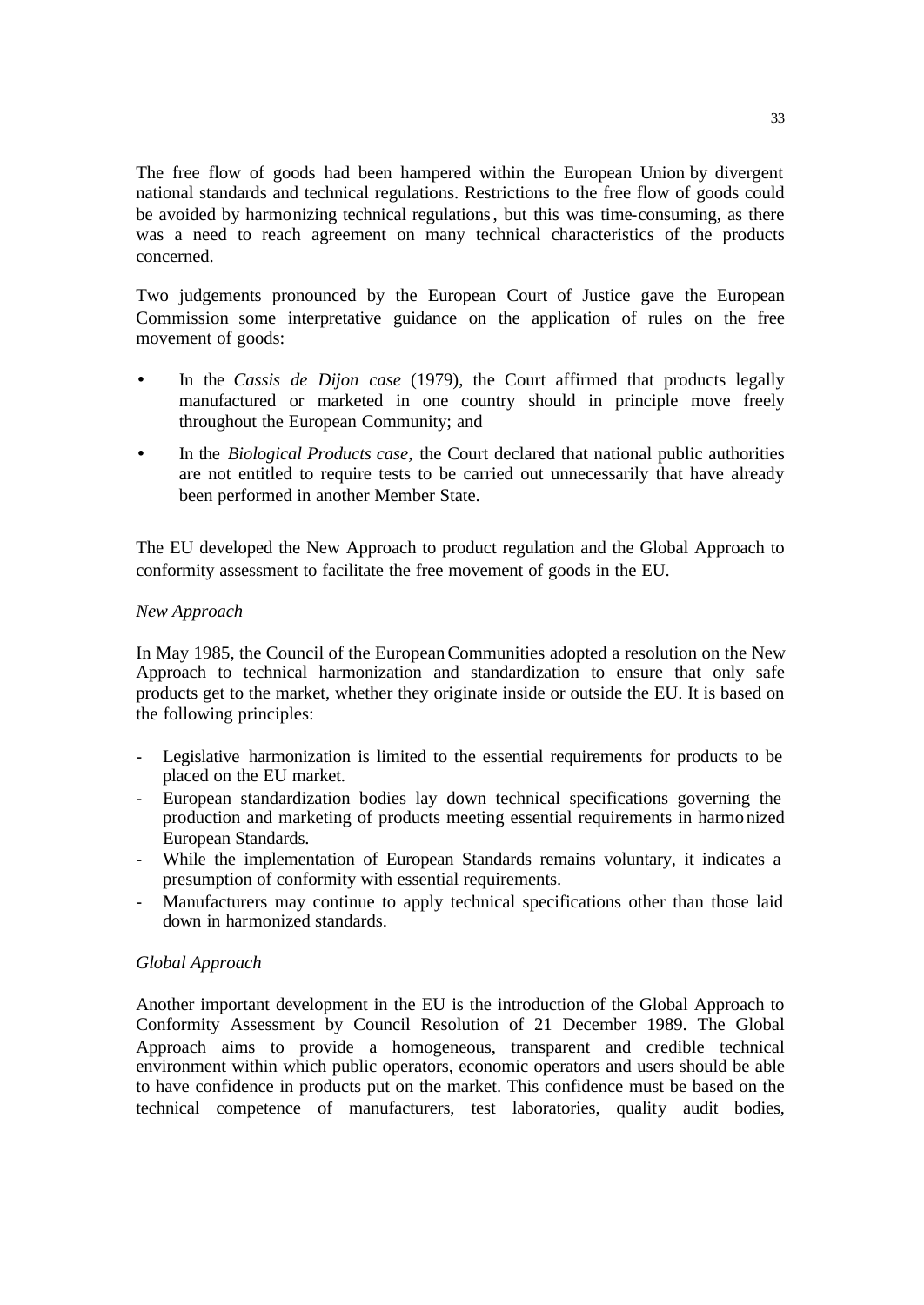certification bodies and inspection bodies, and on transparency in conformity assessment procedures for regulations or voluntary standards.

The Global Approach to certification and testing was updated in 1993. It is based on a modular approach to conformity assessment, the designation of notified bodies and CE marking.

#### *CE Marking*

CE is an abbreviation for '*Conformite européenne'*, French for 'European Conformity'. The CE marking is generally required for products covered by the New Approach Directives. CE marking indicates that the product it is affixed to conforms to all relevant essential requirements and other applicable provisions that have been imposed upon it by means of European Directives, and that the product has been subject to the appropriate conformity assessment procedure(s). The essential requirements refer, among other things, to safety, public health and consumer protection.

CE marking is not a quality mark. First, it refers to the safety rather than to the quality of a product. Second, CE marking is mandatory for the product it applies to, whereas most quality marking is voluntary.

CE marking is a kind of trade passport for the European marketplace. It allows manufacturers to freely circulate their product throughout the 28 countries of the European Economic Area (EEA). There is only one set of requirements and procedures to comply with in designing and manufacturing a product for the entire EEA. Various conflicting national regulations are eliminated. As a result, the product no longer needs to be adapted to the specific requirements of the different Member States of the EEA.

CE marking is required only in the countries of the European Economic Area (EEA). The Member States of the European Union (EU), as well as three members of the European Free Trade Association (EFTA), i.e. Iceland, Norway and Liechtenstein form the European Economic Area (EEA). Although Switzerland is a member of the EFTA, it does not take part in the EEA.

CE marking is required for the following types of products:

- Toys
- **Machinery**
- Electrical equipment
- Electronic equipment
- Personal protective equipment
- Pressure equipment
- Medical devices
- Active implantable medical devices
- In vitro diagnostic medical devices
- Radio and telecommunications terminal equipment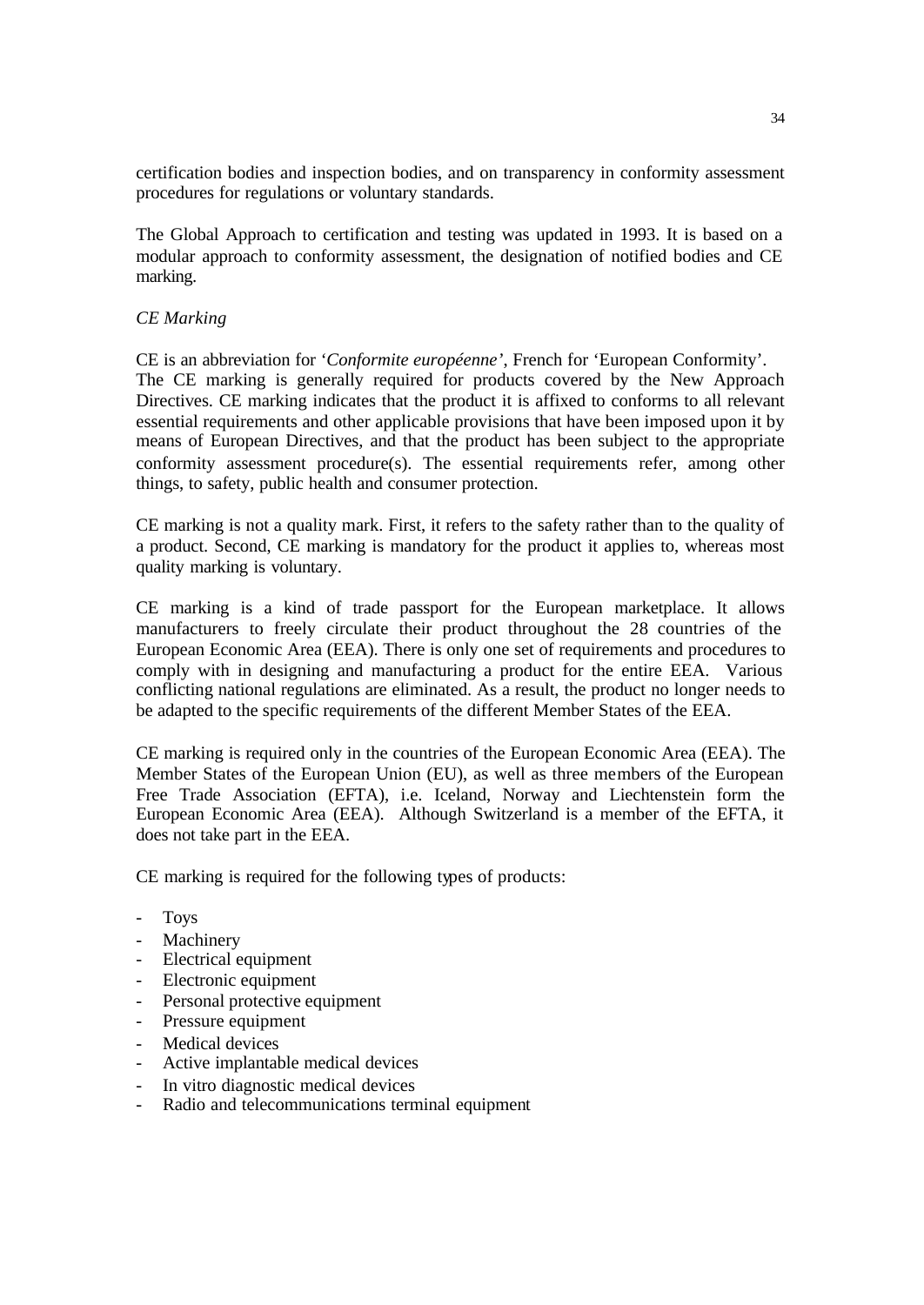- Simple pressure vessels
- Gas appliances
- Lifts
- Recreational craft
- Equipment and protective systems for use in explosive atmospheres
- Non-automatic weighing instruments
- Cable ways
- Construction products
- Explosive for civil use
- New hot water boilers.

Directives relating to the above products can be accessed from **www.europa.eu.int**

Each directive includes the conformity assessment procedures to be followed. CE marking is not required by some Directives under the New Approach e.g. for Directives dealing with packaging and packaging waste, and marine equipment.

CE Marking is not required for products, which are not covered by New Approach Directives. Some of these products are:

- **Chemicals**
- **Pharmaceuticals**
- Cosmetic<sub>s</sub>
- Foodstuffs

#### *Modular approach*

The manufacturer must follow a conformity assessment procedure in order to place CE marked products on the market. He may select from the following modules, depending upon the modules that are permitted or required by particular directives and the perceived risk level of the product. Some directives may require combination of some of these modules.

- Internal control of production (Module A)
- EC type-examination (Module B)
- Conformity to type (Module C)
- Production quality assurance (Module D)
- Product quality assurance (Module E)
- Product verification (Module F)
- Unit verification (Module G)
- Full quality assurance (Module H)

For example, for toys, the manufacturer can choose between Module A (if he produces to the European Standard), or Modules B and C (if he does not produce to the European Standard). In the former case, he submits a "supplier's declaration of conformity" (SDoC), but in the latter case, he needs an assessment from a notified body for Module B.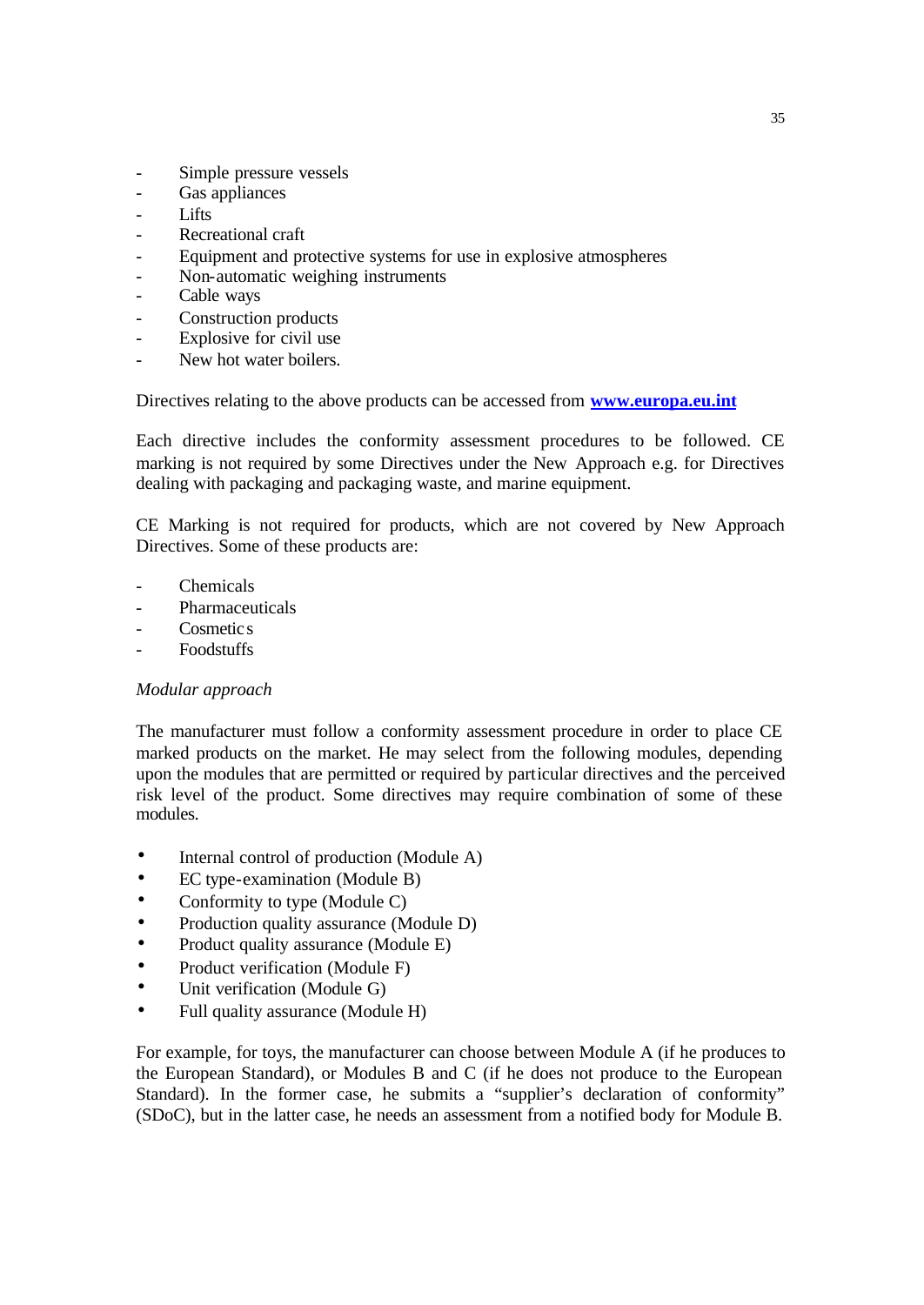#### *Notified bodies*

Notified Bodies are designated by EU Member States to carry out conformity assessment tasks as per the Directives. Their list is published in the Official Journal of the European Communities. A notified body could be a third-party organization such as an ISO 9000 certification body, a testing body or a product certification body accredited by national accreditation bodies of member countries of EU.

Details of CE marking can be obtained from **website www.cemarking.net**

#### **10. INFORMATION SOURCES ON CONFORMITY ASSESSMENT**

The first step in ensuring product conformity is to obtain the correct information promptly about the procedures for inspection, testing, product certification, system certification, etc. to be followed by the supplier for access to export markets. Lack of information on conformity assessment procedures was a major technical barrier to trade formerly. Taking into account the transparency procedures laid down in the WTO Agreement on TBT and the increasing access to Internet, the availability of information about conformity assessment procedures has now become easier.

(a) *Information sources in the mandatory sector:* The official source in a country for information about any regulatory requirement is the National Enquiry Point (NEP) expected to be set up in each member country of WTO. These enquiry points should be able to provide information on technical regulations and conformity assessment procedures. The WTO **website (www.wto.org**) contains up-to-date information about the contact addresses and websites of NEPs. The following options are available to get information about conformity assessment procedures:

A number of options are thus available:

- If your country is a WTO Member, it will have set up a NEP. You can obtain the desired information directly from your NEP. If the desired information is not available then you can request your NEP to forward your request for information to its counterpart in the country to which you wish to export. You can also address your query direct to the enquiry point abroad.
- If your country is not a WTO Member, you can still contact the NEP in your target market. Even though NEPs are not obliged to respond to enquiries from non-WTO Members, they will rarely refuse to do so.
- It becomes a little bit more difficult to obtain information if your target market does not have a NEP. You will have to deal with other official sources (such as embassies and departments of trade or commerc e) either in your country or abroad.
- Should all the above fail, and then the only way open to you is for you yourself to conduct a search in your target market. It can be a frustrating task to find your way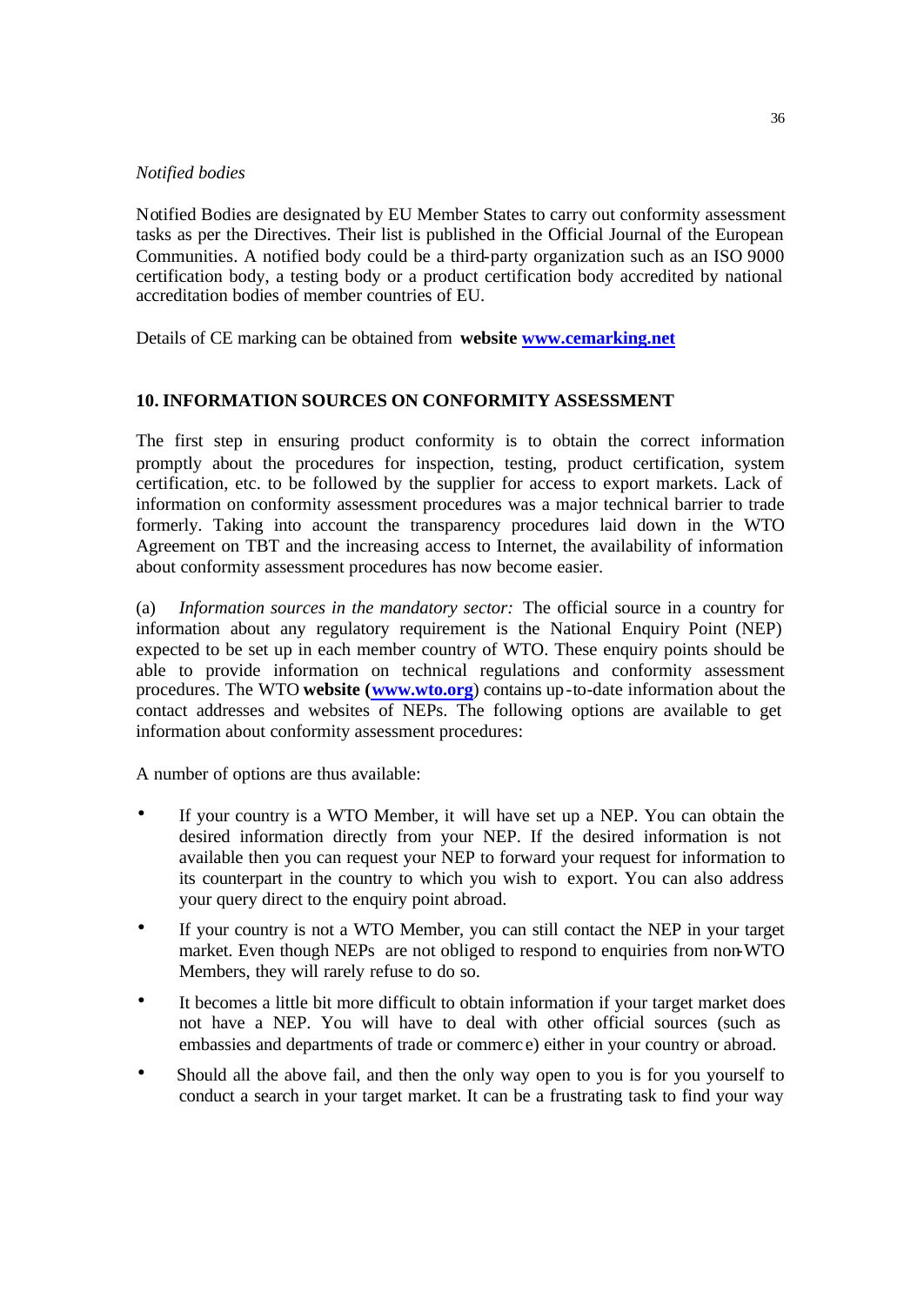through the bureaucracies; obtaining the help of a local partner will ease your way through the maze.

More information is available from the WTO **website www.wto.org** which contains the text of the TBT Agreement, addresses and websites of National Enquiry Points, notifications on Mutual Recognition Agreements, decisions of the annual /triennial review of the operation and implementation of the TBT Agreement by the Committee on TBT, notifications submitted by members on proposed technical regulations and conformity assessment procedures, etc (after opening WTO website click on 'Trade topics' and then click on 'Technical Barriers to Trade' to reach the above data bases).

(b) *Information sources in the voluntary sector:* The voluntary International Standards and Guides for conformity assessment are written by the ISO Committee for conformity assessment (ISO/CASCO), and are generally published as joint ISO/IEC publications.

#### **Website: http://www.iso.org/casco**

Both suppliers and buyers ne ed information on inspection agencies, testing laboratories, calibration laboratories, designated bodies for product certification, certification bodies/registration bodies for system certification, national/regional/international accreditation bodies, etc.

You can get information about accredited inspection agencies from your country's national accreditation body. Similarly information on accredited testing and calibration laboratories will be available with your country's accreditation body for testing and calibration laboratories.

To get information about product certification you should contact the national accreditation body, which can provide you information about accredited product certification bodies. Many national standards bodies in developing countries are also providing product certification services.

Information about ISO 9000 and ISO 14000 certification bodies can be obtained from the "ISO Directory of ISO 9000 and ISO 14000 accreditation and certification bodies" available on line (free of cost) from the ISO **website www.iso.org** (after opening site click 'ISO 9000'. On this page link to the directory is provided). The directory lists the accreditation body (if there is one in the country) and the certification bodies operating in each country. In addition, it provides information on quality system certification/registration bodies operating multinationally. The list of companies certified by a certification body can be directly obtained from the certification bodies operating in your country or through their websites.

#### (c) *Other important information sources*

*European Organization for Conformity Assessment (EOTC):* TICQA database **(www.ticqa.eotc.be)** developed jointly by EOTC, European Commission (EC) and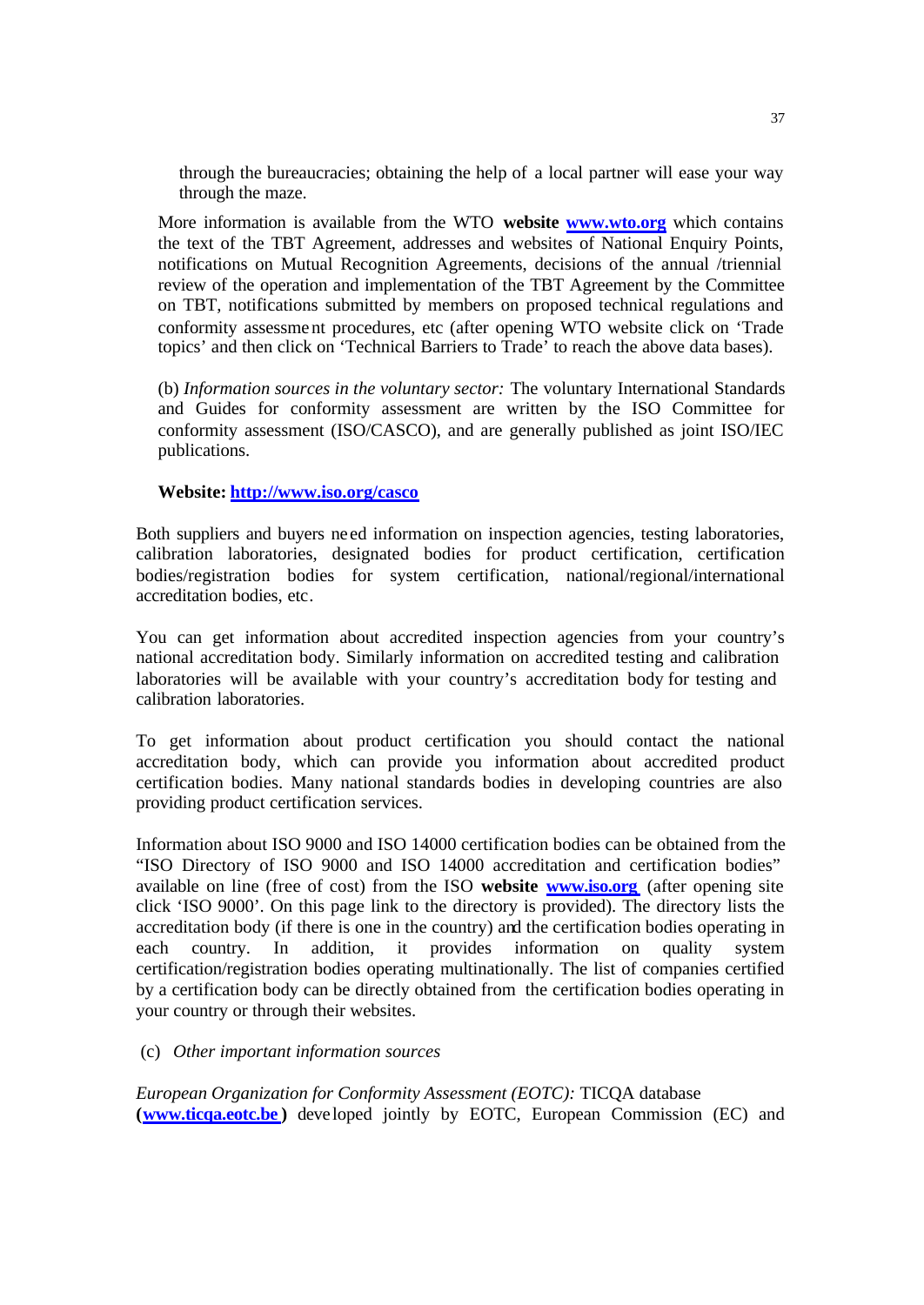European Free Trade Association (EFTA) contains information on a wide range of conformity assessment services (Calibration, certification, inspection and testing) spread over 29 countries and covers 41 sectors of activities including industry and services. It also provides instant information about 3500 European Conformity Assessment Bodies.

*Conformity Assessment Information in USA:* Following websites provide detailed information about US and other countries' conformity assessment procedures:

- National Institute of Standards & Technology **(www.nist.gov)**
- American National Standards Institute **(www.ansi.org)**

*International accreditation organizations*: The websites of the following two organizations provide linkages to national accreditation bodies, which in turn can provide information on certification bodies/laboratories accredited by them.

- International Accreditation Forum (IAF) **(www.iaf.nu**) (presently for ISO 9001 QMS, ISO 14001 EMS and Product Certification Systems).
- International Laboratory Accreditation Co-operation (ILAC) **(www.ilac.org** ) (for testing and calibration laboratories).

*International Trade Centre (ITC):* The website of ITC **(www.intracen.org)** lists 'World Directory of information sources on standards, conformity assessment, accreditation, metrology, technical regulations, and sanitary and phytosanitary measures". To reach the above directory, after opening ITC website) click 'Business Support' and on this page select the option 'Export Quality Management' where you can click and open the 'World Directory'. In addition to the World Directory the page of 'Export Quality Management' also provides other useful information on conformity assessment practices (**www.intracen.org/eqm**)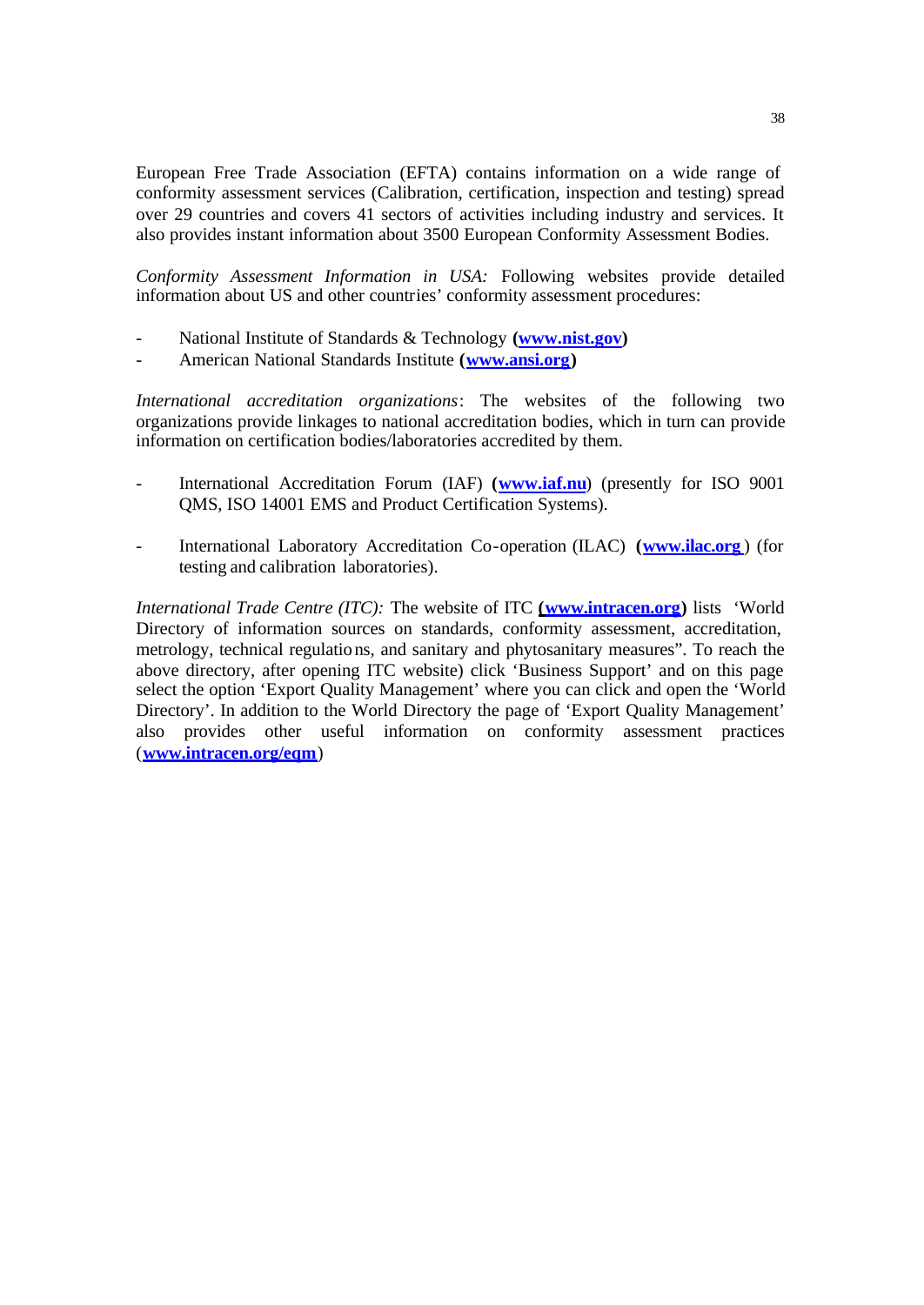#### **Annex A**

#### **DESCRIPTION OF TYPES OF PRODUCT CERTIFICATION SYSTEMS**

ISO/IEC Guide 67:2004, *Conformity assessment – Fundamentals of product certification*  has defined various Product Certification Systems; these have been reproduced below. The examples of the Systems given below do not necessarily represent all possible forms of product certification systems. They may be used with many types of requirements and may utilize a wide variety of mechanisms for conformity identification.

#### **System 1a**

This system includes testing; samples of the product are assessed for conformity. The sampling may or may not be statistically significant of the entire population of product.

This certification system includes the following:

- a) samples requested by the certification body;
- b) determination of characteristics by testing or assessment;
- c) evaluation of the test or assessment report;
- d) decision.

#### **System 1b**

This system includes testing; samples of the product are assessed for conformity. The sampling covers the entire population of product. A certificate of conformity is given to each product represented by the sample.

This certification system includes the following:

- a) samples requested by the certification body;
- b) determination of characteristics by testing or assessment;
- c) evaluation of the test or assessment report;
- d) decision;
- e) licence.

#### **System 2**

This system includes testing and market surveillance. Market surveillance is conducted and samples of the product from the market are assessed for ongoing conformity.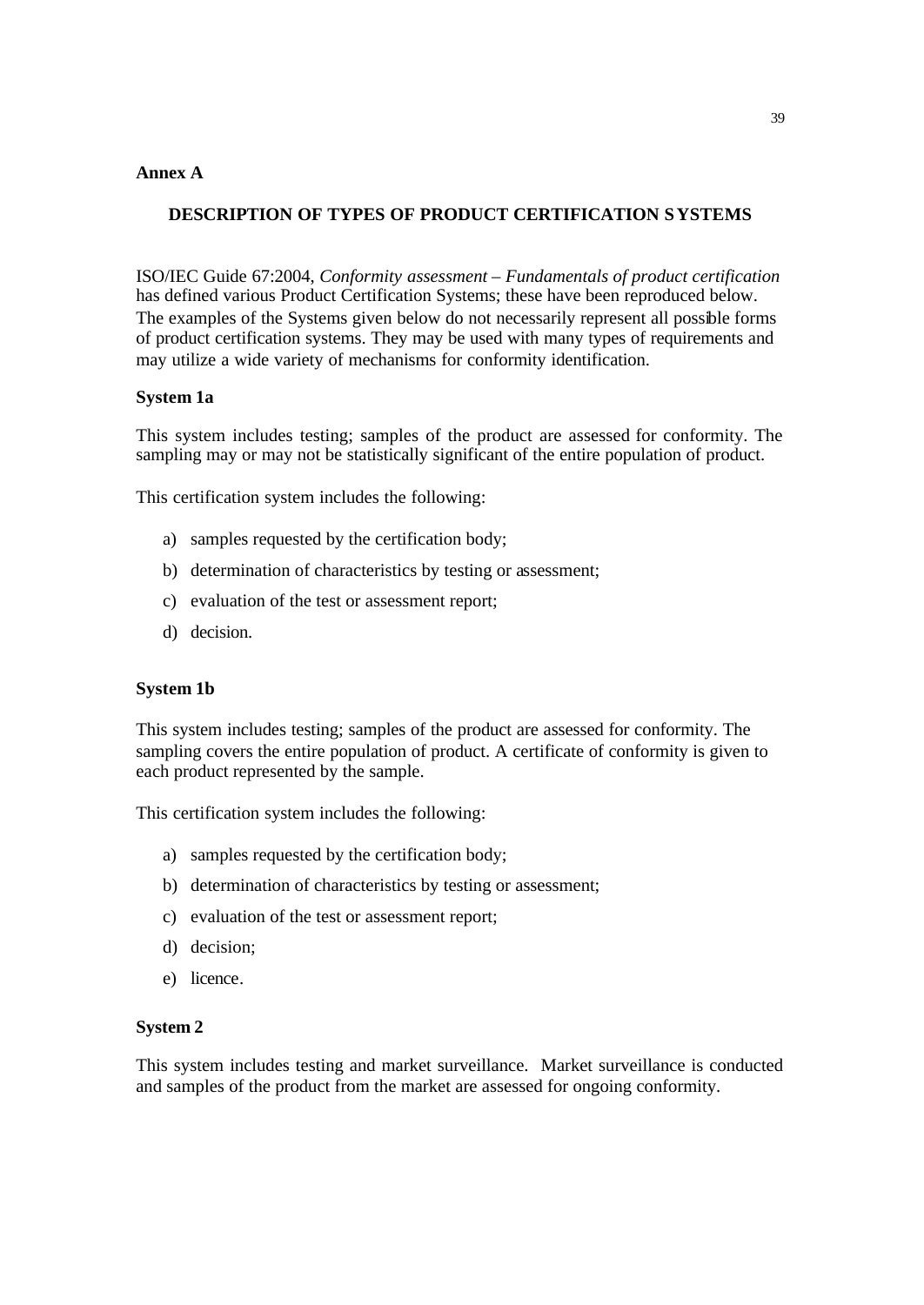This certification system includes the following:

- a) samples requested by the certification body;
- b) determination of characteristics by testing or assessment;
- c) initial assessment of the production process or the quality system as applicable;
- d) evaluation of the test and assessment reports;
- e) decision;
- f) licence;
- g) surveillance by testing or inspection of samples from the market.

NOTE: While this system may identify the impact of the distribution chain on conformity, the resources it requires can be extensive. Also, when significant nonconformities are found, effective preventive measures may be limited since the product has already been distributed to the market.

#### **System 3**

This system includes testing and factory surveillance. Factory surveillance is conducted and samples of the product from the point of production are assessed for ongoing conformity.

This certification system includes the following:

- a) samples requested by the certification body;
- b) determination of characteristics by testing or assessment;
- c) initial assessment of the production process or the quality system, as applicable;
- d) evaluation of the test and assessment reports;
- e) decision;
- f) licence;
- g) surveillance by testing or inspection of samples from the factory and assessment of the production process

NOTE: This system does not provide any indication of the impact the distribution channel plays on conformity. When serious nonconformities are found, the opportunity may exist to resolve them before widespread market distribution.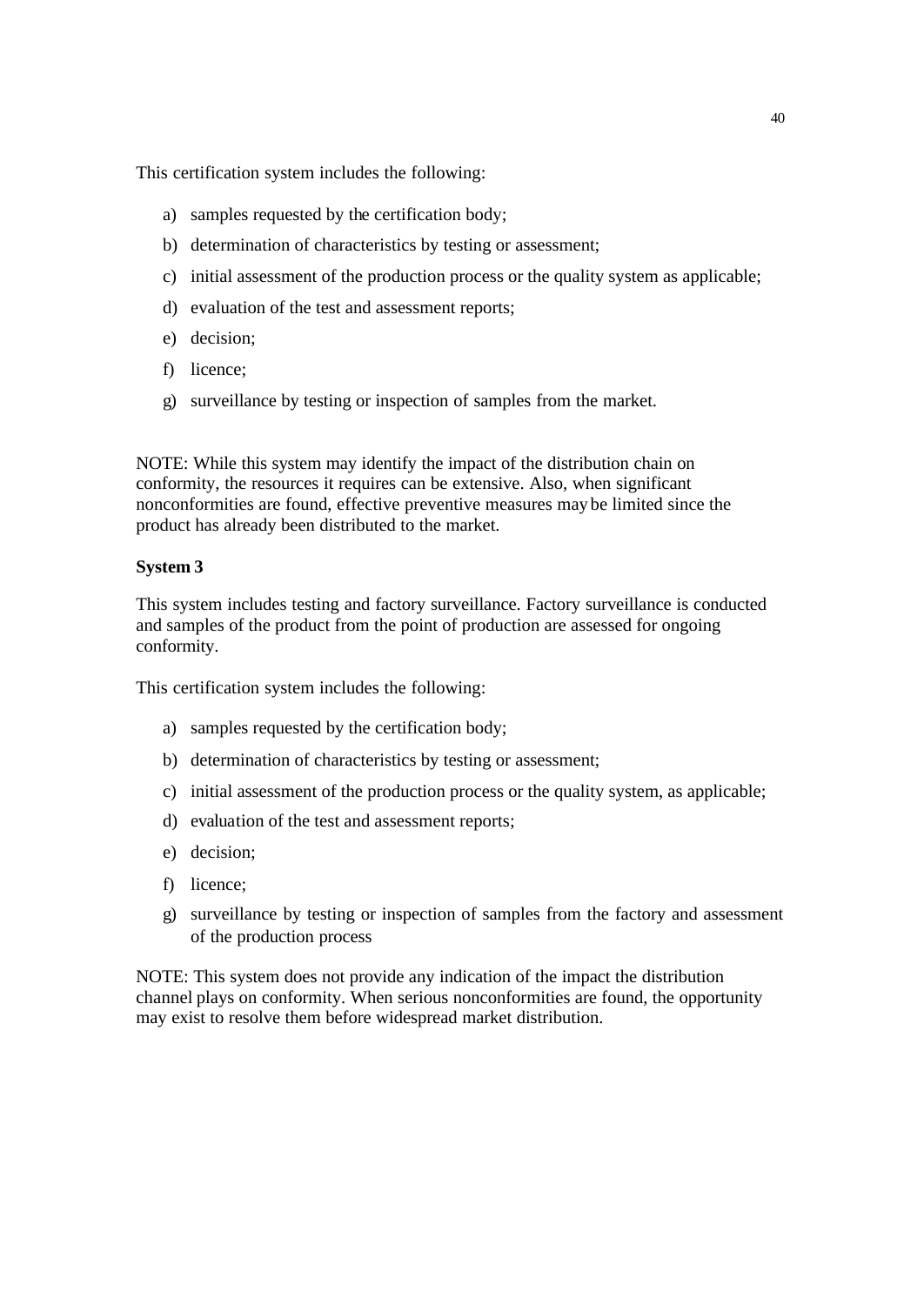#### **System 4**

This system includes testing and surveillance of samples from the factory or the open market, or both.

This certification system includes the following:

- a) samples requested by the certification body;
- b) determination of characteristics by testing or assessment;
- c) initial assessment of the production process or the quality system, as applicable;
- d) evaluation of the test and assessment reports;
- e) decision;
- f) licence;
- g) surveillance by testing or inspection of samples from the factory and assessment of the production process;
- h) surveillance by testing or inspection of samples from the open market.

NOTE: This system can both indicate the impact of the distribution channel of conformity and provide a pre-market mechanism to identify and resolve serious nonconformities. Significant duplication of effort may take place for those products whose conformity is not affected during the distribution process.

#### **System 5**

This system includes testing and assessment of the quality system involved. Surveillance of the quality system is conducted and samples of the product may be taken from either the market or the point of production, or both, and are assessed for ongoing conformity.

This certification system includes the following:

- a) samples requested by the certification body;
- b) determination of characteristics by testing or assessment;
- c) initial assessment of the production process or the quality system, as applicable;
- d) evaluation of the test and assessment reports;
- e) decision;
- f) licence;
- g) surveillance of the production process or quality system or both of the organization;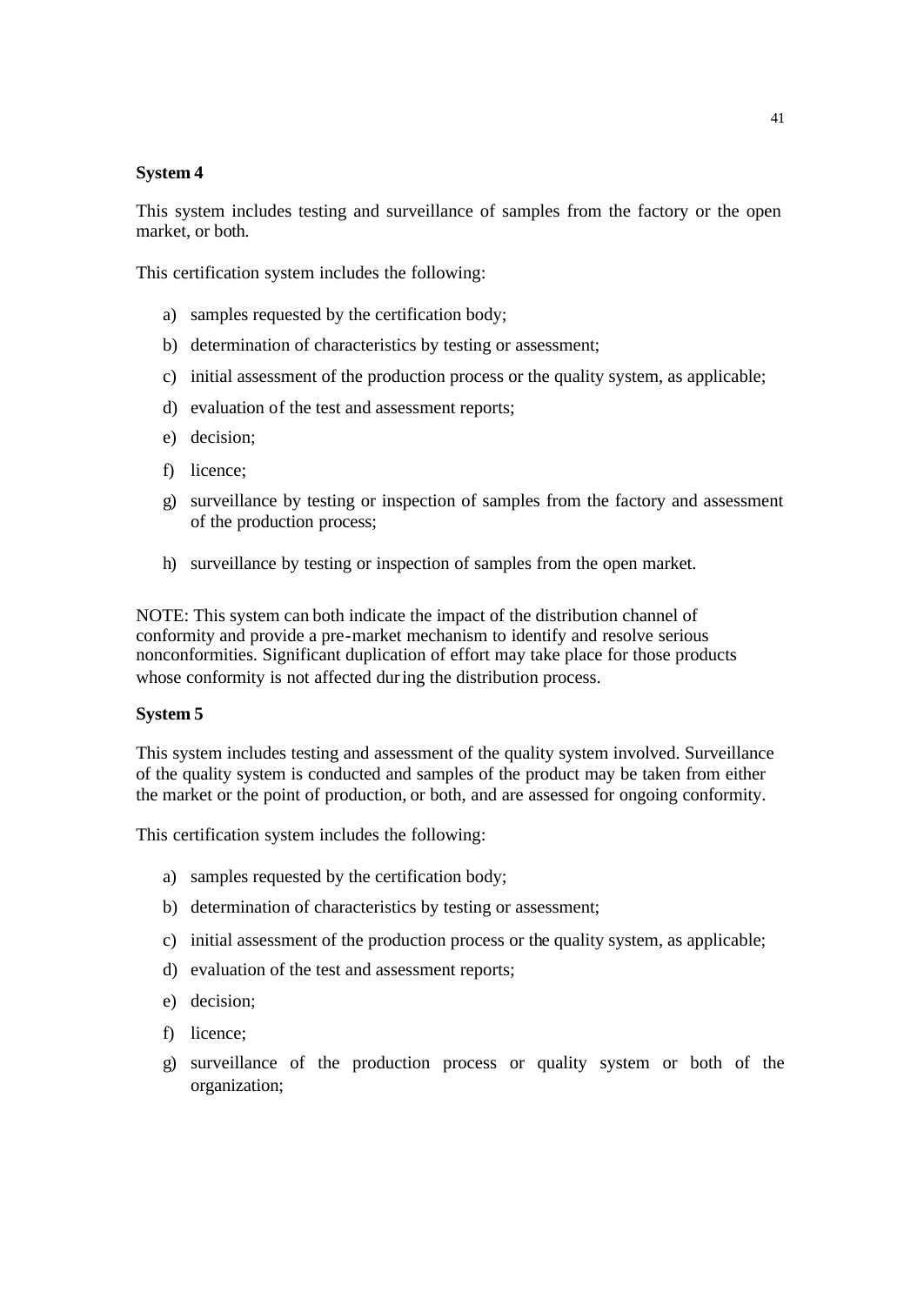h) surveillance by testing or inspection of samples from the factory or the open market, or both.

NOTE: The extent to which the three elements of ongoing surveillance are conducted may be adjusted for a given situation. As a result, this system provides significant flexibility for ongoing surveillance.

#### **System 6**

This system addresses especially certification of processes and services.

The elements of certification include:

- a) determination of characteristics by assessment of processes or services;
- b) initial assessment of the quality system as applicable;
- c) evaluation;
- d) decision;
- e) licence;
- f) surveillance by audits of the quality system;
- g) surveillance by assessment of the processes or services.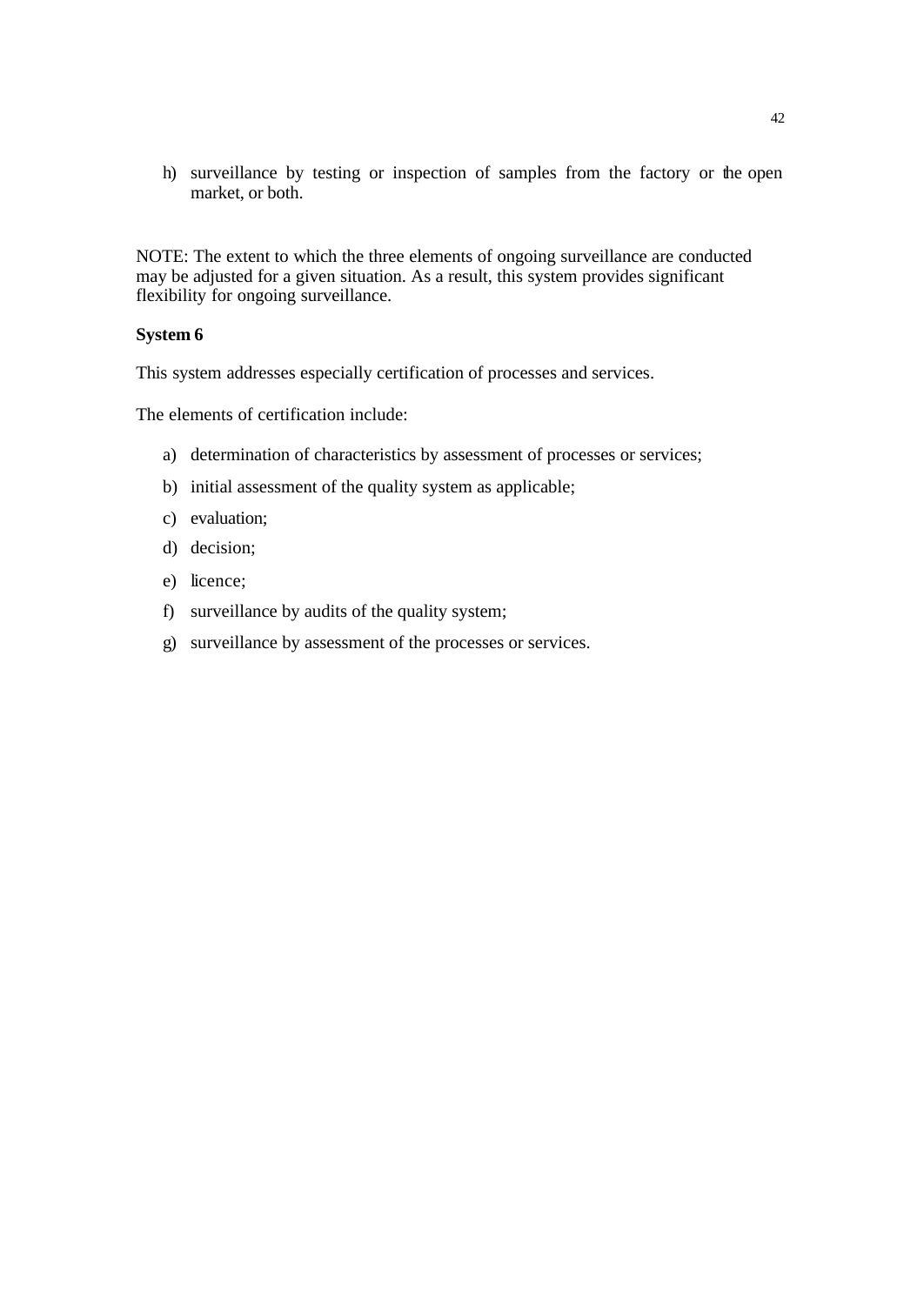#### **Annex B**

#### **LIST OF ISO/CASCO\* GUIDES AND STANDARDS BY FIELD OF APPLICATION**

| Vocabulary, principles          | ISO/IEC 17000: 2004             | Conformity assessment - Vocabulary and general                                     |  |
|---------------------------------|---------------------------------|------------------------------------------------------------------------------------|--|
| and common elements             |                                 | principles                                                                         |  |
| of conformity                   | ISO PAS 17001: 2005             | Conformity assessment - Impartiality - Principles and                              |  |
| assessment                      |                                 | requirements                                                                       |  |
|                                 | ISO PAS 17002: 2004             | Conformity assessment - Confidentiality - Principles and                           |  |
|                                 |                                 | requirements                                                                       |  |
|                                 | ISO PAS 17003: 2004             | Conformity assessment - Complaints and appeals -                                   |  |
|                                 |                                 | Principles and requirements                                                        |  |
|                                 | ISO PAS 17004: 2005             | Conformity assessment - Disclosure of information -                                |  |
|                                 |                                 | Principles and requirements                                                        |  |
| Code of good practice           | ISO/IEC Guide 60: 2004          |                                                                                    |  |
| for conformity                  |                                 | Conformity assessment - Code of good practice                                      |  |
| assessment                      |                                 |                                                                                    |  |
| <b>Writing specifications</b>   | ISO/IEC Guide 7: 1994           |                                                                                    |  |
| for use in conformity           |                                 | Guidelines for drafting of standards suitable for use for<br>conformity assessment |  |
| assessment                      |                                 |                                                                                    |  |
| Testing/calibration             | ISO/IEC 17025: 2005             | General requirements for the competence of testing and                             |  |
|                                 |                                 | calibration laboratories                                                           |  |
|                                 | <b>ISO/IEC Guide 43-1: 1997</b> | Proficiency testing by interlaboratory comparisons- Part                           |  |
|                                 | Reconfirmed in 2002             | 1: Development and operation of proficiency testing                                |  |
|                                 |                                 | schemes                                                                            |  |
|                                 | <b>ISO/IEC Guide 43-2: 1997</b> | Proficiency testing by interlaboratory comparisons- Part                           |  |
|                                 | Reconfirmed in 2002             | 2: Selection and use of proficiency testing schemes by                             |  |
|                                 |                                 | laboratory accreditation bodies                                                    |  |
| <b>Inspection</b>               | ISO/IEC 17020: 1998             | General criteria for the operation of various types of                             |  |
|                                 | Reconfirmed in 2002             | bodies performing inspection                                                       |  |
| <b>Supplier's Declaration</b>   | ISO/IEC 17050-1: 2004           | Conformity assessment - Supplier's declaration of                                  |  |
| of Conformity (SDoC)            |                                 | conformity - Part 1: General requirements                                          |  |
|                                 | ISO/IEC 17050-2: 2004           | Conformity assessment - Supplier's declaration of                                  |  |
|                                 |                                 | conformity - Part 2: Supporting documentation                                      |  |
|                                 |                                 |                                                                                    |  |
| <b>Product certification</b>    | ISO/IEC Guide 23: 1982          | Methods of indicating conformity with standards for third-                         |  |
|                                 | Reconfirmed in 2003             | party certification systems                                                        |  |
|                                 | <b>ISO/IEC Guide 28: 2004</b>   | Conformity assessment - Guidance on a third-party                                  |  |
|                                 |                                 | certification system for products                                                  |  |
|                                 | ISO/IEC Guide 53: 2005          | An approach to the utilization of a supplier's quality                             |  |
|                                 |                                 | system in third party product certification                                        |  |
|                                 | ISO/IEC Guide 65: 1996          | General requirements for bodies operating product                                  |  |
|                                 | Reconfirmed in 2000             | certification systems                                                              |  |
|                                 | ISO/IEC Guide 67: 2004          | Conformity assessment - Fundamentals of product                                    |  |
|                                 |                                 | certification                                                                      |  |
| <b>System certification</b>     | ISO/IEC Guide 62: 1996          | General requirements for bodies operating assessment and                           |  |
|                                 |                                 | certification/registration of quality systems                                      |  |
|                                 | ISO/IEC Guide 66: 1999          | General requirements for bodies operating assessment and                           |  |
|                                 |                                 | certification/registration of environmental management<br>systems (EMS)            |  |
| <b>Certification of persons</b> |                                 |                                                                                    |  |
|                                 | ISO/IEC 17024: 2003             | General requirements for bodies operating certification of                         |  |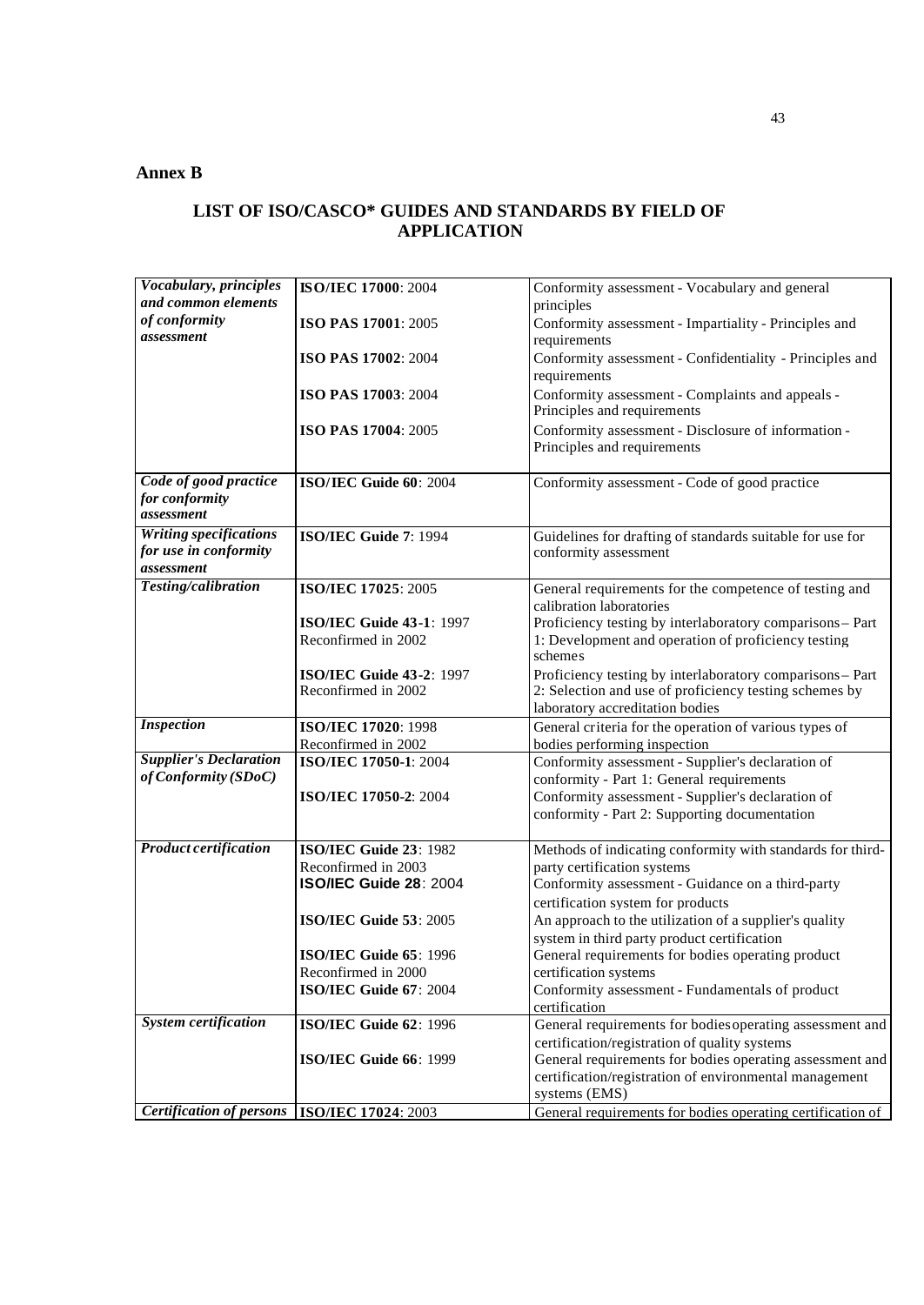|                                                  |                                                                                                                                                                                 | persons                                                                                                                         |  |
|--------------------------------------------------|---------------------------------------------------------------------------------------------------------------------------------------------------------------------------------|---------------------------------------------------------------------------------------------------------------------------------|--|
| <b>Marks of conformity</b>                       | <b>ISO Guide 27: 1983</b><br>Guidelines for corrective action to be taken by a<br>certification body in the event of misuse of its mark of<br>Reconfirmed in 2003<br>conformity |                                                                                                                                 |  |
|                                                  | <b>ISO/IEC 17030: 2003</b>                                                                                                                                                      | General requirements for third-party marks of conformity                                                                        |  |
| <i><u><b>Accreditation</b></u></i>               | <b>ISO/IEC 17011: 2004</b>                                                                                                                                                      | Conformity assessment - General requirements for<br>accreditation bodies accrediting conformity assessment<br>bodies            |  |
| <b>Mutual Recognition</b><br>Arrangements (MRAs) | ISO/IEC Guide 68: 2002                                                                                                                                                          | Arrangements for the recognition and acceptance of<br>conformity assessment results                                             |  |
| Peer assessment                                  | <b>ISO/IEC 17040: 2005</b>                                                                                                                                                      | Conformity assessment - General requirements for peer<br>assessment of conformity assessment bodies and<br>accreditation bodies |  |

#### **List of CASCO Projects Under Way**

| Common elements of            | <b>ISO PAS 17005</b>                         | Conformity assessment - Use of management            |  |
|-------------------------------|----------------------------------------------|------------------------------------------------------|--|
| conformity assessment         | [CASCO WG 23]                                | systems in conformity assessment - Principles and    |  |
|                               | Will be released for a 2nd CASCO member vote | requirements                                         |  |
|                               | by end 2005.                                 |                                                      |  |
| <b>Writing specifications</b> | <b>ISO/IEC 17007</b>                         | Conformity assessment - Guidelines for drafting      |  |
| for use in conformity         | [CASCO WG 27]                                | standards and specified requirements suitable for    |  |
| assessment                    | New Work Item Proposal for revision of       | use for conformity assessment                        |  |
|                               | ISO/IEC Guide 7 approved by CASCO            |                                                      |  |
|                               | members.                                     |                                                      |  |
| <b>System certification</b>   | <b>ISO/IEC 17021</b>                         | Conformity assessment - Requirements for bodies      |  |
|                               | [CASCO WG 21]                                | providing audit and certification of management      |  |
|                               | Revision of Guide 62:1996 and ISO/IEC        | systems                                              |  |
|                               | Guide 66:1999, with the new standard         |                                                      |  |
|                               | being applicable for audit and certification |                                                      |  |
|                               | of all types of management system            |                                                      |  |
|                               | DIS2 approved by both ISO and IEC members.   |                                                      |  |
| <b>Sector specific</b>        | <b>ISO 14065</b>                             | Greenhouse gases - Requirements for validation       |  |
| Greenhouse Gases              | [Joint CASCO-ISO/TC 207 WG 6]                | and verification bodies for use in accreditation and |  |
|                               | CD approved as a DIS in August 2005.         | other forms of recognition                           |  |
| Food safety                   | <b>ISO 22003</b>                             | Food safety management systems -- Requirements       |  |
| management systems            | [Joint CASCO-ISO/TC 34 WG11]                 | for bodies providing audit and certification of food |  |
|                               | CD released for a 3 months consultation on   | safety management systems                            |  |
|                               | 2005-09-02.                                  |                                                      |  |

*\*ISO/CASCO:* is the ISO Committee on conformity assessment. Jointly with the International Electrotechnical Commission (IEC), ISO/CASCO prepares international guides and standards relating to testing, inspection and certification of products, processes and services and also for assessment of management systems, testing laboratories, inspection bodies, accreditation bodies and their operation and acceptance. Details about ISO/CASCO work can be accessed on the ISO website **www.iso.org**

**\_\_\_\_\_\_\_\_\_**

The ISO standards and guides mentioned in this bulletin can be obtained from the ISO Store at **www.iso.org/isostore** or from the ISO national member institutes (see **www.iso.org** for a complete list and details).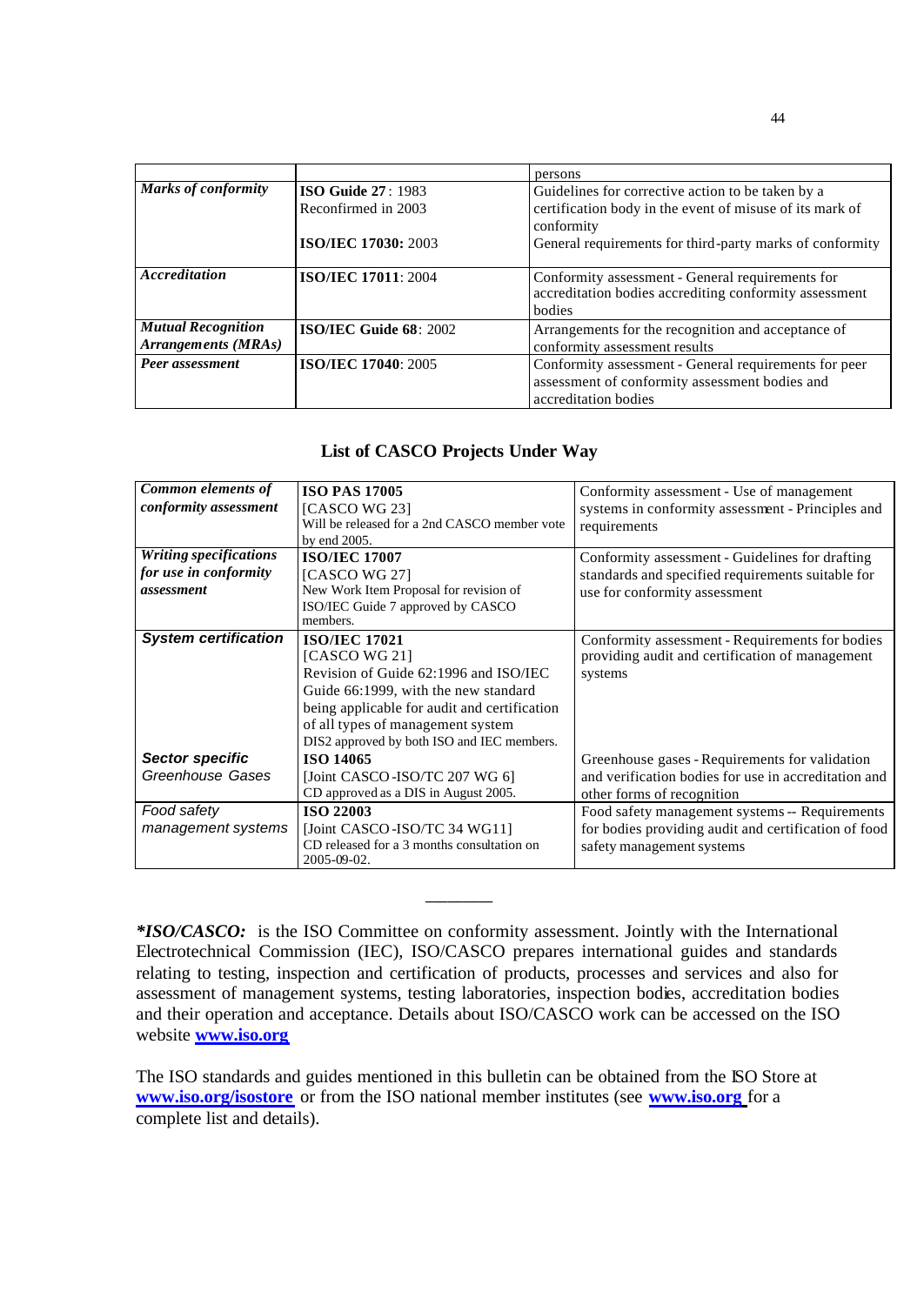#### **Annex C**

#### **The Hierarchy of Conformity Assessment** (**Examples : Voluntary Systems)**

| <b>Body</b>                                                                                     |     |                                                                                     | Guides/standards                                                                     |
|-------------------------------------------------------------------------------------------------|-----|-------------------------------------------------------------------------------------|--------------------------------------------------------------------------------------|
| IAF/ILAC and Regional<br><b>Organisations</b><br>(EA, APLAC, PAC)                               | (1) | Arrangements for the recognition and<br>acceptance of conformity assessment results | ISO/IEC Guide 68                                                                     |
| Membership of<br>accreditation body<br>through peer evaluation                                  | (2) | Peer Asses sment                                                                    | <b>ISO/IEC17040</b>                                                                  |
|                                                                                                 | (1) | Accreditation of System Certification Bodies                                        | <b>ISO/IEC 17011</b>                                                                 |
|                                                                                                 | (2) | Accreditation of Laboratories                                                       | <b>ISO/IEC 17011</b>                                                                 |
|                                                                                                 | (3) | Accreditation of Product Certification Bodies                                       | <b>ISO/IEC 17011</b>                                                                 |
| <b>Accreditation Body</b>                                                                       | (4) | Accreditation of Inspection Bodies                                                  | <b>ISO/IEC 17011</b>                                                                 |
| Recognizes competence<br>of conformity<br>assessment bodies                                     |     |                                                                                     |                                                                                      |
|                                                                                                 | (1) | Quality Management Systems Certification<br><b>Body</b>                             | ISO/IEC Guide 62<br>(Future ISO/IEC 17021)                                           |
|                                                                                                 | (2) | <b>Laboratory Competence</b>                                                        | <b>ISO/IEC 17025</b>                                                                 |
| <b>Conformity Assessment</b>                                                                    | (3) | Product Certification Body                                                          | ISO/IEC Guide 65                                                                     |
| <b>Body</b>                                                                                     | (4) | <b>Inspection Body</b>                                                              | <b>ISO/IEC 17020</b>                                                                 |
|                                                                                                 | (5) | <b>Environmental Management Systems</b><br><b>Certification Body</b>                | ISO/IEC Guide 66<br>(Future ISO/IEC 17021)                                           |
| Certifies conformance to<br>specific product, service<br>or management system<br>standards, etc | (6) | <b>Certification of Persons</b>                                                     | <b>ISO/IEC 17024</b>                                                                 |
| <b>Organizations Supplying</b>                                                                  | (1) | Product conformity                                                                  | Product Standards and product<br>certification system used by<br>certification body, |
| <b>Products and/or Services</b>                                                                 | (2) | System conformity                                                                   | Standards (e.g. ISO and IEC product<br>standards, ISO 9001, ISO 14001)               |
| - Applies product<br>certification mark of<br>the certification body                            |     |                                                                                     | Product certification systems are<br>described in ISO/IEC Guides 28, 53<br>and 67    |
| - Uses logos of<br>conformity assessment<br>and accreditation<br>bodies (not on product)        |     |                                                                                     | The use of third-party marks of<br>conformity are described in ISO/IEC<br>17030      |
| <b>Customers/End Users</b>                                                                      |     |                                                                                     |                                                                                      |